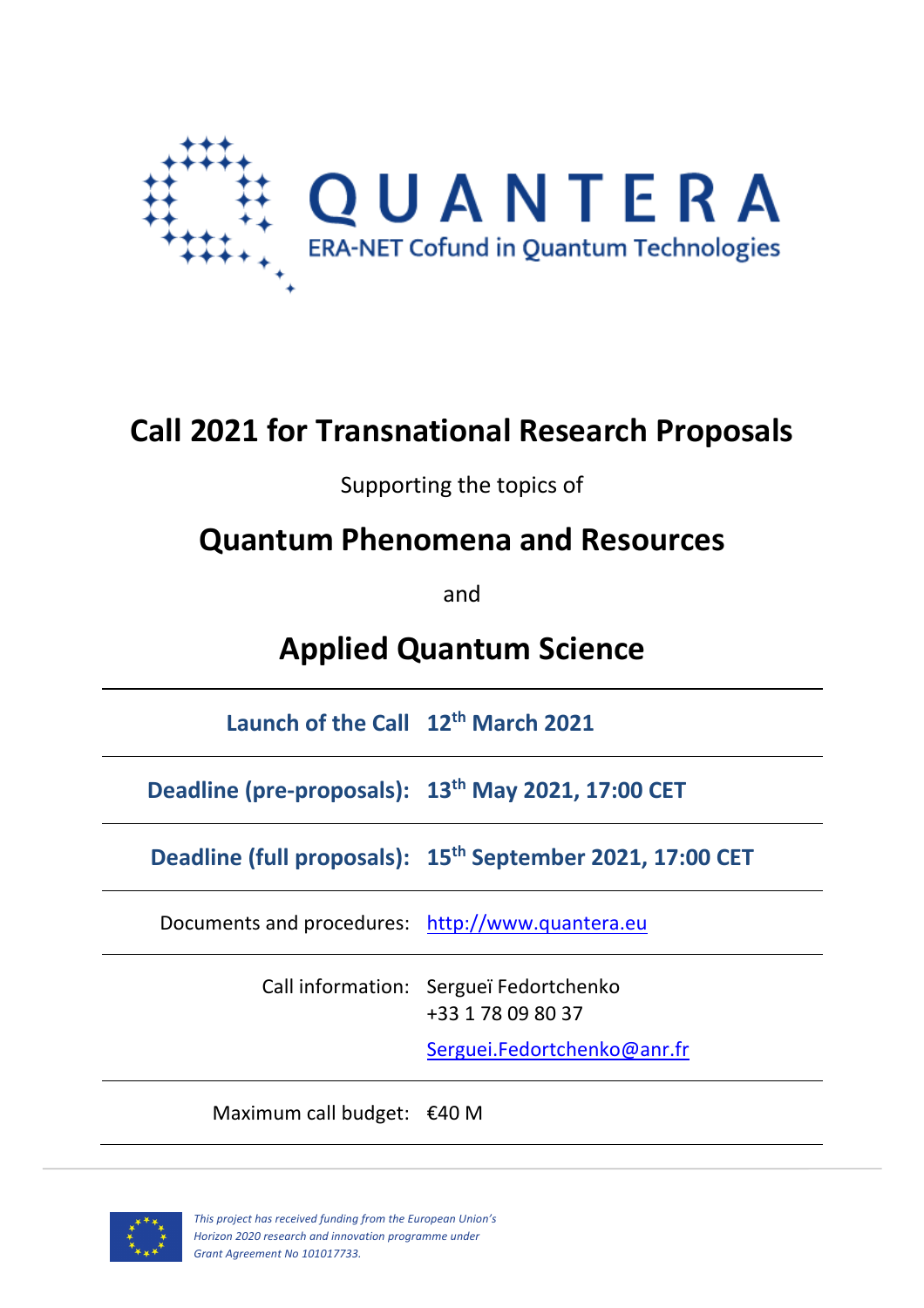# **History of changes**

| Date       | Changes to the document                                          |
|------------|------------------------------------------------------------------|
| 25.03.2021 | AEI National Annex - maximum % of indirect costs changed to 15%. |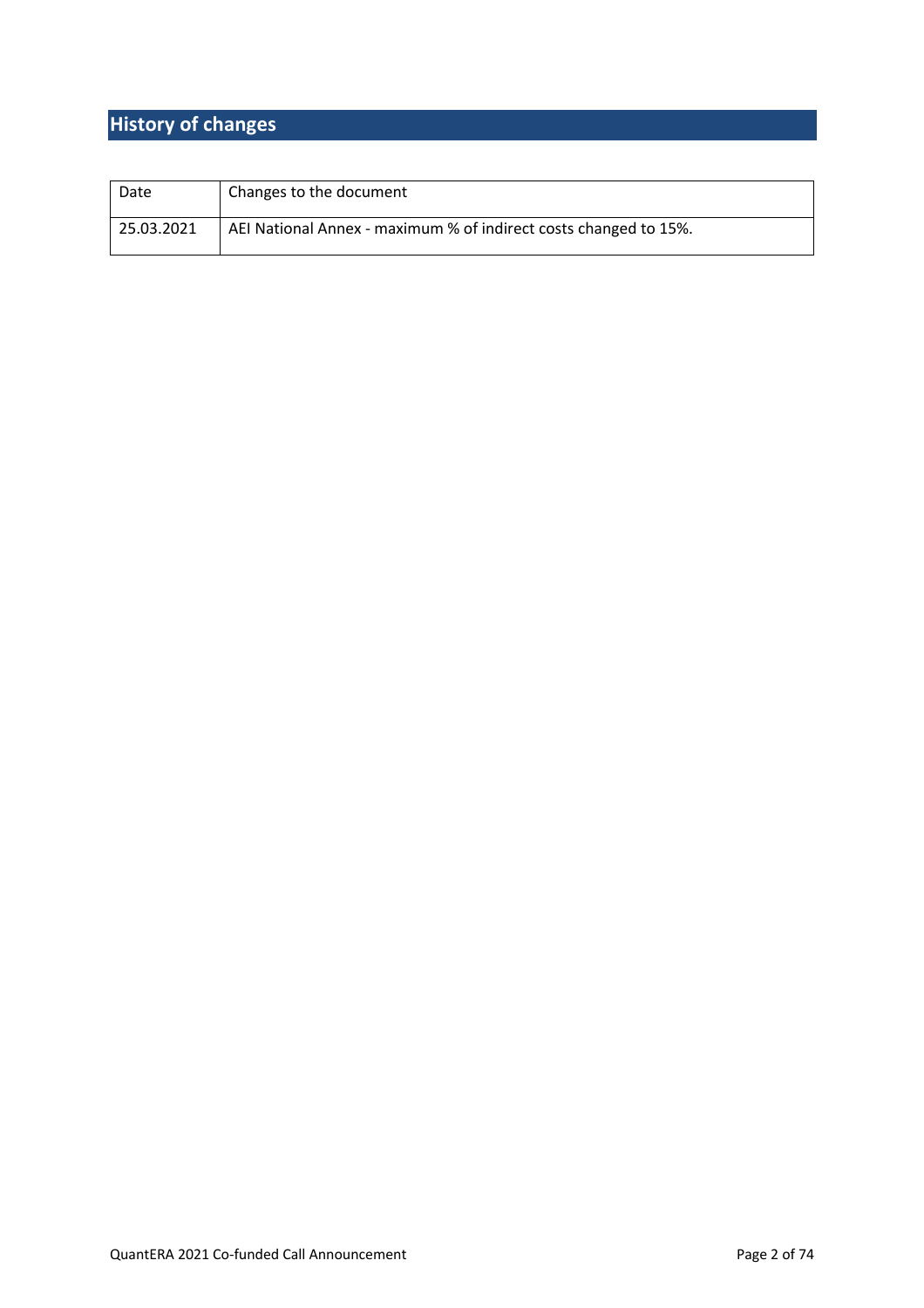# **Key Facts & Figures**

# QuantERA

QuantERA II ERA-NET Cofund in Quantum Technologies is a consortium of national and regional Research Funding Organisations (RFOs) in Europe supporting research in Quantum Technologies (QT). QuantERA II is supported by the European Union's Future and Emerging Technologies programme (FET).

The funding organisations of QuantERA II jointly support European multilateral research projects with the potential to initiate or foster new lines of QT through collaborations exploring advanced multidisciplinary science and/or cutting-edge engineering.

| <b>Call 2021</b>                                |                   |                                                                                                                                                                                                                                                                             |  |  |  |  |  |
|-------------------------------------------------|-------------------|-----------------------------------------------------------------------------------------------------------------------------------------------------------------------------------------------------------------------------------------------------------------------------|--|--|--|--|--|
| Scope:                                          |                   | <b>Quantum Phenomena and Resources</b><br><b>Applied Quantum Science</b>                                                                                                                                                                                                    |  |  |  |  |  |
| Maximum call budget: €40 M                      |                   |                                                                                                                                                                                                                                                                             |  |  |  |  |  |
|                                                 |                   | The project consortia must have a minimum of 3 eligible partners<br>requesting funding in at least 3 of the following countries:                                                                                                                                            |  |  |  |  |  |
| International consortium:                       |                   | Austria, Belgium, Bulgaria, Croatia, Czech Republic, Denmark, Estonia,<br>Finland, France, Germany, Hungary, Ireland, Israel, Italy, Latvia,<br>Lithuania, Luxembourg, Malta, Norway, Poland, Portugal, Romania,<br>Slovakia, Slovenia, Spain, Sweden, Switzerland, Turkey. |  |  |  |  |  |
| Standard consortium size: Three to six partners |                   |                                                                                                                                                                                                                                                                             |  |  |  |  |  |
| Evaluation:                                     |                   | Pre- and full proposals are evaluated based on the EC FET criteria of<br>Excellence, Impact, and Quality and efficiency of the implementation                                                                                                                               |  |  |  |  |  |
|                                                 |                   | National/Regional RFOs Each partner must fulfil the conditions of the national/regional<br>eligibility for funding: funding organisation, as described in the Annex (p. 19)                                                                                                 |  |  |  |  |  |
| <b>Tentative Timeline</b>                       |                   |                                                                                                                                                                                                                                                                             |  |  |  |  |  |
| 13 <sup>th</sup> May 2021, 17:00 CET            |                   | Deadline for pre-proposal submission                                                                                                                                                                                                                                        |  |  |  |  |  |
|                                                 | <b>July 2021</b>  | Notification of accepted pre-proposals                                                                                                                                                                                                                                      |  |  |  |  |  |
| 15 <sup>th</sup> September 2021, 17:00 CET      |                   | Deadline for full proposal submission                                                                                                                                                                                                                                       |  |  |  |  |  |
| December 2021                                   |                   | Notification of accepted proposals                                                                                                                                                                                                                                          |  |  |  |  |  |
|                                                 | <b>Early 2022</b> | Start date for funded projects                                                                                                                                                                                                                                              |  |  |  |  |  |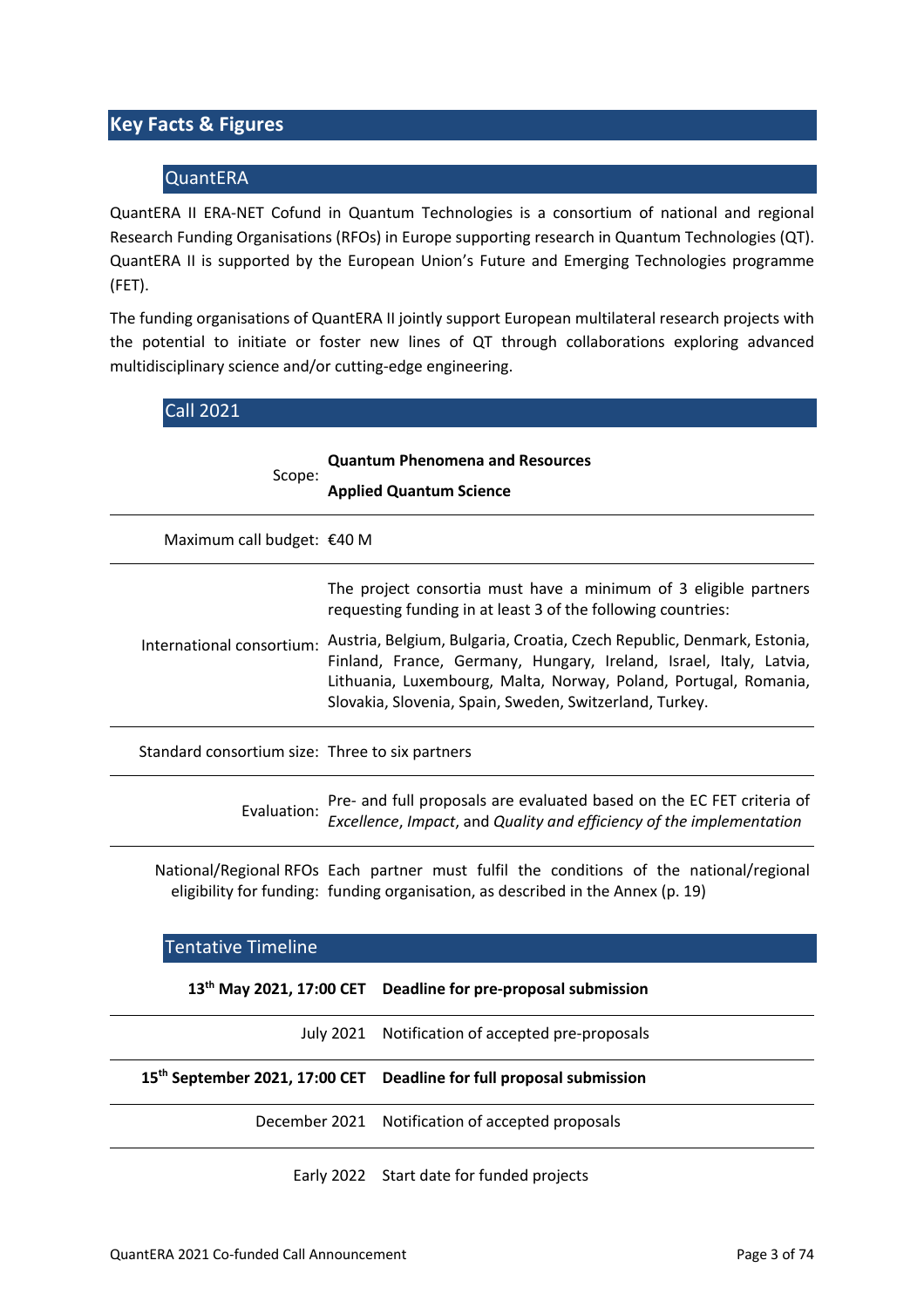# **Table of Contents**

| $\mathsf{L}$ |  |  |  |  |  |  |
|--------------|--|--|--|--|--|--|
| 2.           |  |  |  |  |  |  |
|              |  |  |  |  |  |  |
|              |  |  |  |  |  |  |
|              |  |  |  |  |  |  |
|              |  |  |  |  |  |  |
|              |  |  |  |  |  |  |
|              |  |  |  |  |  |  |
|              |  |  |  |  |  |  |
|              |  |  |  |  |  |  |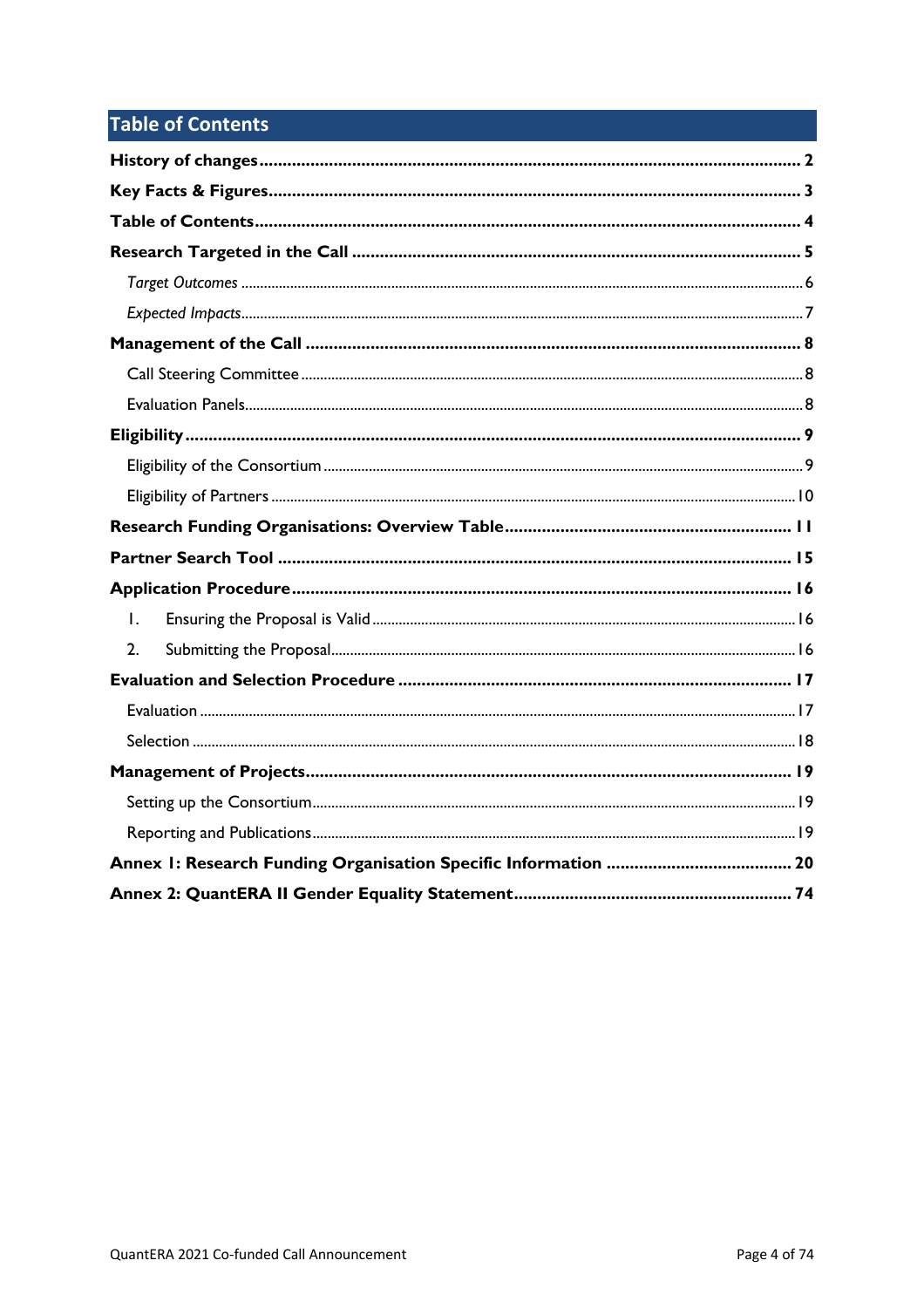# **Research Targeted in the Call**

The submitted proposals are expected to be aligned with one of the two QuantERA 2021 co-funded call 2021 (hereinafter referred to as the "call") topics:

- Ø **Quantum Phenomena and Resources (QPR)**, where the goal is to lay the foundations for the QT of the future. The focus is on basic quantum science and fundamental physics, and the projects should explore novel quantum phenomena, concepts, resources, and/or address major challenges that prevent broad applications of some quantum technologies;
- Ø **Applied Quantum Science (AQS)**, where the goal is to take known quantum effects and established concepts from quantum science, translate them into technological applications and develop new products. These could be novel devices that are based on known quantum effects and that will serve a novel application in QT, or devices that translate known quantum applications into products and industrial applications.

Note that if the tasks of (a) partner(s) are not well in line with the consortium's chosen call topic (and closer to the other topic), the said partner(s) are strongly encouraged to contact their respective RFOs to check their eligibility. Each funding organisation participating in the call decides to allocate its budget to the QPR topic, or the AQS topic, or both. The table in the section "Research Funding Organisations: Overview Table" (p.10) shows this information.

Through this call, the Research Funding Organisations (RFOs) of the QuantERA II consortium support the Quantum Technologies Flagship agenda<sup>1</sup>. By launching joint calls for proposals for research projects, RFOs can support diverse research communities, able to tackle the most challenging and novel research directions.

Projects funded in QuantERA II should contribute to the development of the European research and innovation in QT. The transformative research funded within the QuantERA II should explore collaborative advanced interdisciplinary science and/or cutting-edge engineering with the potential to initiate or foster new lines of QT and help Europe grasp leadership early on in promising future technology areas.

To promote equal opportunity and gender balance, QuantERA II encourages the participation of consortia with a fair representation of female researchers both as PIs and in the research team.

To spread research excellence throughout Europe, QuantERA projects are encouraged to include partners from the widening countries participating in the call: Bulgaria, Croatia, Czech Republic, Estonia, Hungary, Latvia, Lithuania, Luxembourg, Malta, Poland, Portugal, Romania, Slovakia, Slovenia and Turkey.

To build leading innovation capacity across Europe and connect with industry, QuantERA projects are encouraged to involve key actors that can make a difference in the future, for example excellent young researchers (in both topics), ambitious high-tech SMEs (in particular in the AQS topic), etc.

 $1$  See Strategic Research Agenda of the European Quantum Technology community at www.qt.eu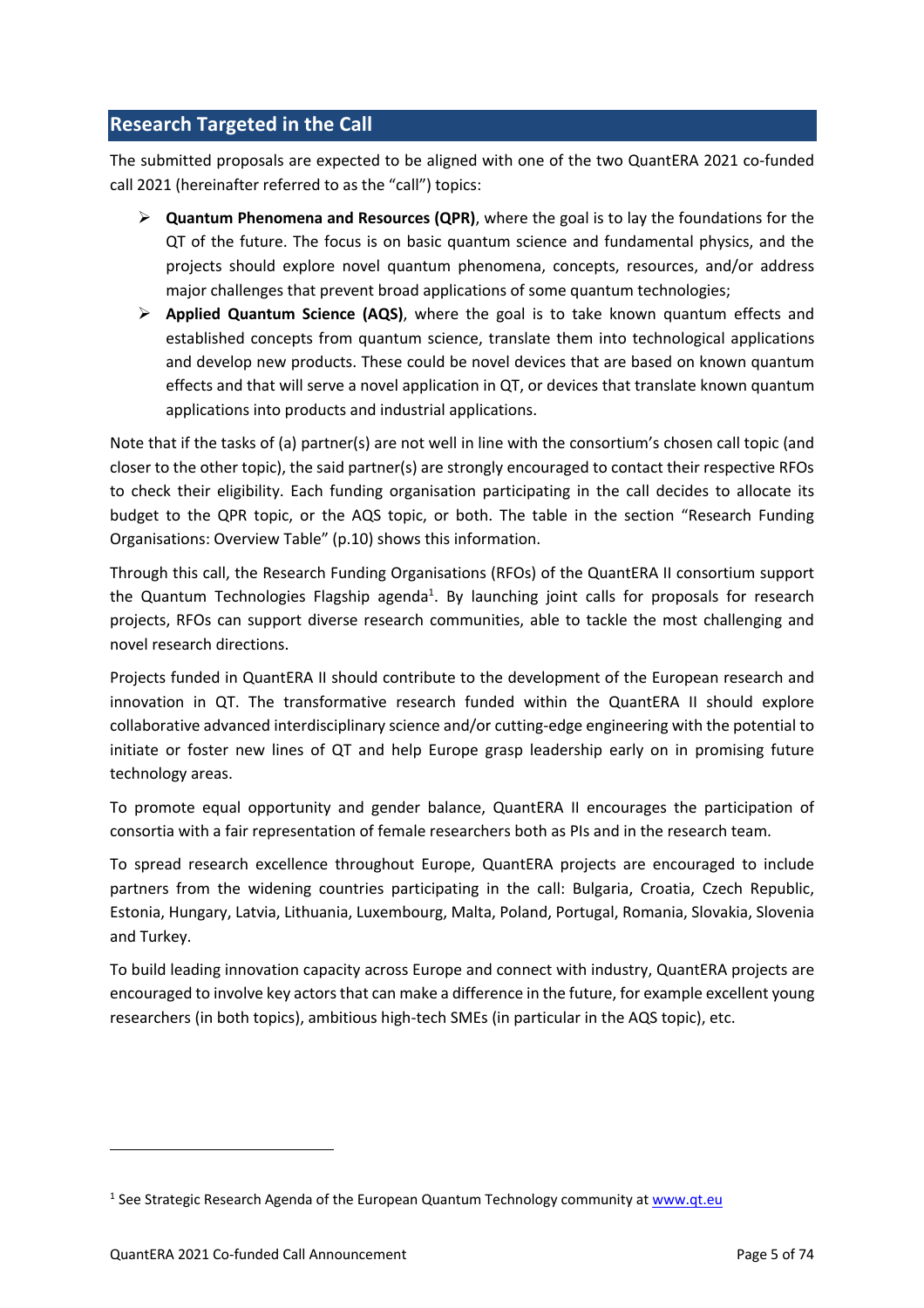# *Target Outcomes*

Funded projects in both topics are expected to address one or more of the following areas:

#### **1. Quantum communication**

Methods/tools/materials/strategies to deal with the issues of distance, reliability, efficiency, robustness and security in quantum communication; novel protocols for multipartite quantum communication; quantum memory and quantum repeater concepts.

Novel photonic sources for quantum information and quantum communication, coherent transduction of quantum states between different physical systems; integrated quantum photonics; quantum communication embedded in optical telecommunications systems; other communication protocols with functionality enhanced by quantum effects.

Methods for quantum communications in space, between satellites and Earth.

#### **2. Quantum simulation**

Platforms and materials for quantum simulation; development of new measurement and control techniques and of strategies for the verification of quantum simulations.

Application of quantum simulations to condensed matter, chemistry, thermodynamics, biology, highenergy physics, quantum field theories, quantum gravity, cosmology and other fields.

#### **3. Quantum computation**

Development of noisy intermediate-scale quantum platforms; devices to realise multiqubit algorithms; demonstration and optimisation of error correction codes; progress towards fault-tolerance; interfaces between quantum computers and communication systems.

Development of novel quantum algorithms and software stacks; demonstration of quantum speed-up; new architectures and programming paradigms for quantum computation, including hybrid approaches.

#### **4. Quantum information sciences**

Novel sources of non-classical states and methods to engineer such states. Development of deviceindependent quantum information processing. Methods for the reconstruction and estimation of complex quantum states or channels and certification of their properties. Development of resource theory for quantum information. Study of topological systems for quantum information purposes. Understanding and control of open quantum systems; development of methods to confine dynamics in controllable decoherence-free subspaces. Study of thermodynamic processes at the quantum scale.

Novel ideas and applications in quantum science and technologies, based on e.g. superposition and entanglement, as means to achieve new or radically enhanced functionalities.

#### **5. Quantum metrology sensing and imaging**

Use of quantum properties for time and frequency standards, light-based calibration and measurement, gravimetry, magnetometry, accelerometry, and other applications. Development of detection schemes that are optimised with respect to extracting relevant information from physical systems; novel solutions for quantum imaging and ranging. Implementation of micro- and nanoquantum sensors, for instance for quantum limited sensitivity in the measurement of magnetic fields at the nanoscale. Extension of the reach of quantum sensing and metrology to other fields of science including e.g. the prospects of offering new medical diagnostic tools.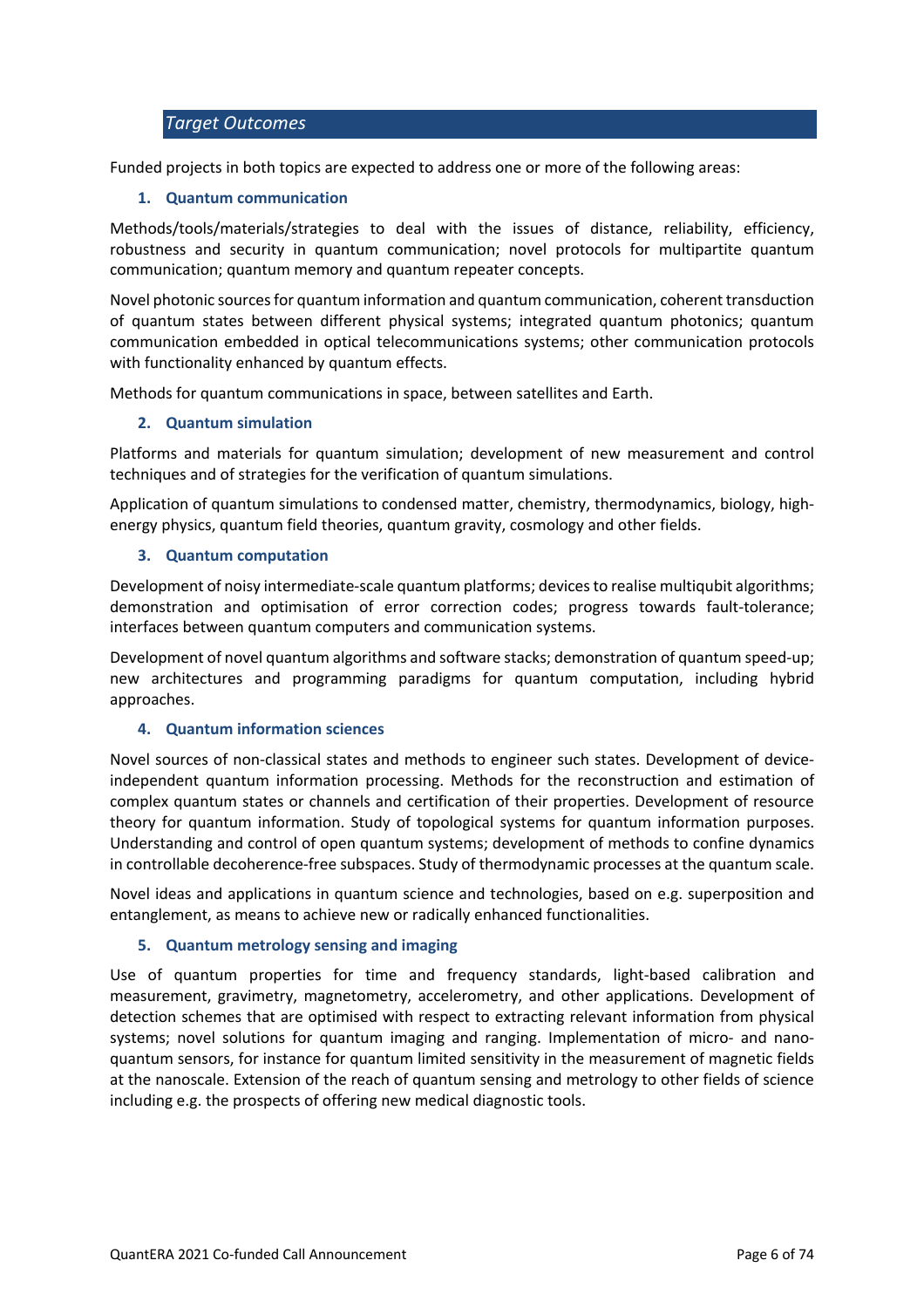# *Expected Impacts*

Funded projects are expected to significantly advance the state-of-the-art of quantum sciences and technologies<sup>2</sup> by achieving one or more of the following targets:

- Develop a deeper fundamental and practical understanding of systems and protocols for manipulating and exploiting quantum information;
- Enhance the robustness and scalability of quantum information technologies in the presence of environmental decoherence, hence facilitating their real-world deployment;
- Develop reliable technologies for the different components of quantum architectures;
- Identify new opportunities and applications fostered through quantum technologies, and the possible ways to transfer these technologies from laboratories to industries;
- Enhance interdisciplinarity in crossing traditional boundaries between disciplines in order to enlarge the community involved in tackling these new challenges;
- Create a diverse and inclusive quantum community;
- Spread excellence throughout Europe by involving partners from the widening countries;
- Build leading innovation capacity across Europe by involvement of key actors that can make a difference in the future, for example excellent young researchers, ambitious hightech SMEs or first-time participants.

<sup>&</sup>lt;sup>2</sup> QuantERA projects shall not duplicate research funded as part of the projects of the Call 2017 and Call 2019 of QuantERA and the projects of the EC Quantum Flagship call (see the lists of the projects HERE, HERE, and HERE)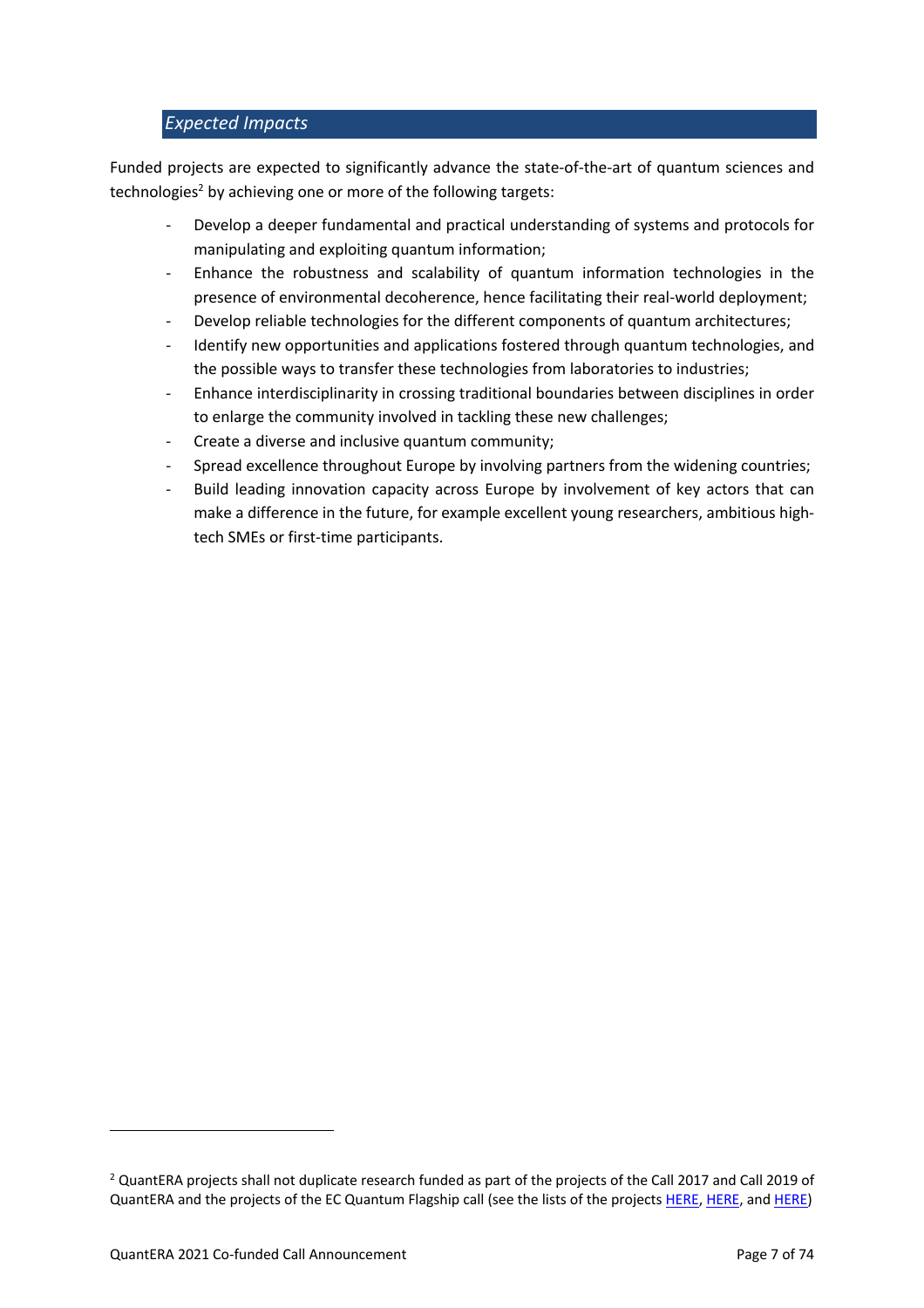# **Management of the Call**

The Call Secretariat is jointly set up at ANR (France) and AEI (Spain), and supported by QuantERA Coordinator NCN (Poland) and will assist the Call Steering Committee and the Evaluation Panels.

# Call Steering Committee

The Call Steering Committee (CSC) is the highest decision-making body of the QuantERA 2021 cofunded call, being composed of representatives of QuantERA Research Funding Organisations (RFOs) participating in the call.

The CSC steers all activities of the call. In particular, the CSC nominates the members of the Evaluation Panels, selects the pre-proposals to be invited to submit a full proposal at the second stage, and establishes the final list of proposals recommended for funding to the funding organisations based on the ranking lists provided by the Evaluation Panels. All decisions concerning the call implementation are taken by the CSC (e.g. management of confidentiality and conflicts of interest).

# Evaluation Panels

The Evaluation Panels are the evaluation bodies of the QuantERA 2021 co-funded call, being composed of experts in Quantum Technologies. Each topic, QPR and AQS, has a dedicated Evaluation Panel.

With the aim of providing as much diversity as possible to the scientific evaluation, gender balance will be considered in the panel formation.

The Evaluation Panel evaluates the pre- and full proposals. In particular, each panel establishes a ranking list of proposals which serves as a basis for the CSC funding recommendation.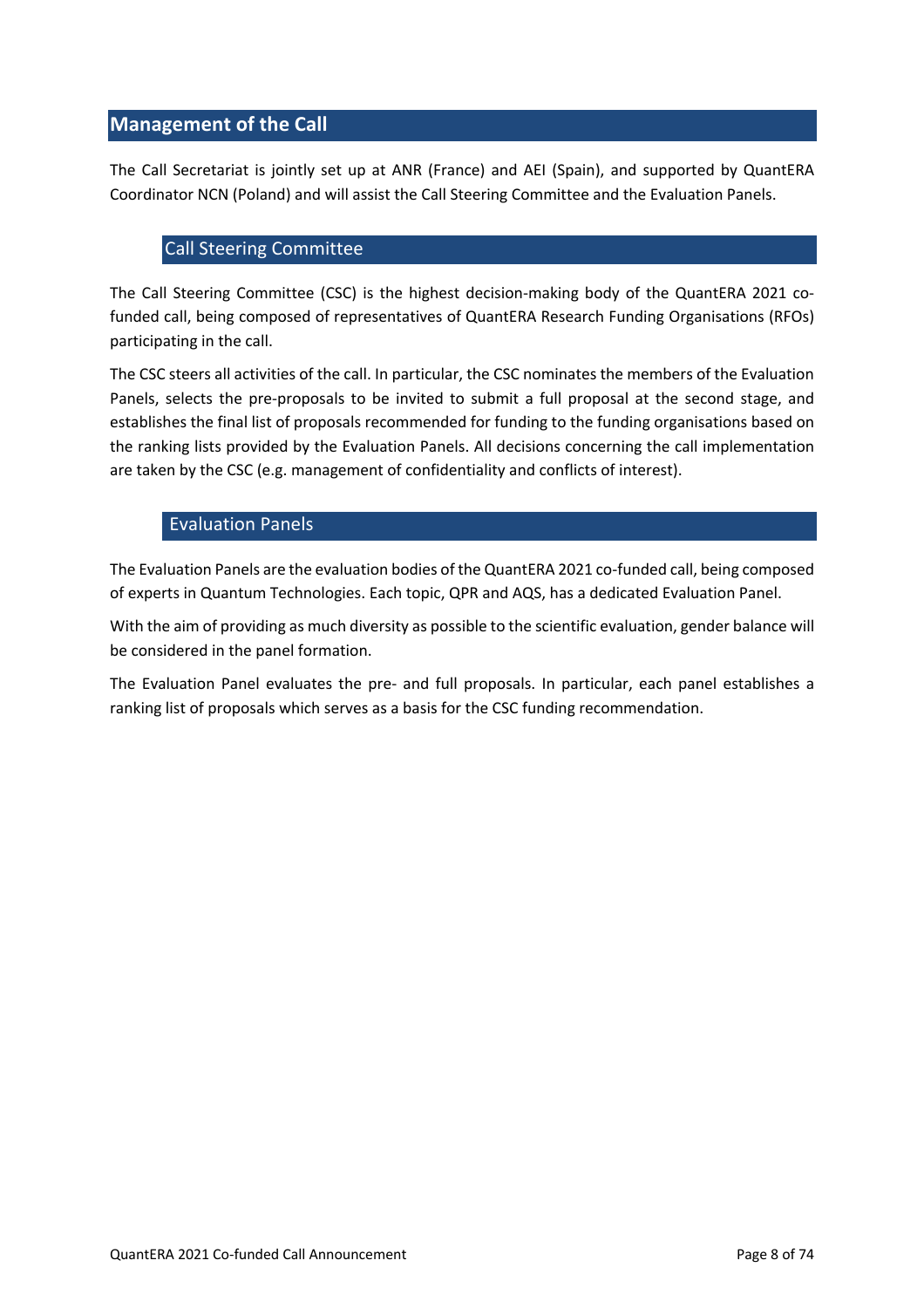# **Eligibility**

The call, the proposal evaluation and the selection process are transnational. Proposals shall be submitted by consortia with partners (research groups and/or companies) from at least three countries participating in the QuantERA 2021 co-fund call. Funding is provided directly to the selected individual consortium partners by the respective Research Funding Organisations (RFOs).

Each partner is directed by a **Principal Investigator (PI)**, who interacts with the respective funding organisation. One partner acts as the **Coordinator for the consortium** and is the single point of contact towards the QuantERA Call Secretariat.

It is necessary that the consortium as a whole is eligible with respect to QuantERA's transnational rules detailed below, and that each consortium partner requesting funding is eligible with respect to national rules of the respective RFO. For more details on national eligibility rules, see Annex on p. 17. If a partner requesting funding is eligible to receive funding from multiple funding organisations, this applicant must choose only one of them.

A PI may not coordinate more than one proposal.

In general, QuantERA projects have a duration of 36 months. Consortia may also propose 24 months, but each member of the consortium is strongly advised to read the national rules of their RFOs (Annex p. 17), to be aware of the durations authorized by respective RFO. Proposals recommended for funding in this call are expected to start early in 2022.

After the submission deadline, if an eligibility issue is detected at the transnational or national level for a proposal, depending of the issue, the proposal's consortium will be contacted and asked to propose a solution to resolve the eligibility issue, in order for the proposal to remain in the evaluation process of the call. In such a situation, the proposal's consortium will be given one week to provide a solution (e.g., a proposal with three partners where one partner is ineligible, thus breaking the 3 countries rule). To avoid such situations, **we strongly encourage all applicants to contact the respective funding organisations to check their eligibility before the submission deadline.**

# Eligibility of the Consortium

- 1. The consortium must be international:
	- It must have a minimum of 3 partners requesting funding to organisations participating in the QuantERA 2021 co-fund call from 3 distinct countries.
- 2. The consortium must be balanced:
	- At most 60% of the total requested funding may be requested by partners from one country;
	- At most 40% of the total requested funding may be requested by a single partner.

The consortium needs to be focused, that is, the proposed research must have a clearly defined goal. Consortia should therefore normally contain a minimum of three partners, and typically between three and six partners. Consortia may also comprise more than six partners.

Partners who are not requesting funding may be part of a consortium if they are able to financially secure their participation. The Coordinator must request funding.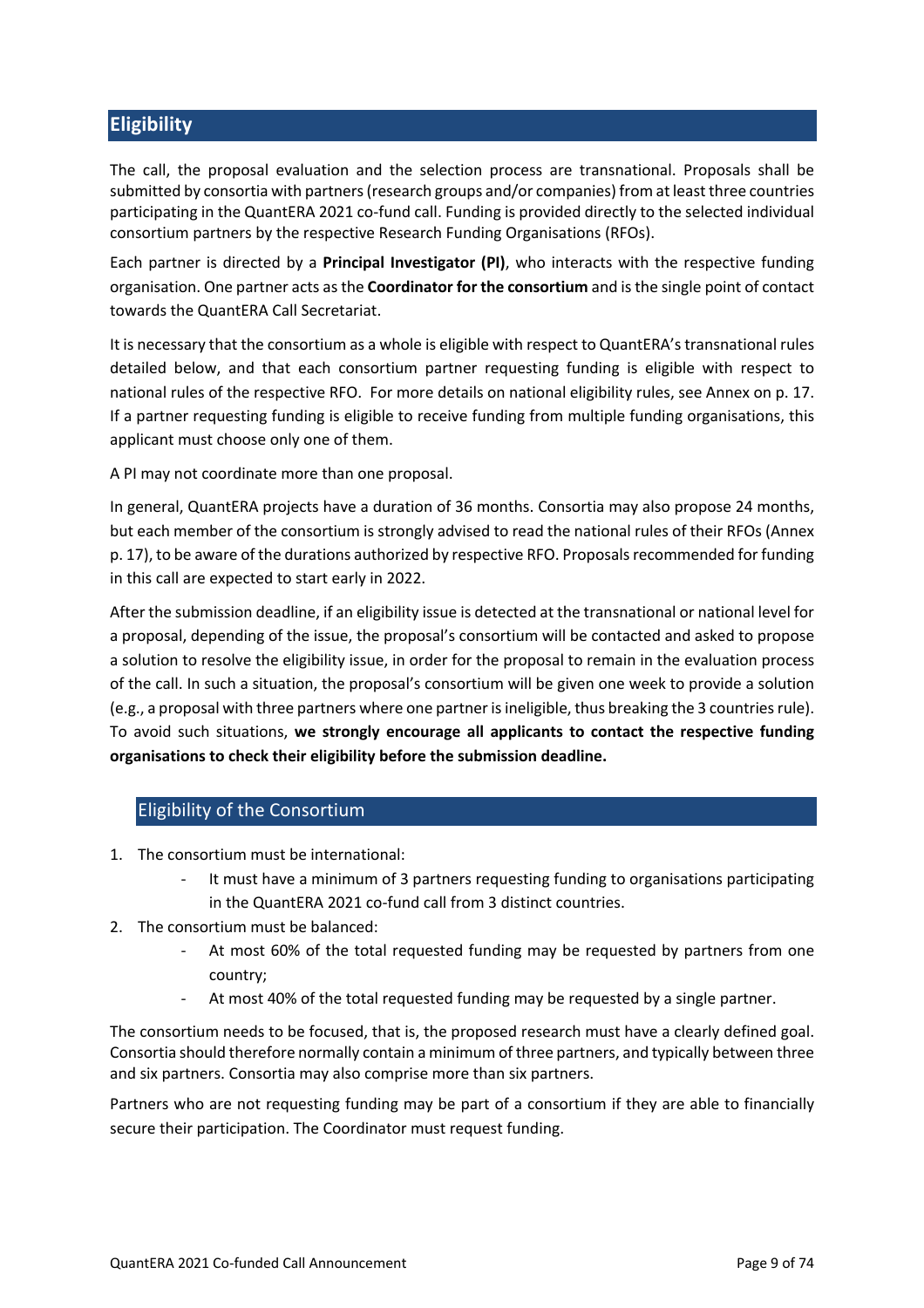# Eligibility of Partners

The eligibility rules for partners are specific to the chosen Research Funding Organisation (RFO). For each RFO, the table on the next page provides an overview, including contact point(s). The full list of eligibility rules can be found in the corresponding national/regional annex (p. 17 and following).

In particular be aware that some funding organisations require that:

- Applicants contact or even register with them prior to pre-proposal submission;
- Eligibility of partners is checked with them prior to applying;
- Additional documents are submitted to them.

In order not to jeopardise the whole consortium, partners should ensure that no doubts exist about the eligibility of their institution (university, academic institution, industry, end user, standard organisation etc.), the eligibility of their Principal Investigator (permanent staff, position secured for the duration of the project, etc.), and their eligible costs.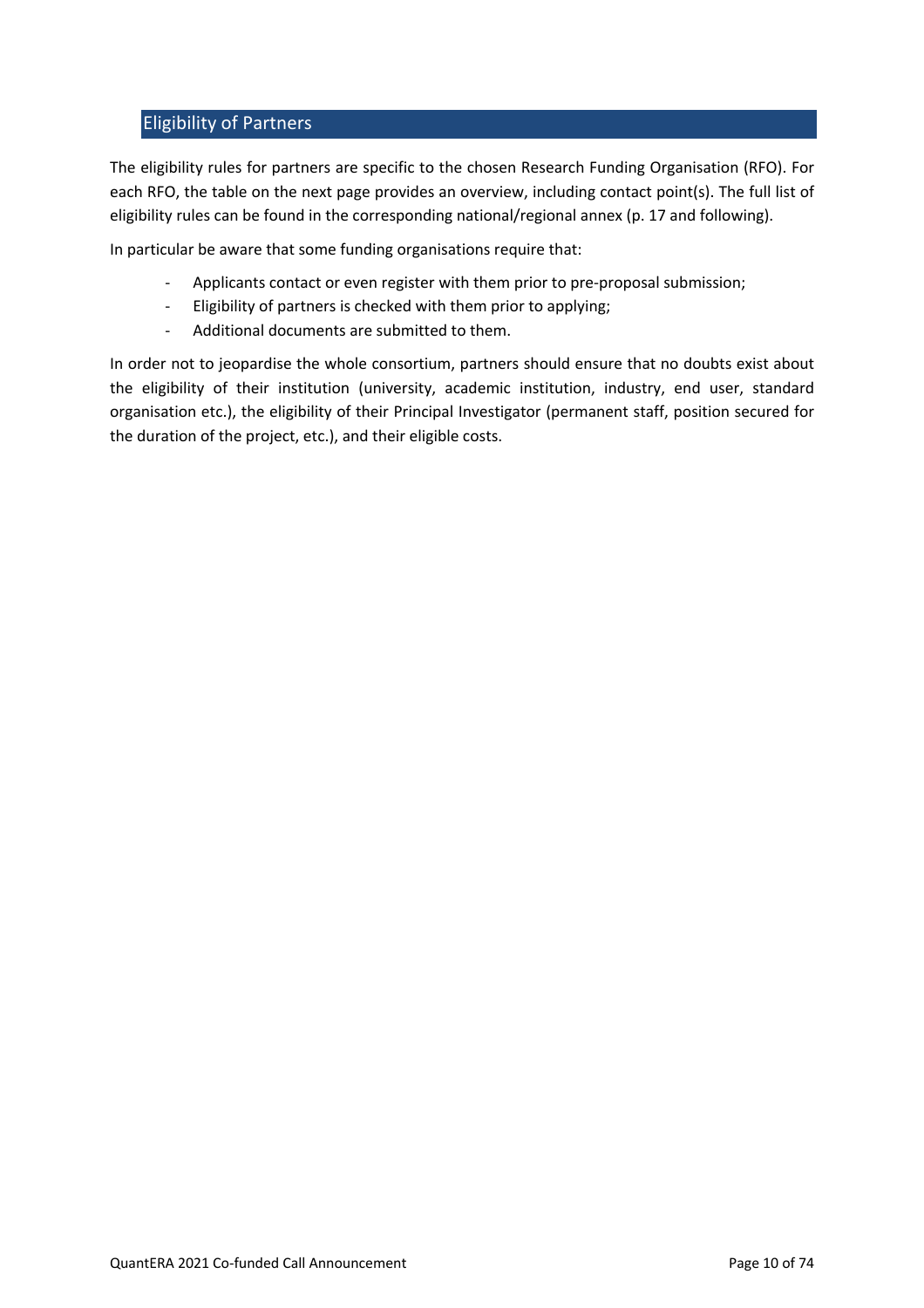# **Research Funding Organisations: Overview Table**

\* The budget is indicative and represents the committed funding available for all the proposals expected to be funded in this call. Together with the budget, the maximum number of projects gives an indication of the financial constraints that should be expected by partners applying to be funded by this organisation. **Partners are strongly discouraged from requesting greater budgets than are necessary for the activities being proposed.**

Note: If the currency used in the country of the funding organisation is not the euro, the figure in the table is based on the exchange rate at the time of publication of the present document.

\*\* Some funding organisations require that partners contact them **prior to submission** or send specific documents. Some allow funding for industrial partners but additional conditions may apply. Applicants are strongly recommended to contact their contact point prior to submission in order to verify their eligibility.

| <b>Country</b>                  | <b>RFO</b>   | <b>Budget</b><br>(M€)* | <b>QPR</b><br>$b$ udg<br>et<br>(ME) | <b>AQS</b><br>budge<br>t(ME) | <b>Expecte</b><br>$\mathbf d$<br>number<br>of<br>projects | Limits on amount which<br>may be requested* | <b>Contact prior</b><br>to submission<br>$***$ | <b>Additional</b><br>forms ** | <b>Industrial</b><br>partner eligible<br>for funding**                                     | Contact(s)                                                                      |
|---------------------------------|--------------|------------------------|-------------------------------------|------------------------------|-----------------------------------------------------------|---------------------------------------------|------------------------------------------------|-------------------------------|--------------------------------------------------------------------------------------------|---------------------------------------------------------------------------------|
| <b>Austria</b>                  | <b>FFG</b>   | 2.00                   |                                     | 2.00                         | $2 - 4$                                                   | Up to 500k€ per project                     | Recommended                                    | Yes                           | Yes, at least one<br>Austrian<br>company has to<br>be part in the<br>project<br>consortium | Fabienne.Nikowitz@ffg.at                                                        |
| <b>Austria</b>                  | <b>FWF</b>   | 1.00                   | 1.00                                |                              |                                                           |                                             | Recommended                                    | Yes                           | Yes, but only<br>basic research,<br>not aiming at<br>direct<br>commercial<br>application   | Stefan.Uttenthaler@fwf.ac.at                                                    |
| <b>Belgium</b>                  | <b>FNRS</b>  | 0.20                   | 0.20                                |                              | 1                                                         | Up to 200 k€ per project                    | Recommended                                    | Yes                           | No                                                                                         | Florence.Quist@frs-fnrs.be<br>Joel.Groeneveld@frs-fnrs.be                       |
| <b>Belgium</b>                  | <b>FWO</b>   | 0.70                   | 0.70                                |                              | $2 - 3$                                                   | Up to 350 k€ per project                    | Recommended                                    | Yes                           | No                                                                                         | eranet@fwo.be                                                                   |
| <b>Bulgaria</b>                 | <b>BNSF</b>  | 0.23                   |                                     |                              | $2 - 3$                                                   | Up to 76k€ per project                      | Yes                                            | Yes                           | No                                                                                         | Aleksandrova@mon.bg                                                             |
| <b>Croatia</b>                  | <b>HRZZ</b>  | 0.20                   |                                     |                              | $1 - 2$                                                   | Up to 200k€ per project                     | Yes                                            | Yes                           | No                                                                                         | Jasminka@hrzz.hr                                                                |
| <b>Czech</b><br><b>Republic</b> | <b>MEYS</b>  | 0.50                   | 0.50                                |                              | $3 - 4$                                                   |                                             | Yes                                            | Yes                           | No                                                                                         | Michal.Vavra@msmt.cz                                                            |
| <b>Czech</b><br>Republic        | <b>TA CR</b> | 1.00                   |                                     | 1.00                         | $4 - 5$                                                   |                                             | Recommended                                    | Yes                           | Yes                                                                                        | Baya.Barbora.Nunez@tacr.cz<br>Iveta.Zaparkova@tacr.cz<br>Eliska.Sibrova@tacr.cz |

QuantERA 2021 Co-funded Call Announcement Page 11 of 74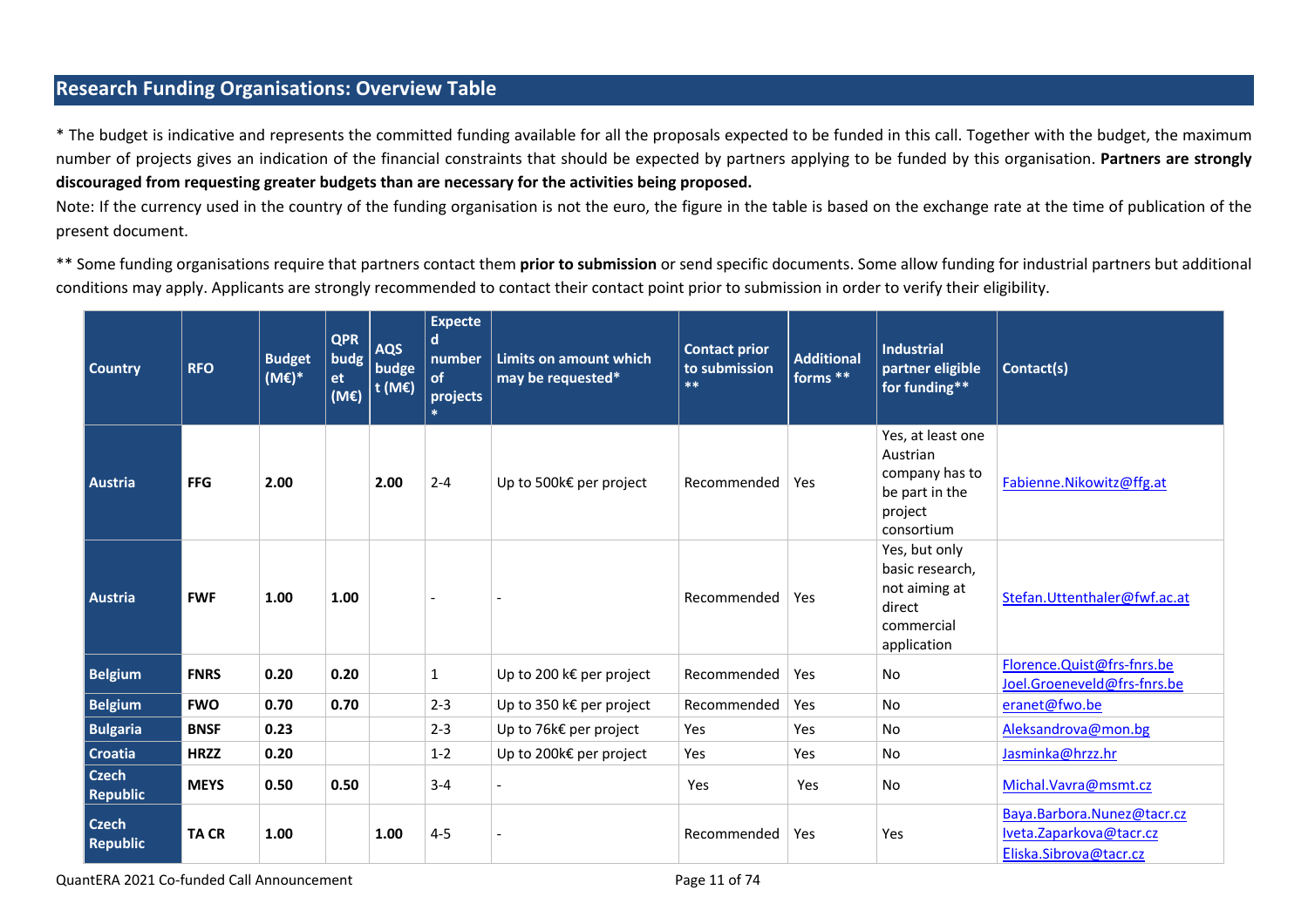| <b>Country</b> | <b>RFO</b>            | <b>Budget</b><br>$(ME)^*$ | <b>QPR</b><br>budg<br>et<br>(ME) | <b>AQS</b><br>budge<br>t(ME) | <b>Expecte</b><br>$\mathbf d$<br>number<br>of<br>projects | Limits on amount which<br>may be requested*                                                                                                                                                    | <b>Contact prior</b><br>to submission<br>$**$ | <b>Additional</b><br>forms $**$                                    | <b>Industrial</b><br>partner eligible<br>for funding**                                                                                                                             | Contact(s)                                        |
|----------------|-----------------------|---------------------------|----------------------------------|------------------------------|-----------------------------------------------------------|------------------------------------------------------------------------------------------------------------------------------------------------------------------------------------------------|-----------------------------------------------|--------------------------------------------------------------------|------------------------------------------------------------------------------------------------------------------------------------------------------------------------------------|---------------------------------------------------|
| <b>Denmark</b> | <b>IFD</b>            | 1.00                      | $\mathbf{0}$                     | 1.00                         | $3 - 4$                                                   | Maximum funding budget<br>for a Danish partner is $\epsilon$<br>300,000. If two or more<br>Danish partners participate<br>in a project the maximum<br>funding budget is $\epsilon$<br>500,000. | Recommended                                   | National<br>registration<br>of<br>internation<br>al<br>application | The application<br>must include<br>Danish Industrial<br>partners or user<br>organisations.<br>Universities and<br>research<br>organisations are<br>also welcome to<br>participate. | Jens.Peter.Vittrup@innofond.dk                    |
| <b>Estonia</b> | <b>ETAg</b>           | 0.15                      |                                  |                              | $\mathbf{1}$                                              | Up to 150k€ per project                                                                                                                                                                        | Recommended                                   | No.                                                                | Yes                                                                                                                                                                                | Margit.Suuroja@etag.ee<br>Maarja.Soonberg@etag.ee |
| <b>Finland</b> | <b>AKA</b>            | 1.00                      |                                  |                              | $2 - 4$                                                   | Up to 600 k€ per project<br>and up to 450 k€ per<br>partner                                                                                                                                    | Recommended                                   | No                                                                 | <b>No</b>                                                                                                                                                                          | Jukka.Tanskanen@aka.fi                            |
| <b>France</b>  | <b>ANR</b>            | 3.00                      | 3.00                             |                              |                                                           | Up to 450 k€ per project<br>and up to 300 k€ per<br>partner                                                                                                                                    | Recommended                                   | No.                                                                | Yes                                                                                                                                                                                | Serguei.Fedortchenko@anr.fr                       |
| Germany        | <b>DFG</b>            | 1.50                      | 1.50                             |                              |                                                           |                                                                                                                                                                                                | Recommended                                   | Yes                                                                | No                                                                                                                                                                                 | Andreas.Deschner@dfg.de<br>Michael.Moessle@dfg.de |
| Germany        | BMBF,<br><b>VDITZ</b> | 3.50                      |                                  | 3.50                         |                                                           | Minimum 100 k€ per<br>German partner in a<br>project                                                                                                                                           | Yes                                           | No                                                                 | Yes                                                                                                                                                                                | Krug@vdi.de                                       |
| <b>Hungary</b> | <b>NKFIH</b>          | 0.45                      |                                  |                              | $3 - 4$                                                   | Up to 150 k€ per partner                                                                                                                                                                       | Recommended                                   | No                                                                 | Yes                                                                                                                                                                                | Edina.Nemeth@nkfih.gov.hu                         |
| <b>Ireland</b> | <b>SFI</b>            | 1.50                      |                                  |                              |                                                           | Up to 200 k€ for partner or<br>300 k€ for coordinator.                                                                                                                                         | Mandatory<br>requirement                      | Yes,<br>Expression<br>of Interest<br>form<br>required              | <b>No</b>                                                                                                                                                                          | EU-Cofund@sfi.ie<br>Maria.Nash@sfi.ie             |
| <b>Israel</b>  | Inn Auth              | 0.50                      |                                  |                              |                                                           | Subject to selected Inn<br>Auth benefit track (see<br>national annex). Expected<br>to be up to 200 k€ per<br>partner                                                                           | Yes                                           | Yes                                                                | <b>Yes</b>                                                                                                                                                                         | Dan@iserd.org.il<br>Tzlil.Ribak@iserd.org.il      |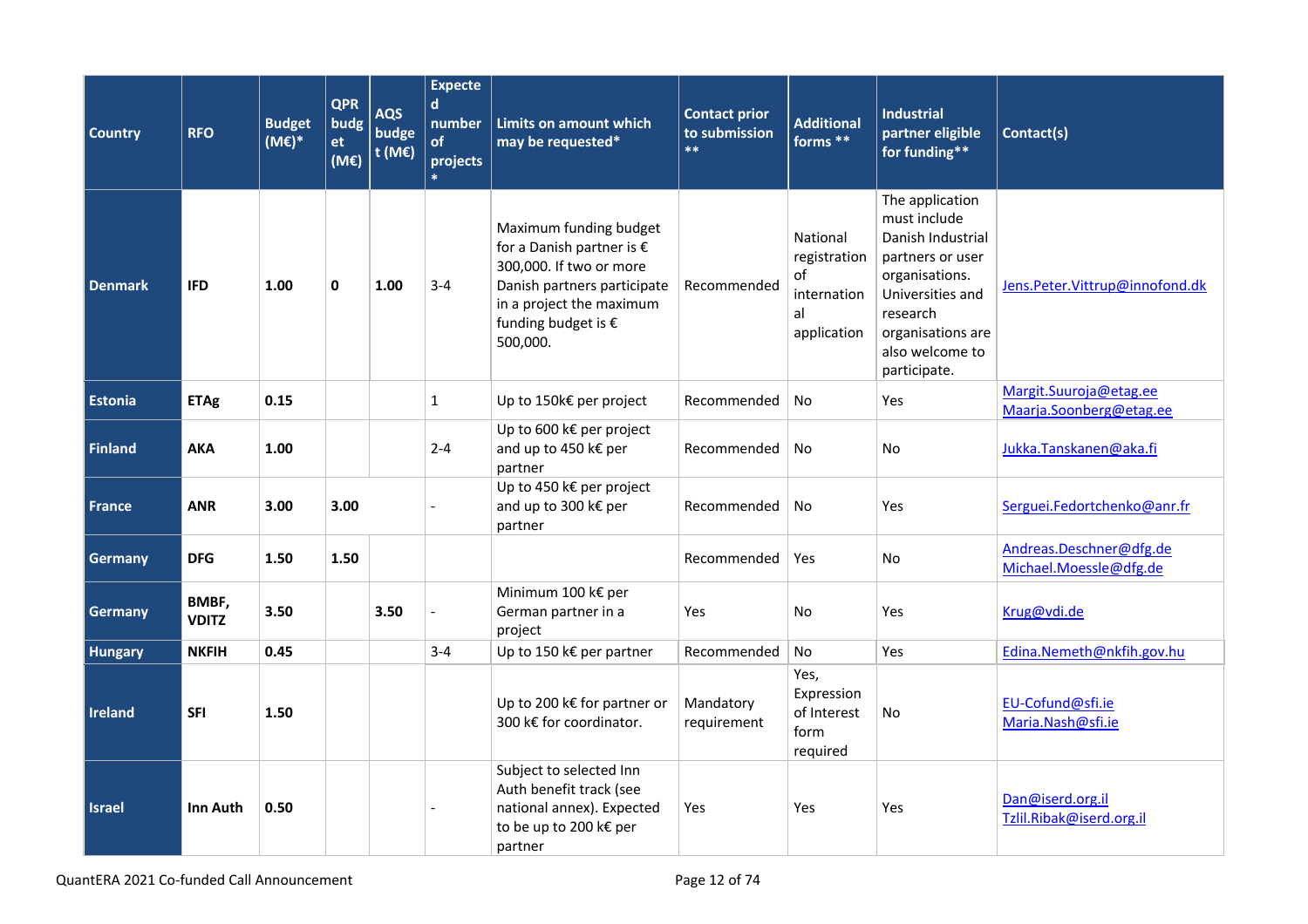| <b>Country</b>    | <b>RFO</b>      | <b>Budget</b><br>(M€)* | <b>QPR</b><br>$b$ udg<br>et<br>(ME) | <b>AQS</b><br>budge<br>t (M€) | <b>Expecte</b><br>$\mathsf{d}$<br>number<br>of<br>projects | Limits on amount which<br>may be requested*                                                                        | <b>Contact prior</b><br>to submission<br>$***$ | <b>Additional</b><br>forms **  | <b>Industrial</b><br>partner eligible<br>for funding**              | Contact(s)                                      |
|-------------------|-----------------|------------------------|-------------------------------------|-------------------------------|------------------------------------------------------------|--------------------------------------------------------------------------------------------------------------------|------------------------------------------------|--------------------------------|---------------------------------------------------------------------|-------------------------------------------------|
| <b>Italy</b>      | <b>CNR</b>      | 1.00                   |                                     |                               | $\overline{a}$                                             | Up to 300k€ per project                                                                                            | Recommended                                    | Yes                            | No                                                                  | info.quantera@cnr.it                            |
| <b>Italy</b>      | <b>MUR</b>      | 0.60                   |                                     |                               | $4 - 5$                                                    | Up to 150k€ per project                                                                                            | Recommended                                    | Yes                            | Yes                                                                 | Giorgio.Carpino@miur.it<br>Aldo.Covello@miur.it |
| <b>Italy</b>      | <b>INFN</b>     | 0.75                   |                                     |                               |                                                            | Up to 200k€ per project                                                                                            | Recommended                                    | <b>Yes</b>                     | <b>No</b>                                                           | Alessia.Dorazio@bo.infn.it                      |
| Latvia            | <b>VIAA</b>     | 0.42                   |                                     |                               | $1 - 2$                                                    | Up to 70 k€ per year per<br>partner                                                                                | Recommended                                    | No                             | Yes                                                                 | Jbalodis@latnet.lv<br>Juris.Balodis@viaa.gov.lv |
| <b>Lithuania</b>  | <b>RCL</b>      | 0.15                   |                                     |                               | 1                                                          | Up to € 100.000 per project<br>(for project partner) or up<br>to €150.000 per project<br>(for project coordinator) | Recommended                                    | No                             | Yes, if sub-<br>contracted by<br>academic/resear<br>ch partner      | Saulius.Marcinkonis@lmt.lt                      |
| <b>Luxembourg</b> | <b>FNR</b>      | 0.50                   |                                     |                               |                                                            | Within the limits of the call<br>budget                                                                            | Recommended                                    | Yes (see<br>national<br>annex) | <b>No</b>                                                           | Christiane.Kaell@fnr.lu<br>Helena.Burg@fnr.lu   |
| <b>Malta</b>      | <b>MFIN</b>     | 0.15                   |                                     |                               | 1                                                          | Up to €225k per project<br>including EU contribution                                                               | Mandatory                                      | No                             | Yes                                                                 | Diane.m.Muscat@gov.mt                           |
| <b>Norway</b>     | <b>RCN</b>      | 0.50                   |                                     |                               | $1 - 3$                                                    | Up to 250 k€ per partner                                                                                           | Recommended                                    | <b>No</b>                      | Yes                                                                 | Psma@forskningsradet.no                         |
| <b>Poland</b>     | <b>NCBR</b>     | 1.00                   |                                     | 1.00                          |                                                            | $\overline{a}$                                                                                                     | Recommended                                    | No                             | Yes                                                                 | Krystyna.Maciejko@ncbr.gov.pl                   |
| <b>Poland</b>     | <b>NCN</b>      | 1.00                   |                                     |                               |                                                            |                                                                                                                    | Strongly<br>Recommended                        | Yes                            | Yes                                                                 | quantera@ncn.gov.pl                             |
| <b>Portugal</b>   | <b>FCT</b>      | 0.25                   |                                     |                               | $1 - 2$                                                    | Up to 150 k€ per project<br>(up to 250 k€ if project led<br>by Portugal)                                           | Recommended                                    | <b>Yes</b>                     | Yes                                                                 | Germana.Santos@fct.pt                           |
| <b>Romania</b>    | <b>UEFISCDI</b> | 0.50                   |                                     |                               |                                                            | Up to 200 k€ per project<br>(250 k€ if the coordinator is<br>from Romania)                                         | Recommended                                    | No                             | Yes, with R & D<br>activity and<br>according to<br>state aid scheme | Nicoleta.Dumitrache@uefiscdi.ro                 |
| <b>Slovakia</b>   | <b>SAS</b>      | 0.24                   |                                     |                               | $\overline{2}$                                             | Up to 120k€ per project                                                                                            | Recommended                                    | Yes                            | No                                                                  | Mnovak@up.upsav.sk<br>Panisova@up.upsav.sk      |
| <b>Slovenia</b>   | <b>MIZS</b>     | 0.30                   |                                     |                               | $1 - 2$                                                    | Up to 300 k€ per project                                                                                           | Recommended                                    | Yes                            | No                                                                  | Andrej.Ograjensek@gov.si                        |
| <b>Spain</b>      | <b>AEI</b>      | 1.00                   |                                     |                               | $4 - 5$                                                    | Up to 150 k€ per project<br>with one AEI applicant; Up<br>to 225k€ per project with<br>two AEI applicants.         | No                                             | No                             | No                                                                  | era-ict@aei.gob.es                              |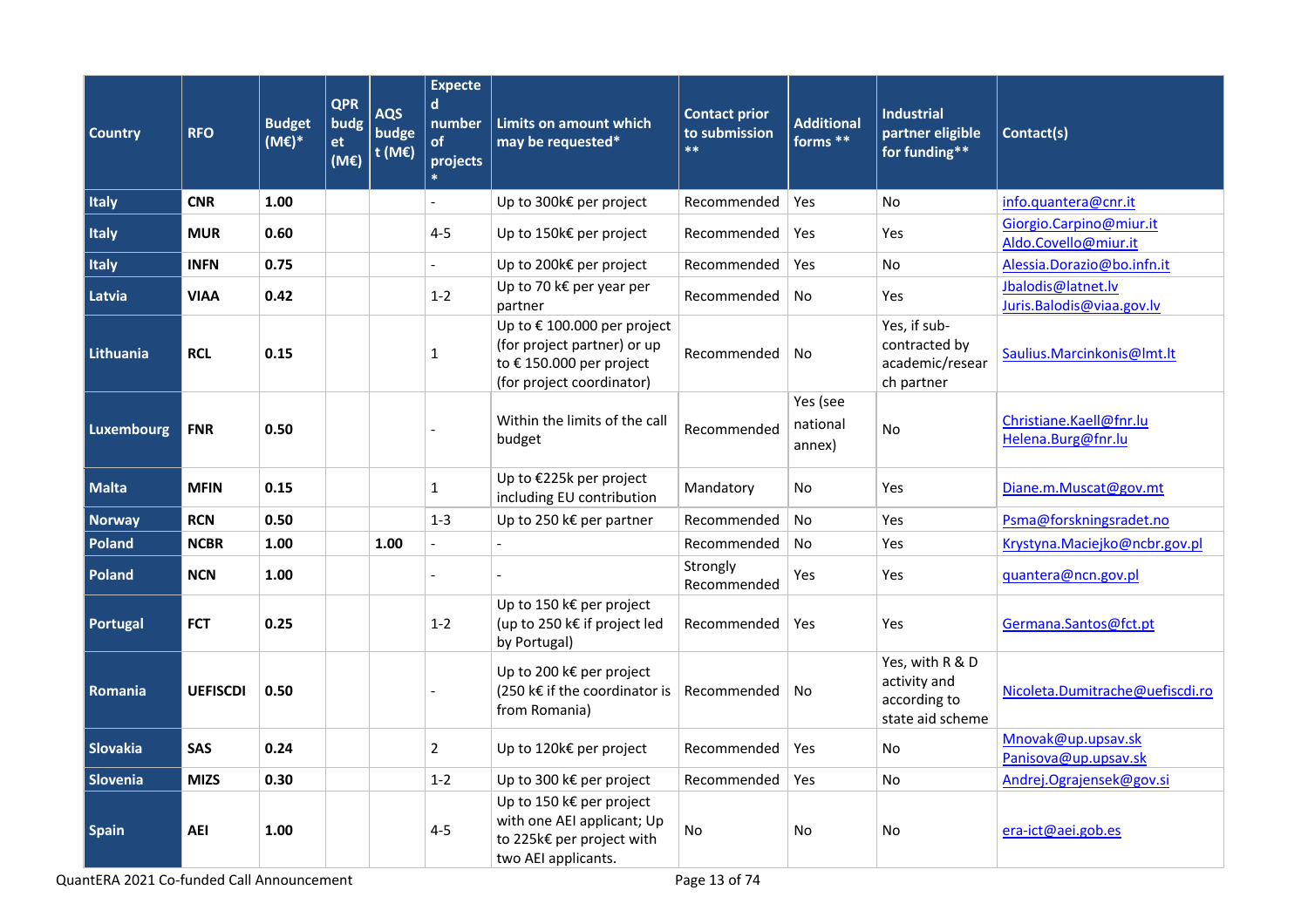| <b>Country</b>     | <b>RFO</b>     | <b>Budget</b><br>(M€)* | <b>QPR</b><br>$b$ udg $ $<br>et<br>(ME) | <b>AQS</b><br>budge<br>t (ME) | <b>Expecte</b><br>d.<br>number<br>of<br>projects | Limits on amount which<br>may be requested*                                                                | <b>Contact prior</b><br>to submission<br>$***$ | <b>Additional</b><br>forms **  | <b>Industrial</b><br>partner eligible<br>for funding**                            | Contact(s)                  |
|--------------------|----------------|------------------------|-----------------------------------------|-------------------------------|--------------------------------------------------|------------------------------------------------------------------------------------------------------------|------------------------------------------------|--------------------------------|-----------------------------------------------------------------------------------|-----------------------------|
|                    |                |                        |                                         |                               |                                                  | Additional 75 k€ if the<br>coordinator is AEI<br>applicant.                                                |                                                |                                |                                                                                   |                             |
| <b>Sweden</b>      | <b>VR</b>      | 0.64                   | 0.64                                    |                               | $2 - 4$                                          | Expected to be in the range<br>from 0.4 to 1.5 MSEK/year<br>(approx. 80 to 150 k€) per<br>project per year | Recommended                                    | Yes (see<br>national<br>annex) | No                                                                                | Tomas.Andersson@vr.se       |
| <b>Switzerland</b> | <b>SNSF</b>    | 1.00                   |                                         |                               | $3 - 5$                                          | $\overline{\phantom{a}}$                                                                                   | Recommended                                    | Yes                            | Yes, but only<br>basic research,<br>not pursuing<br>direct<br>commercial<br>goals | guantera@snf.ch             |
| <b>Turkey</b>      | <b>TUBITAK</b> | 0.50                   |                                         |                               | $8 - 10$                                         | See national annex.                                                                                        | Yes                                            | Yes                            | Yes                                                                               | Serkan. Ucer@tubitak.gov.tr |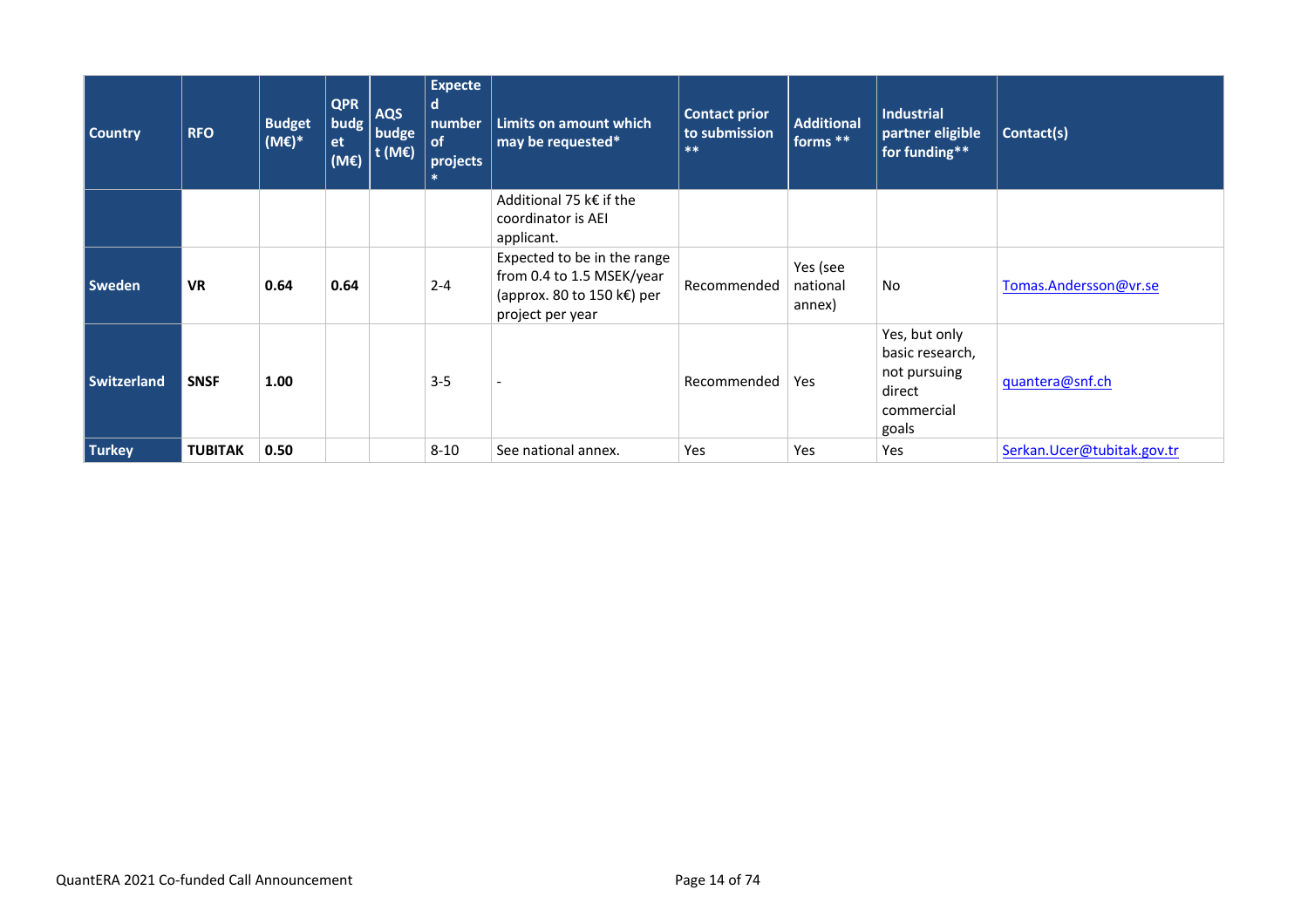# **Partner Search Tool**

In order to facilitate the process of forming research consortia, we offer applicants a partner search tool available here: https://ncn.gov.pl/partners/quantera/. This tool can be used by projects looking for partners and partners looking for projects.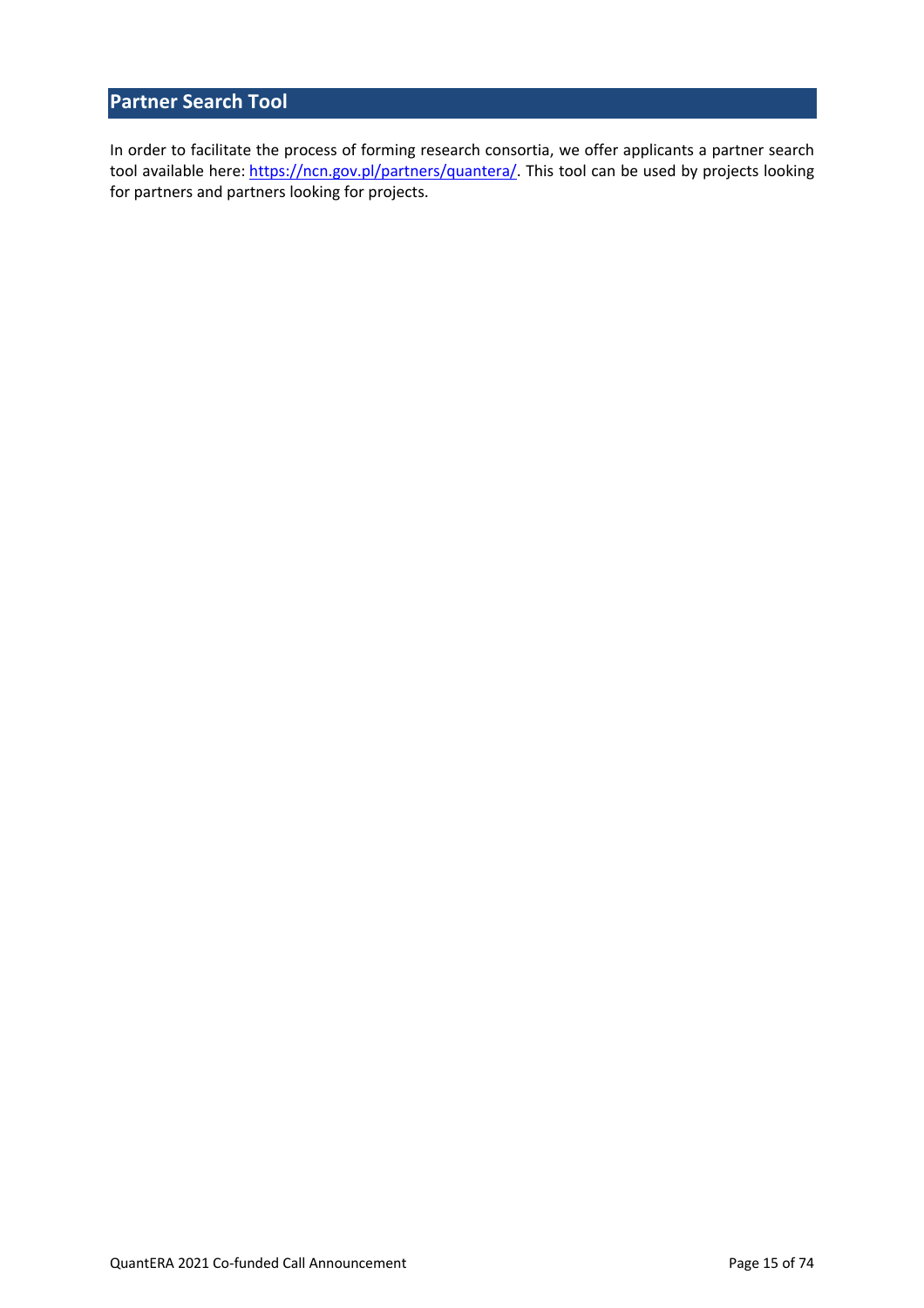# **Application Procedure**

# 1. Ensuring the Proposal is Valid

Proposers are asked to check if:

- The research is in line with the scope of the call;
- The consortium meets the eligibility criteria;
- Each partner meets all the eligibility criteria applying to them.

It is the responsibility of the partners to ensure their eligibility. Refer to the overview table on the previous page and the detailed regulations of each organisation in the annex for partner-specific conditions. **Please contact your respective research funding organisation prior to the submission of your proposal.**

### 2. Submitting the Proposal

The call follows a **two-stage submission and evaluation procedure**. First, a short outline proposal, the **pre-proposal** (max. 12 pages), is submitted. If the pre-proposal is selected, the consortium is invited to submit a detailed proposal, i.e. the full proposal (max. 35 pages).

The projects presented in the full proposal and in the short proposal **must be consistent**<sup>3</sup>. Any change to the plans described in the pre-proposal should be explained and justified.

At both stages of the application, the coordinator prepares a joint proposal (pre-proposal or full proposal) for the whole consortium, using the templates available on the QuantERA website (http://www.quantera.eu/). Two forms are submitted **via the electronic submission system** on the website: the pre-proposal form at the 1<sup>st</sup> stage (or full proposal form at the 2<sup>nd</sup> stage), and a financial form (at both stages).

At both stages, the electronic submission system will require some administrative and financial information to be filled in by the coordinator when creating the submission on the platform. Once the email addresses of the other partners are filled in by the coordinator, they receive an email from the platform inviting them to connect to the submission platform and adjust the administrative and financial information already filled in by the coordinator.

In addition, a Partner Search Tool is provided at https://ncn.gov.pl/partners/quantera/.

We recommend to submit the preliminary proposal several days before the deadline in case that unforeseen issues occur. Proposals that have already been submitted can be modified until the deadline.

Partners whose funding organisation requires submitting forms alongside the joint proposal submission must do so at this point (see annex on page 17).

The Coordinator and all partners must be prepared to diligently answer email queries after the submission. If a partner's PI is not available, the PI must be represented by a collaborator from the same organisation.

<sup>&</sup>lt;sup>3</sup> Prior to the 2<sup>nd</sup> stage, the Call Steering Committee (see 'Management of the Call' section) may list countries with a risk of budget underspending. The projects invited to the  $2<sup>nd</sup>$  stage will be informed of the possibility to add a partner eligible for funding from these countries, provided that such an addition would add value to and strengthen the project and the consortium.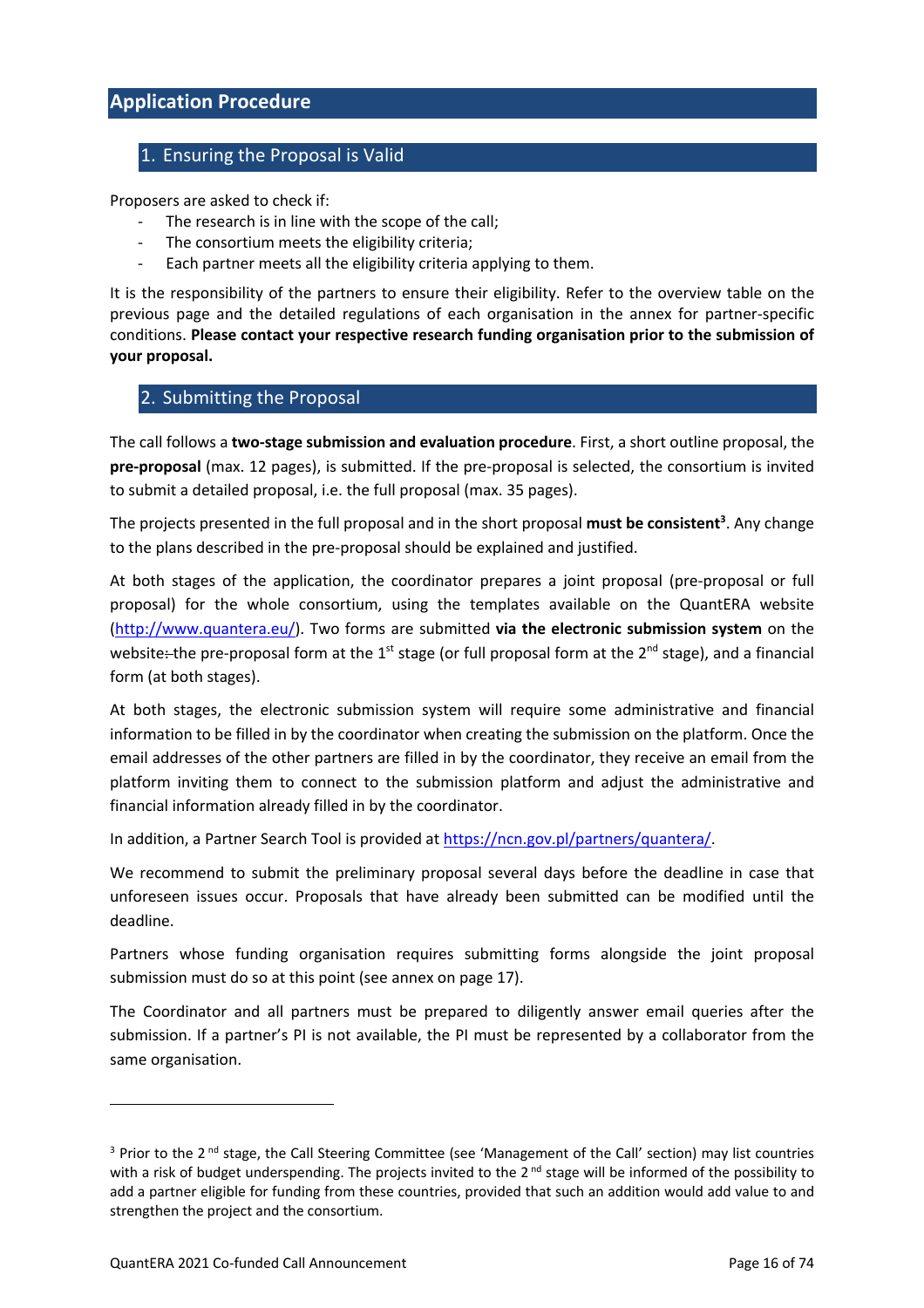# **Evaluation and Selection Procedure**

# Evaluation

The evaluation relies on international Evaluation Panels of experts (EP), assisted by external experts.

The Call Secretariat (CS) and the Research Funding Organisations (RFOs) will check the proposals against the general as well as the RFO's eligibility criteria (see Annex).

By default, each evaluation criterion is scored 0, 1, 2, 3, 4 or 5.

The scores indicate the following with respect to the criterion under examination (the definitions of scores are taken from the H2020 Guidelines to Applicants<sup>4</sup>):

- **0.** The proposal fails to address the criterion or cannot be assessed due to missing or incomplete information (unless the result of an 'obvious clerical error').
- **1.** Poor. The criterion is inadequately addressed, or there are serious inherent weaknesses.
- **2.** Fair. The proposal broadly addresses the criterion, but there are significant weaknesses.
- **3.** Good. The proposal addresses the criterion well, but with a number of shortcomings.
- **4.** Very good. The proposal addresses the criterion very well, but with a small number of shortcomings.
- **5.** Excellent. The proposal successfully addresses all relevant aspects of the criterion. Any shortcomings are minor.

At both stages of the evaluation, the eligible proposals recommended by the EPs are those proposals that reach a score of 3 in each of the three criteria used for the evaluation and detailed below. While the "Quality" threshold is the same for each criterion and each topic, the weights of the other two criteria differ between the QPR and the AQS topics (see below).

#### **Excellence** (weight in QPR: 50%; weight in AQS: 25%)

Compliance with 'FET Gatekeepers'5

- *i. Clarity and novelty of long-term vision, and ambition and concreteness of the targeted breakthroughs towards that vision*
- *ii. Novelty, non-incrementality and plausibility of the proposed research for achieving the targeted breakthrough and its foundational character*
- *iii. Appropriateness of the research methodology and its suitability to address high scientific and technological risks*
- *iv. Range and added value from interdisciplinarity, including measures for exchange, crossfertilisation and synergy*

<sup>5</sup> See 'FT Gatekeepers' p. 7 at

<sup>4</sup> See https://ec.europa.eu/research/participants/docs/h2020-funding-guide/grants/from-evaluation-to-grantsignature/evaluation-of-proposals/elig\_eval\_criteria\_en.htm

https://ec.europa.eu/research/participants/data/ref/h2020/wp/2018-2020/main/h2020-wp1820-fet\_en.pdf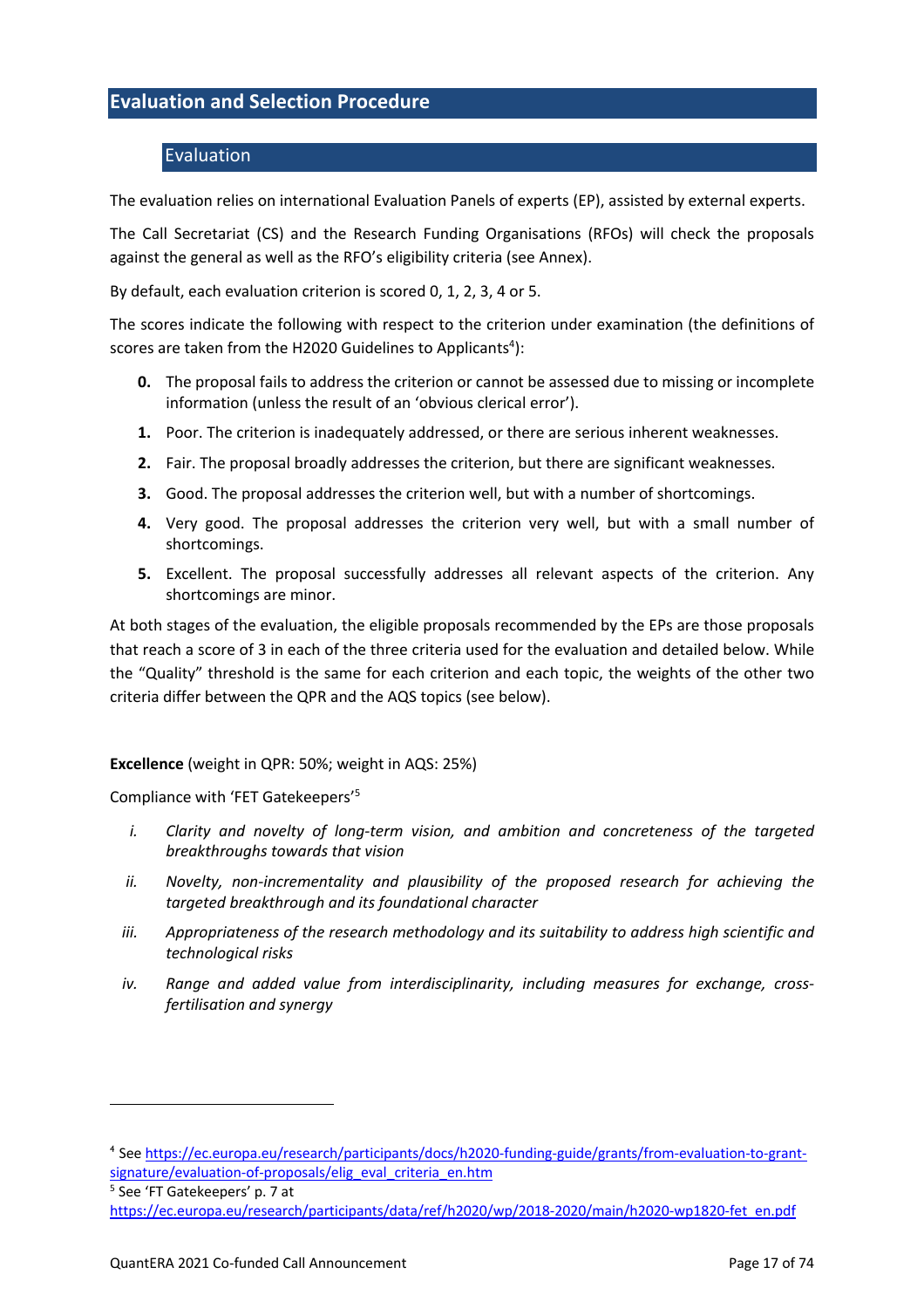**Impact** (weight in QPR: 25%; weight in AQS: 50%)

*Extent to which the outputs of the project contribute at the European or international level to:*

- *i. The expected impacts (see Call Announcement)*
- *ii. The transformation of technology and/or society*

*Quality of the proposed measures to:*

- *iii. Exploit and disseminate the project results (incl. management of intellectual property rights), and to manage research data where relevant*
- *iv. Communicate the project activities to different target audiences*

**Quality and efficiency of the implementation** (weight in QPR: 25%; weight in AQS: 25%)

- *i. Quality and effectiveness of the work plan, including extent to which the resources assigned to work packages are in line with their objectives and deliverables*
- *ii. Appropriateness of the management structures and procedures, including risk and innovation management*
- *iii. Complementarity of the participants and extent to which the consortium as a whole brings together the necessary expertise*
- *iv. Appropriateness of the allocation of tasks, ensuring that all participants have a valid role and adequate resources in the project to fulfil that role*

At both stages of the evaluation, the Evaluation Panels meet to discuss the proposals and each one of them establishes a ranking list of the proposals. The evaluation of each proposal is summarised in a consensus report, which is made available to the applicants at the end of each evaluation stage.

# **Selection**

The selection decision of the proposals to be recommended for funding to the RFOs is based on both ranking lists. When two or more proposals reach equal total scores, the following additional selection criteria will be applied:

- The output of the call, i.e. the overall funding, should be maximised;
- The success rates of both topics should be comparable;
- If possible, each funding organisation should fund at least one proposal;
- The proposals demonstrating a fair gender representation and involving partners from the widening countries in their consortium should be prioritised (see Annex on QuantERA II Gender Equality Statement).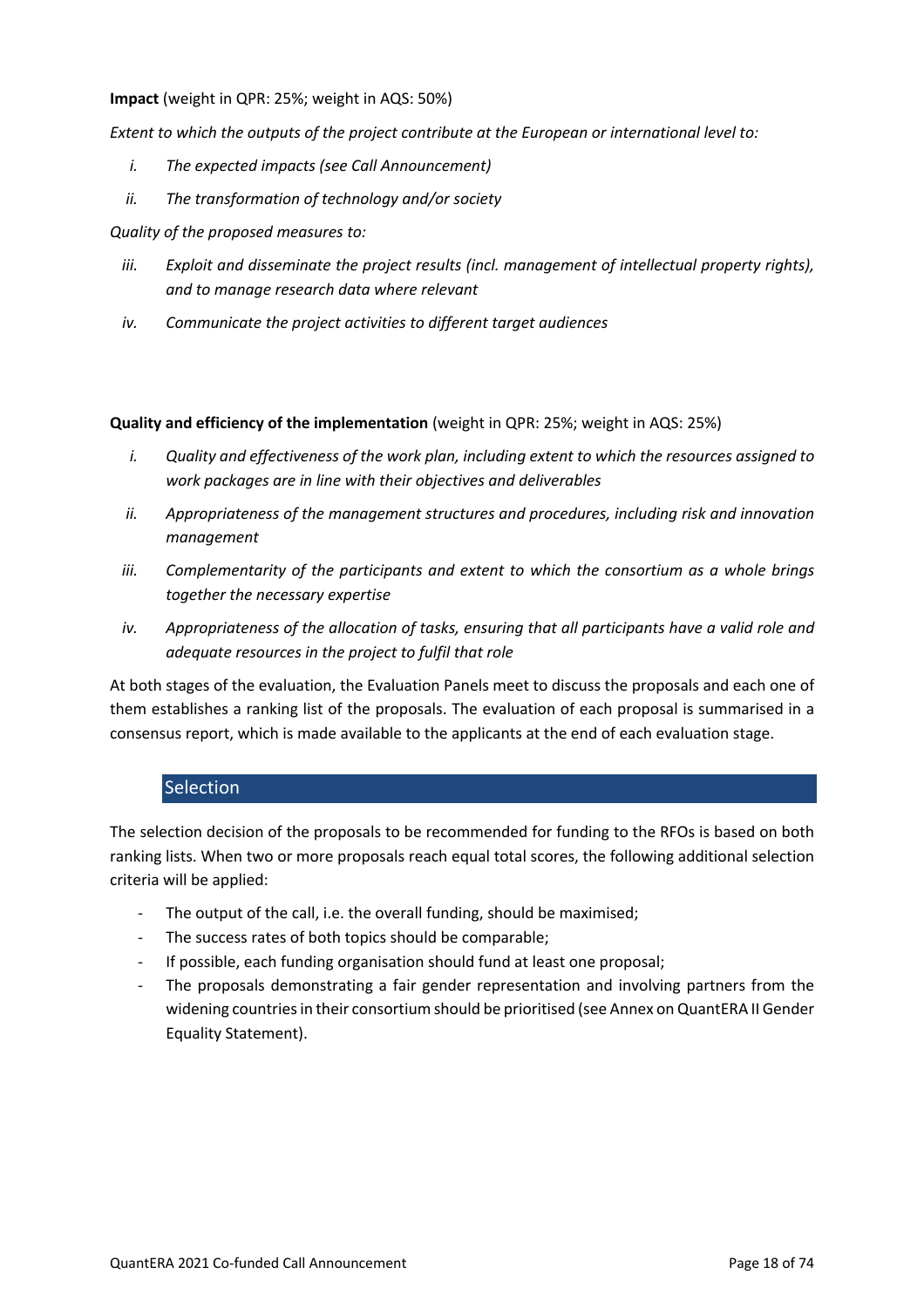# **Management of Projects**

# Setting up the Consortium

If the proposal is recommended for funding, each partner may need to submit an administrative application to the chosen RFO to apply for the QuantERA funding. In rare cases, specific partners in a consortium may be requested to apply for their funding from another funding organisation than the one they had chosen initially. The subsequent negotiation phase between the partner and the funding organisations follows the established procedures and, if successful, results in a contract between the two parties.

In order to ensure that the collaborative research can be conducted as planned, all partners of a consortium should request that their funding start at approximately the same date.

The administrative and financial management of funding is overseen by the respective funding organisations, according to the respective national/regional rules and guidelines.

The project must follow the *European Charter for Researchers* and the *Code of Conduct for the Recruitment of Researchers* (https://euraxess.ec.europa.eu/jobs/charter). The project should bear in mind gender balance and promote equal opportunities between women and men at all levels in the implementation of the research activities.

A consortium agreement managing *inter alia* the ownership and access to key knowledge (including IPR, data management, GDPR etc.) has to be signed by all partners and sent to QuantERA Coordination Office no later than three months after the start of a project. Some funding organisations require that the consortium agreement be signed before the contract can be finalised.

# Reporting and Publications

Consortia must present the status of their project at three follow-up events organised by QuantERA. The related costs are eligible and must be secured by the consortia as part of the project's budget.

Furthermore, each coordinator of a funded project has to submit a mid-term activity report and a final activity report. These reports must be sent to QuantERA within two months after the end of each period.

Some funding organisations require separate reports for individual project partners. This is specified in the individual contracts with respective national/regional funding organisations.

Any publications resulting from QuantERA projects must acknowledge QuantERA<sup>6</sup>, and an electronic copy must be sent to QuantERA. Open access publications are encouraged.

<sup>&</sup>lt;sup>6</sup> An example of acknowledgement: « This work was supported by the QuantERA grant [insert project acronym], by [insert the funding organisation and the grant number for that funding organisation], [insert the next funding organisation and the grant number for that funding organisation],.... ».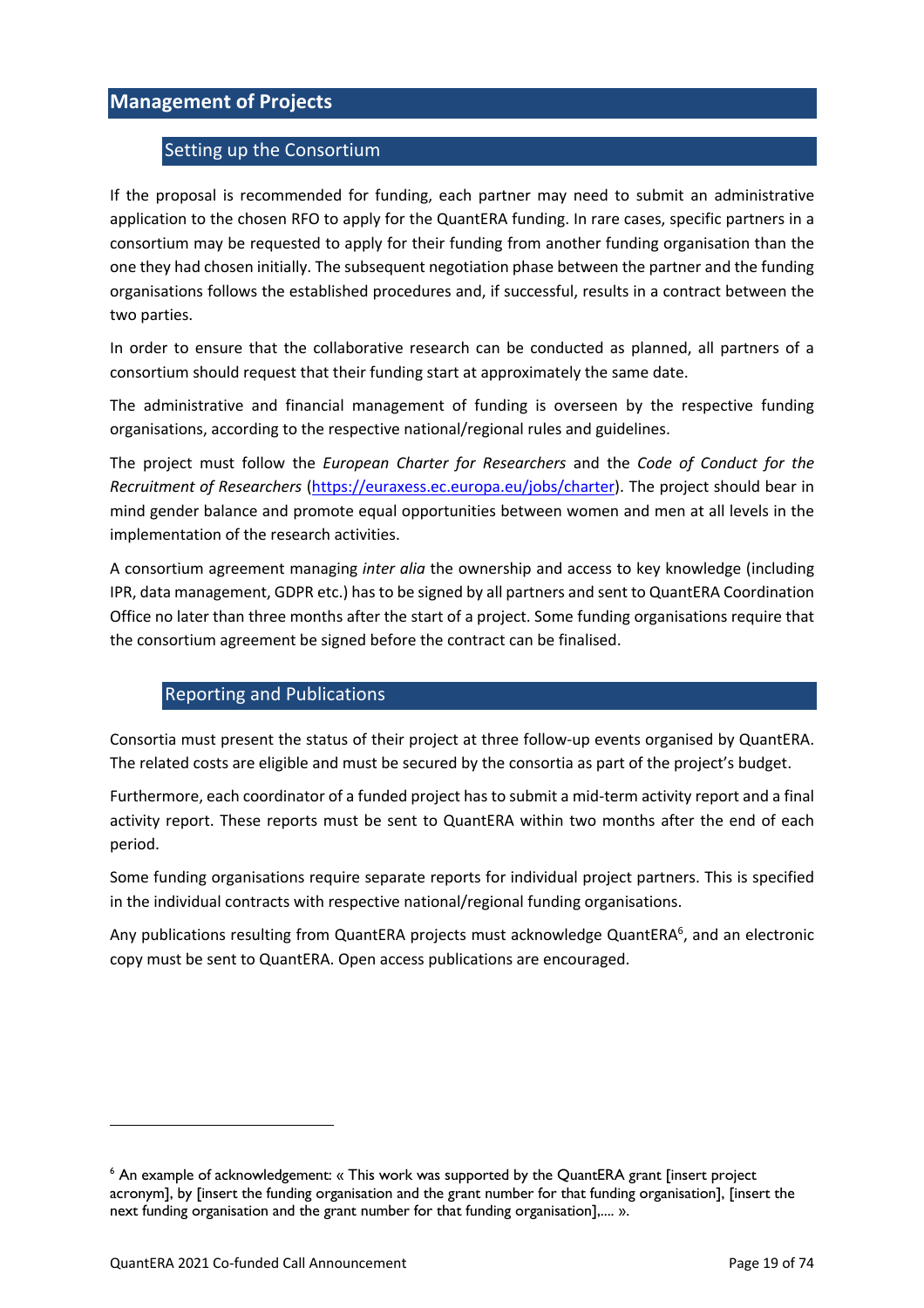# **Annex 1: Research Funding Organisation Specific Information**

#### **Austria FFG – Austrian Research Promotion Agency**

#### **Contact point**

Fabienne Nikowitz Programme Leader

+43 5 7755 5081 - fabienne.nikowitz@ffg.at

#### **Funding criteria and regulations**

#### *Funding commitment*

Maximum funding for the QuantERA Call 2021: 2 M€.

#### *Funding regulations*

For Austrian proposers, the same regulations hold as for cooperation projects, see the application guidelines and regulations available at the FFG website (available 17 March 2021):

https://www.ffg.at/2021-ausschreibung-qfte-transnational

#### *Eligibility of a partner as a beneficiary institution*

Funding of Austrian participants is available for TRLs 2 till 8:

-) For companies;

-) For universities and research institutes/organisations - only in cooperation with at least one Austrian company.

All Austrian applicants are encouraged to contact FFG prior to submission.

#### *Submission of the proposal at the national level*

Applications must be submitted in electronic form following these links:

https://ecall.ffg.at/Cockpit/Cockpit.aspx

Mandatory are:

-) QuantERA Pre- and Full proposal application form and financial Form as requested;

-) Costs and requested funding.

No application will be considered after the final submission date.

#### *Additional requirements*

Consortium requirement: at least one Austrian industry partner.

Maximum funding: 500.000€ per project

Further information and requirements can be found at the FFG website (available 17 March 2021):

https://www.ffg.at/2021-ausschreibung-qfte-transnational/downloadcenter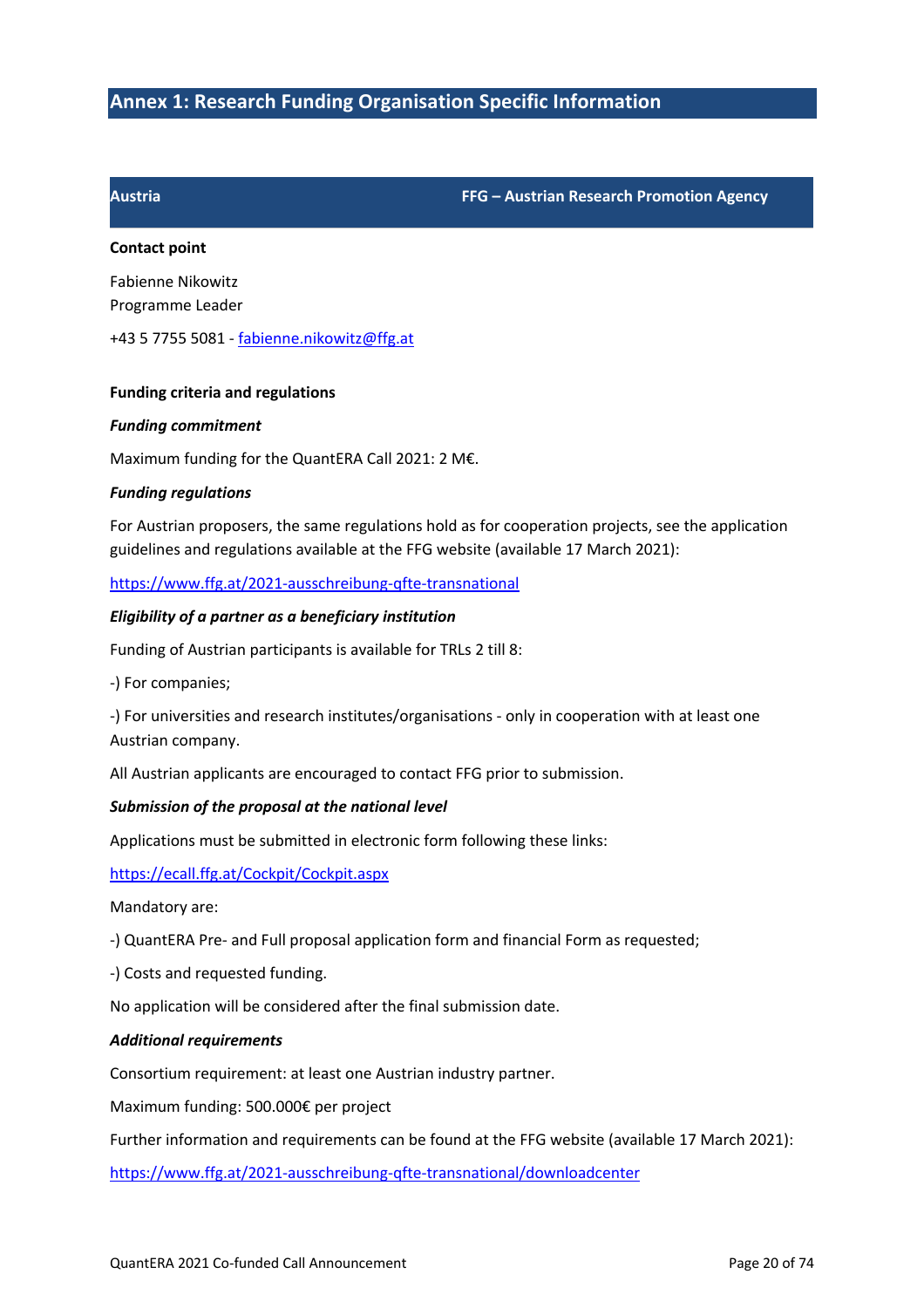**Austria FWF – Fonds zur Förderung der wissenschaftlichen Forschung**

#### **Contact point**

| Stefan Uttenthaler           | Natascha Dimovic               |
|------------------------------|--------------------------------|
| Scientific project officer   | Administrative project officer |
| +43 1 5056740 8403 -         | +43 1 5056740 8402 -           |
| stefan.uttenthaler@fwf.ac.at | natascha.dimovic@fwf.ac.at     |

#### **Funding criteria and regulations**

Austrian applicants are encouraged to contact FWF prior to submission. The same regulations as for regular stand-alone projects hold, see the application guidelines available at the FWF website:

http://www.fwf.ac.at/fileadmin/files/Dokumente/Antragstellung/Einzelprojekte/p\_applicationguidelines.pdf

#### *Funding commitment*

The FWF commits 1 M€ of national budget to the call topic "Quantum Phenomena and Resources".

#### *Funding regulations*

Only proposals in basic research in the call topic "Quantum Phenomena and Resources" will be accepted.

#### *Eligibility of a partner as a beneficiary institution*

The same eligibility criteria as for regular stand-alone projects have to be fulfilled by applicants.

#### *Submission of the proposal at the national level*

Applications have to be submitted in electronic form following this link *(signed forms still need to be sent prior to the deadline, either in original form or signed electronically)*:

#### https://elane.fwf.ac.at/page/panel/loginpanel

In the pre-proposal stage, applications in the category "IK – International projects (preproposal)" as well as the Call "QuantERA 2021" have to be selected before filling in forms. In the full-proposal stage, the programme category "I – International Projects" has to be selected.

#### *Additional requirements*

The FWF only funds proposals in the call topic "Quantum Phenomena and Resources".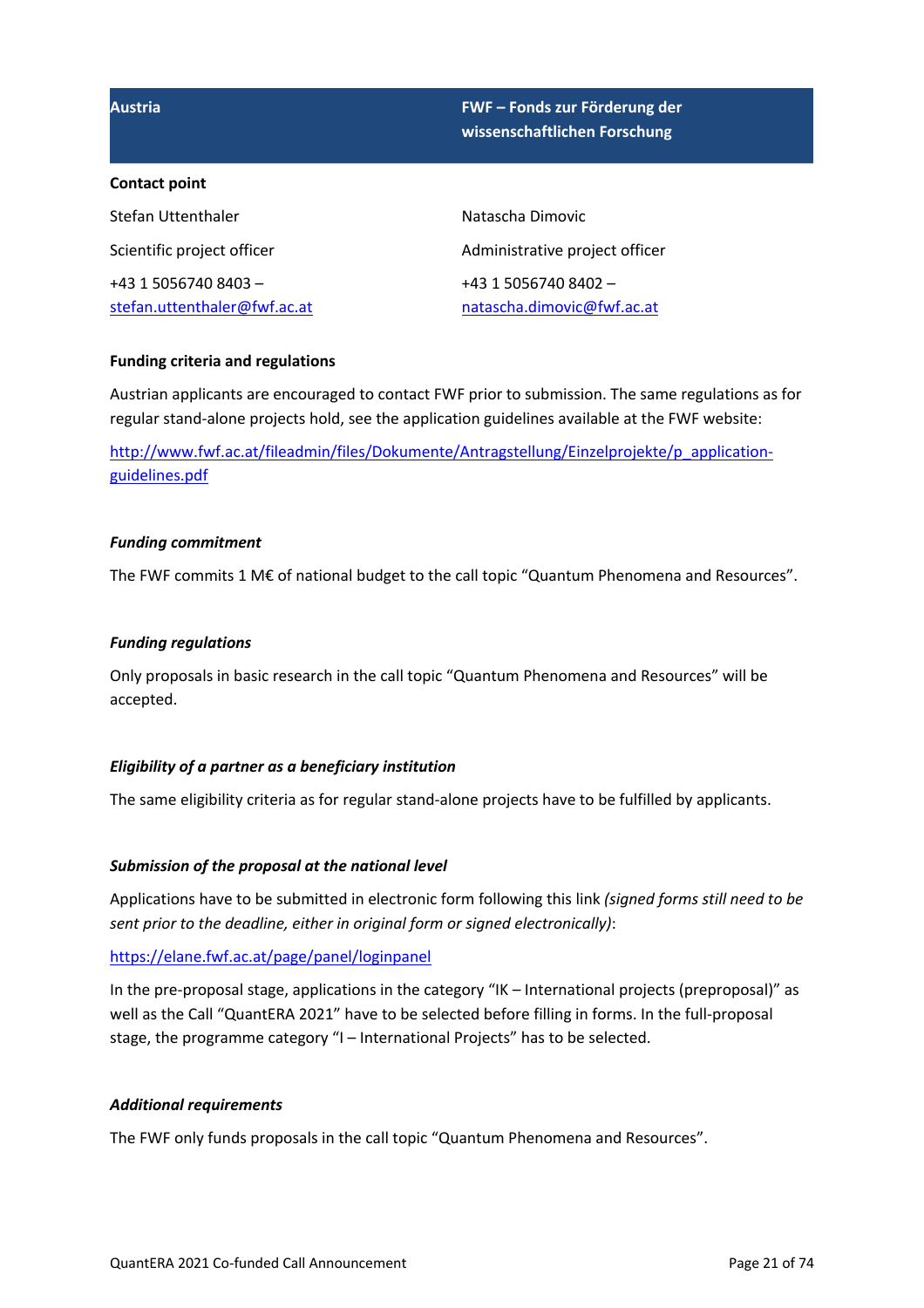#### **Contact point**

Dr. Florence Quist

Scientific officer

+32 (0)2 504 9351 - Florence.quist@frs-fnrs.be

#### **Funding criteria and regulations**

#### *Funding commitment*

Maximum funding for the QuantERA Call 2021: 200 k€

Maximum funding per project: 200 k€/3 years. If the project involves the recruitment of a PhD student, project duration of the F.R.S.-FNRS sub-project could be up to 4 years (cf. PINT-MULTI regulations).

#### *Funding regulations*

#### PINT-MULTI regulations

#### *Eligibility of a partner as a beneficiary institution*

F.R.S.-FNRS funds only basic research (low Technology Readiness Level) carried out in a research institution from the "Fédération Wallonie-Bruxelles". The F.R.S.-FNRS will not fund industrial partners. All eligibility rules and criteria can be found in the **PINT-MULTI regulations**.

#### *Submission of the proposal at the national level*

Applicants to F.R.S.-FNRS funding must provide basic administrative data by submitting an administrative application on e-space **within 5 working days after the general deadline of QuantERA to be eligible**. Please select the "PINT-MULTI" funding instrument when creating the administrative application. Proposals invited to the second stage will be able to complete the pre-proposal form and provide information for the full proposal upon validation by the F.R.S.-FNRS.

General rules and regulations of FNRS apply: www.frs-fnrs.be

See also: http://www.ncp.fnrs.be/index.php/appels/era-nets

#### *Additional requirements*

F.R.S.-FNRS only participates in the Quantum Phenomena and Resources (QPR) topic.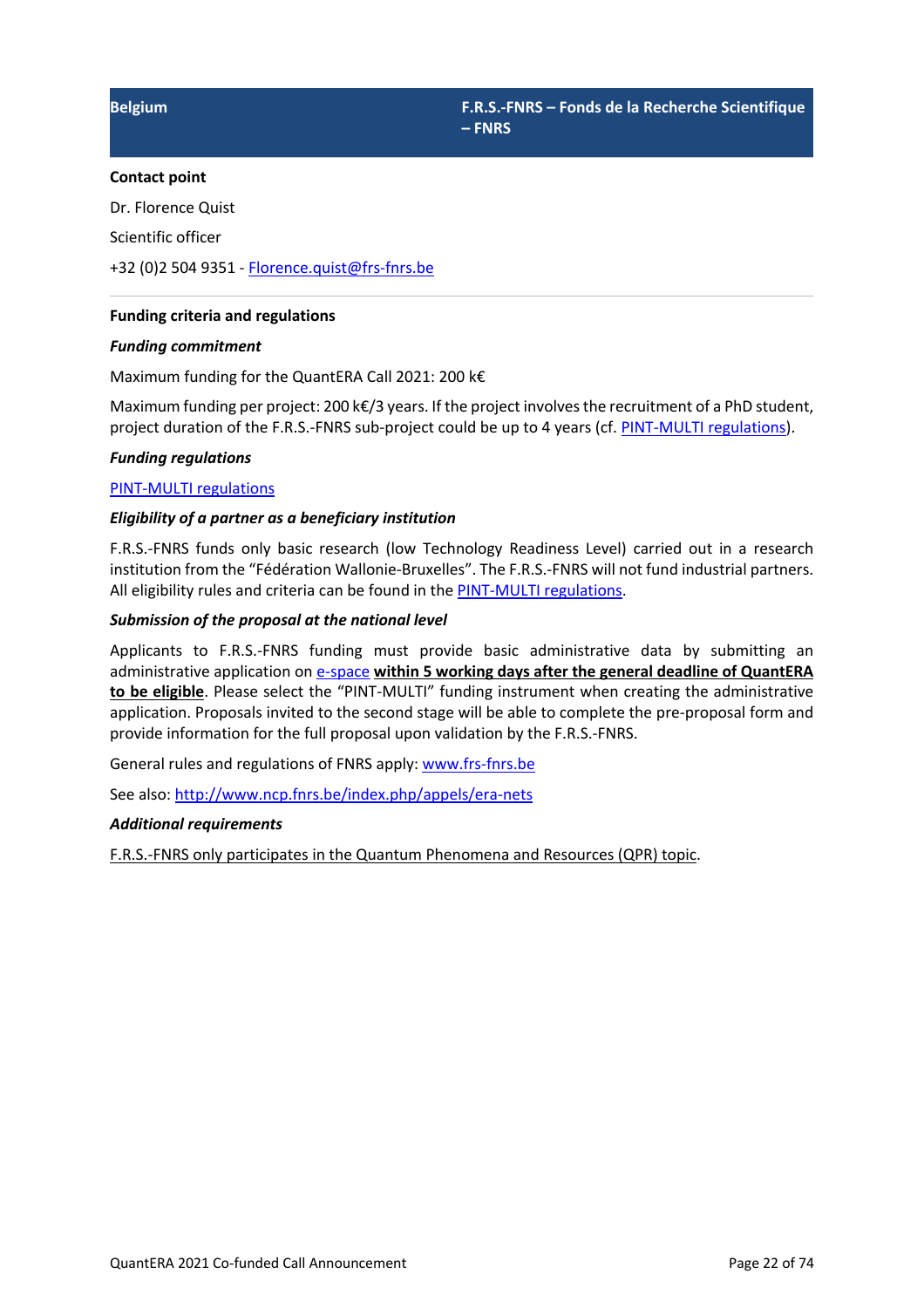#### **Contact point**

Toon Monbaliu

Adviser Research Affairs

+32 (0)2 550 15 70 – eranet@fwo.be

#### **Funding criteria and regulations**

#### *Funding commitment*

Funding commitment:€ 0,7 m

Maximum funding per awarded project: € 0,35 m

Anticipated number of projects with Belgian (FWO) partners: 2-3

### *The FWO only funds projects within the Quantum Phenomena and Resources (QPR) topic!*

### *Funding regulations*

### *Eligibility of a partner as a beneficiary institution*

Both the FWO Strategic Basic Research (SBO) and junior/senior research project (FO) funding channels are integrated in this call, each with specific regulations. It is, in the light of the projects eligibility, of utmost importance to respect their particular regulations. For example when it comes to the **mandatory valorisation aspect for the SBO projects** (see *'additional conditions for FWO funding'* below).

# Who can be eligible for FWO funding?

The eligibility of institutions and its researchers can be verified in the relevant regulations:

- $\rightarrow$  For junior/senior research projects, see articles 10-12
- $\rightarrow$  For Strategic Basic Research, see articles 4-8

#### Additional conditions for FWO funding:

1) When the strategic basic research channel (SBO) would be the appropriate source of funding, we ask researchers **to provide us with a 'valorisation plan' before the pre-proposal submission deadline.** There is no fixed format and one A4 page should suffice. What the FWO wants to know is i) how the valorisation within Flanders - and potentially internationally – will take place and ii) which Flemish actors are involved in this. This information can be submitted to the general eranet@fwo.be email address.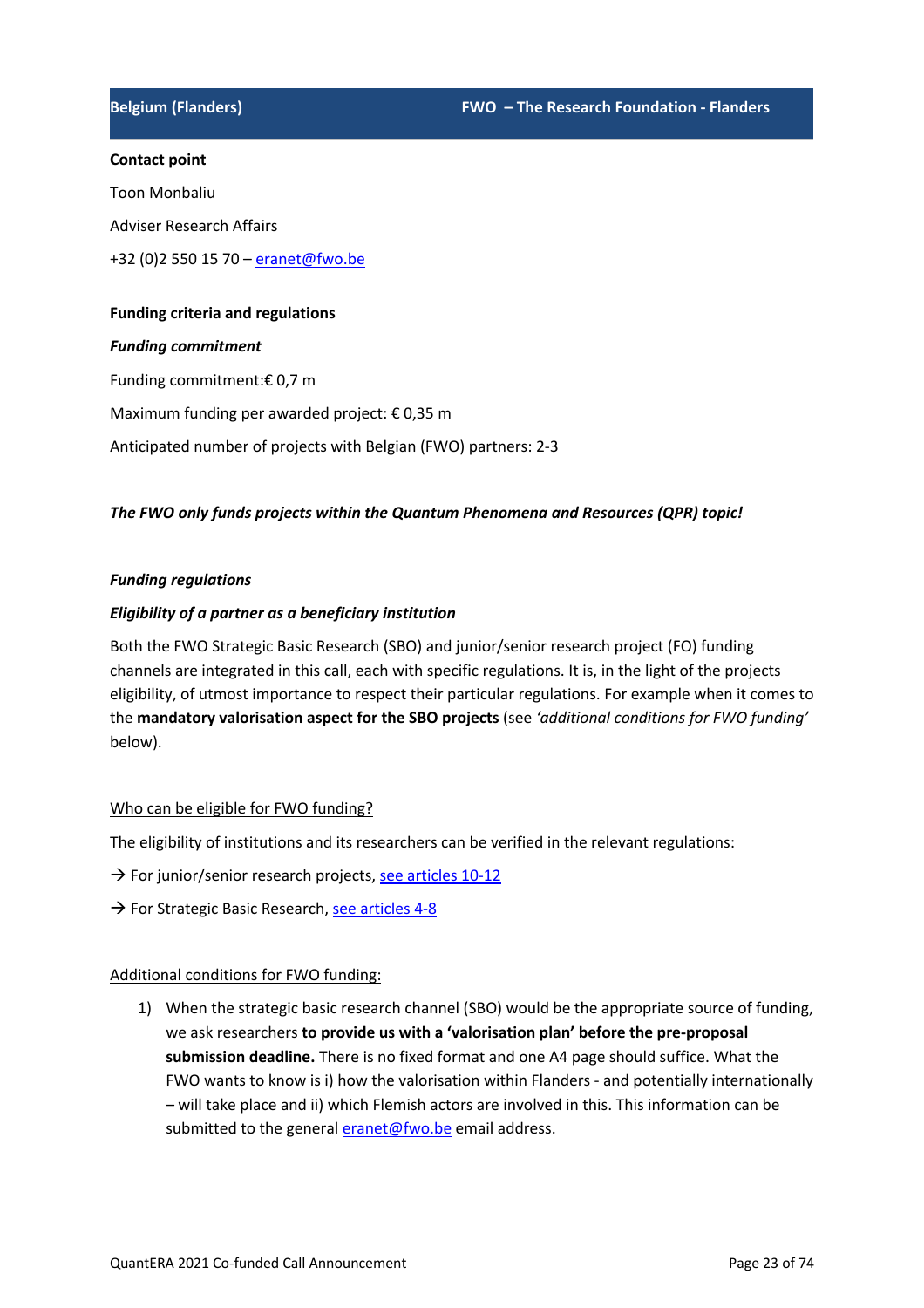- 2) SBO projects aiming at the development of a spin-off company are not eligible here.
- 3) Researchers have to inform the central research coordination units, at their host institutions, about their participation.
- 4) One and the same researcher can only participate in 2 different research projects/consortia when applying for FWO funding, within the same call. Double funding is not allowed.
- 5) Projects may last up to 36 months, which implies the funding has to be budgeted and spent accordingly.

ERA-NET participation does not interfere with the 'regular' project submission framework, and is consequently not taken into account for calculating the max. available number of new applications and running projects combined.

### *Eligibility of costs*

The regular FWO cost categories from the (junior/senior) 'research project' or SBO project funding channels are eligible:

The maximum requested budget per project amounts to 350.000 EUR (incl. overhead). **Beware, the funding rules differ per FWO funding channel (FO and SBO):**

**- FO:** a 6% structural overhead should be calculated on the direct costs. E.g., a practical example: when the sum of all costs (personnel, consumables, travel, etc.) amounts to 300.000 EUR, then the overhead will be 18.000 EUR (6% of 300.000 EUR) and the total requested cost 318.000 EUR. This total requested cost may never exceed 350.000 EUR (for further detailed financial information, see chapters 6, 7 and 8 in the project regulations).

**- SBO:** The SBO cost model applies. A maximum 17% overhead rate is applicable.

#### *Submission of the proposal at the national level*

No submission at the national/regional level is required. However, if SBO, a valorisation plan has to be submitted before the pre-proposal submission deadline.

#### *Additional requirements*

It is always strongly advised to contact the FWO before submission, in order to verify the eligibility of the researchers and avoid ineligible projects/research consortia.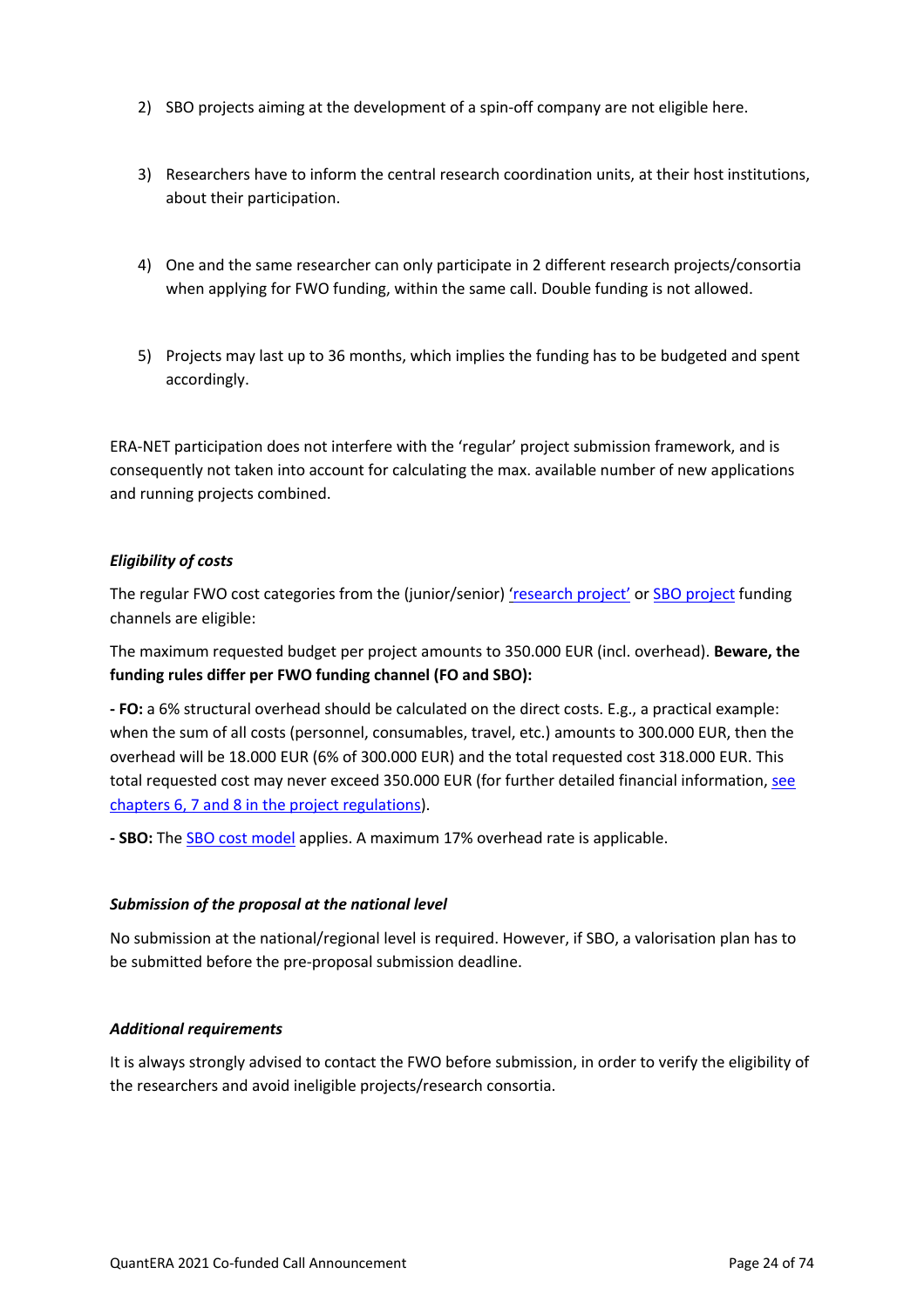#### **Contact point**

Milena Aleksandrova Function ERA-NET Programmes Officer Telephone number - +359 884 171 363 email: aleksandrova@mon.bg

### **Funding criteria and regulations**

*Funding commitment*

230 081 €

#### *Funding regulations*

Applicants under this procedure shall be directly responsible for the implementation of the activities under the project proposal and shall not act as intermediaries, but they shall carry out activities under the project proposal on their behalf and at their expense.

Applicants to this procedure must be entities:

- Carrying out fundamental research studies; and
- Whose activities are entirely of a non-profit nature; or

- Whose activities are of both for-profit and not-for-profit nature, but these activities are clearly distinguished and their organization allows tracking of revenue and expenditures connected with their implementation, including by keeping analytical accounting. In the event that an applicant is involved in both for-profit and not-for-profit activities, the funding, expenditures and revenues shall be taken into account separately for each type of activity and on the basis of consistently applied principles of accounting of expenditures being justifiable.

#### *Eligibility of a partner as a beneficiary institution*

1) Accredited universities as defined in Art.85 para.1, p. 7 of the Higher Education Act;

2) Research organizations as defined in Art. 47, para 1 of the Higher Education Act. http://III.mon.bg/uploaded\_files/zkn\_visseto\_obr\_01.03.2016\_EN.pdf

# *Submission of the proposal at the national level*

Applicants have to submit an application form for national eligibility when submitting the proposals. The form, entitled "Administrative description of the project" should be filled in both Bulgarian and in English and signed. Application forms can be obtained at:

#### https://www.fni.bg/?q=node/578

They have to be sent it back by post or in person to BNSF Registry Office before the deadline of 1stage proposal submission.

#### *Additional requirements*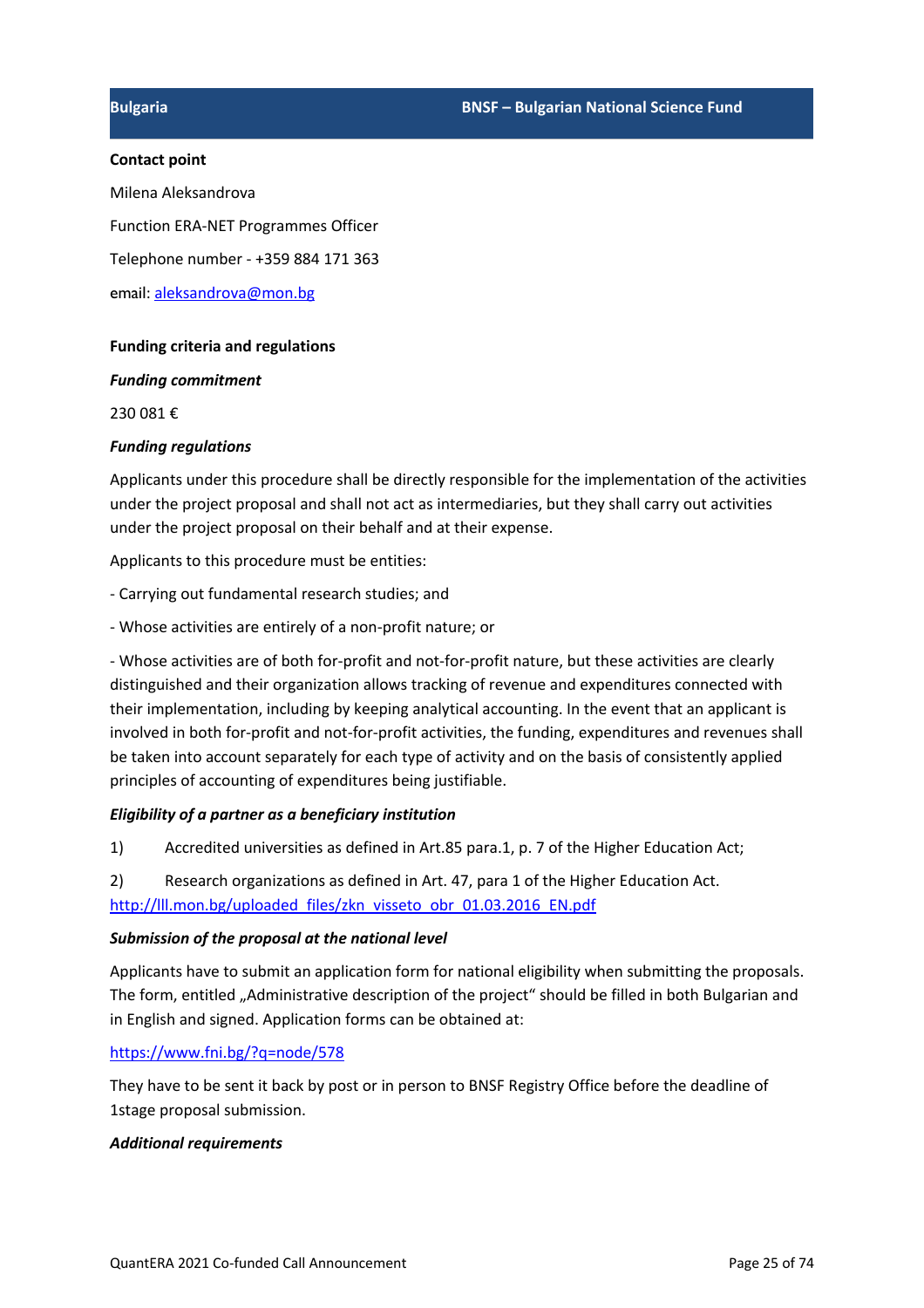#### **Croatia HRZZ – Croatian Science Foundation**

#### **Contact point**

Jasminka Boljević

email: jasminka@hrzz.hr

**Max. project duration:** proposed projects may last from 24 to 36 months

#### **Max. funding per project:** 200.00 EUR

Principal Investigators are not allowed to apply for funding in more than one proposal within this call.

1-2 projects can be funded

#### **Funding criteria and regulations**

Croatian applicants (Principal Investigators) are recommended to contact HRZZ prior to the submission of the proposal for the purpose of checking the national funding terms and conditions.

*The Croatian applicant may have the status of a Principal Investigator (PI) and/or team member or PI and a co-PI on a maximum two HRZZ projects : as a PI of one project and a team member or co-PI on another project or as a team member and co-PI on two projects. This does not include the role of PI and team members in HRZZ projects ending on 31 December 2021, and PIs on IP-Corona-2020-04 and IP-Corona-2020-12 and TTP projects.* 

*Co-PIs on projects are PIs of Croatian research groups in Cooperability programme, SwissCroatian research projects and projects in bilateral programmes.*

*Applicant can participate in only one project consortium in one ERA-NET Cofund Call.*

#### **Institutional eligibility criteria:**

Eligible applicants are public research organisations. *Partners from the industry sector are not eligible for funding.*

The document "Upute za ERA-Net Cofund natječaje za 2021. godinu" presenting the modalities of participation of the Croatian applicants, eligibility of the organizations and eligible costs will be available at www.hrzz.hr.

Following the conclusion of the consortium agreement between the consortium partners, the Croatian applicant in the project consortium will be required to sign a grant agreement with HRZZ for the portion of the budget provided by HRZZ.

#### **Eligibility confirmation**

#### **For pre-proposal**

The HRZZ requests the Croatian applicants to send the following documentation, not later than 2 days after the submission of the pre-proposal: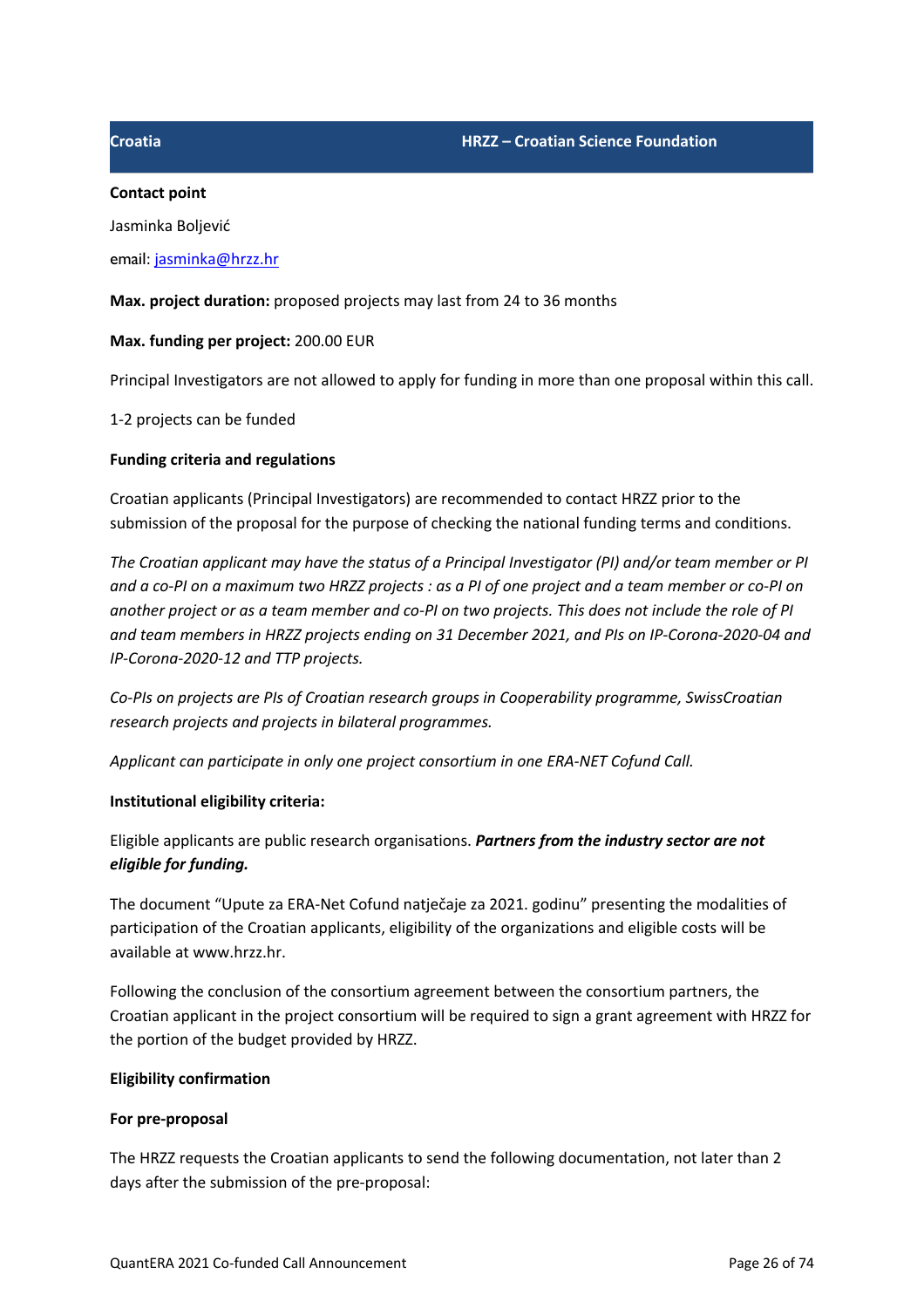1. Financial Plan for the Croatian applicant (the part to be financed by the HRZZ), extracted from the - Financial Form submitted by the project consortium;

2. Pre-proposal (in PDF format, sealed on the date of Call deadline);

3. Letter of Support in Croatian, i.e. a written commitment of the Croatian applicant´s organization, accepting the proposed research and committing to its administration (signed and certified by the authorized person of the Croatian applicant´s organization);

4. Signed letter of commitment for the participation in the projects for all associates and consultants not employed at the applicant's organisation.

# **For full proposal**

The HRZZ requests the Croatian applicants to send the following documentation, not later than 2 days after the submission of the full proposal:

1. Financial Plan for the Croatian applicant (the part to be financed by the HRZZ), extracted from the Financial Form submitted by the project consortium;

2. Full proposal (in PDF format, sealed on the date of Call deadline);

3. Ethics approval (if applicable), PDF document.

The electronic version of the requested documentation shall be sent via e-mail to the following address: jasminka@hrzz.hr.

**Submission of financial reports at the national level** The funded Croatian applicants will have to submit annual Financial reports and justifying documentation (e.g. invoices, contracts, pay slips and similar) to HRZZ, together with a Declaration on VAT status and Declaration on the prevention of double financing for the year in question.

# **Eligible costs are:**

- Research costs
- Personnel costs (postdocs only)
- Equipment;
- Dissemination and travel expenses;
- Overhead (indirect costs) is calculated as a percentage of contracted direct costs: staff costs, logistics costs (excluding capital costs and cost for subcontracting) and travel expenses. It can be claimed only if there is an explanation and specification for its use. Indirect costs will not exceed 5 % of direct costs.

# **Institutional thematic priorities:** n/a

# **Proposals with the following focus cannot be funded:** n/a

#### **Additional information:** n/a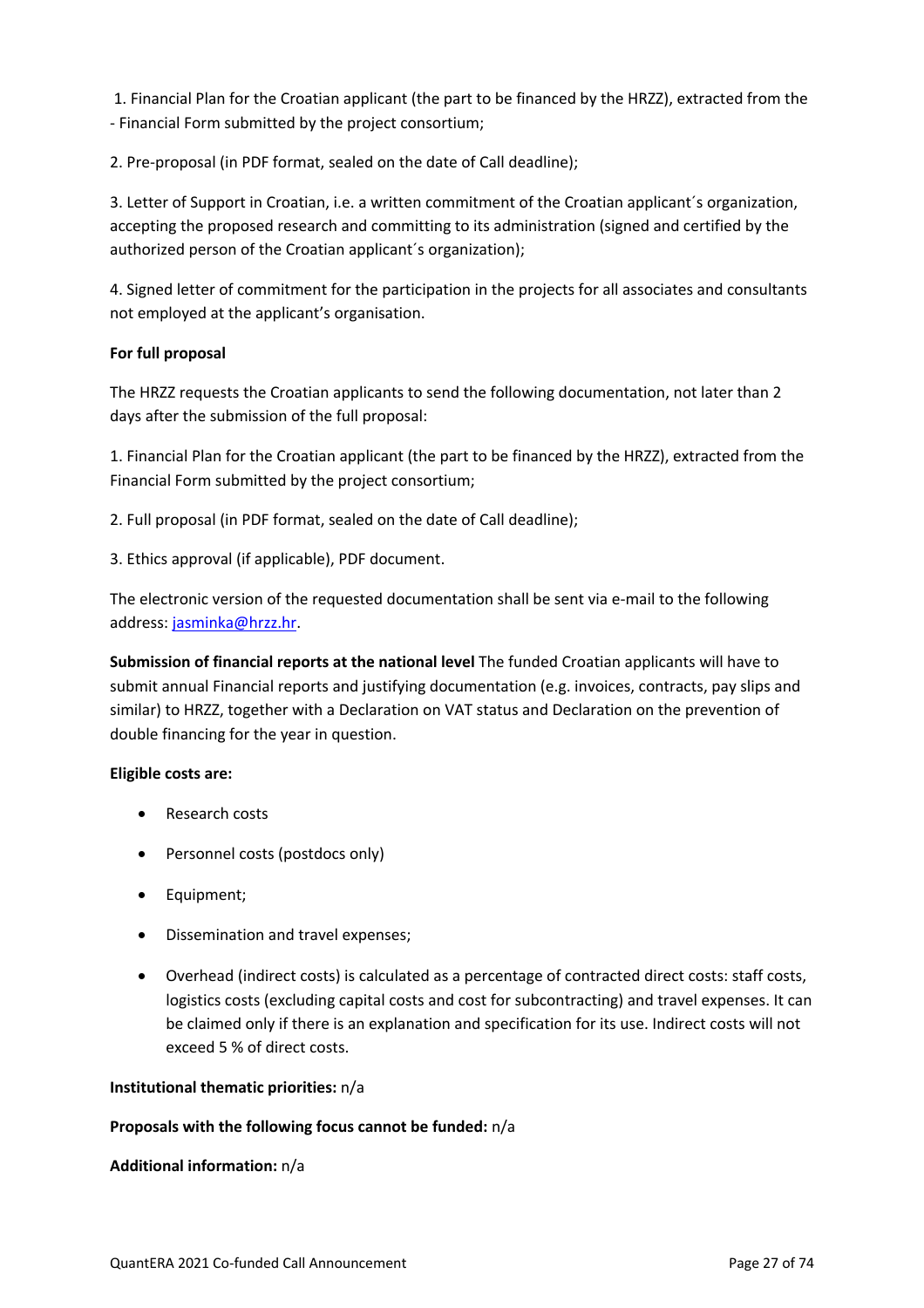#### **Contact point**

Michal Vávra

Department of Research and Development

+420 234 812 853 – michal.vavra@msmt.cz

#### **Funding criteria and regulations**

#### *Funding commitment*

The funding commitment of the Ministry of Education, Youth and Sports of the Czech Republic is 500 000 EUR for the call Quantum Phenomena and Resources (QPR).

#### *Funding regulations*

Eligible costs for a Czech participant involved in a project consortium are defined by *the Act No. 130/2002 Coll. on Support of Research, Experimental Development and Innovation from Public Funds* and on Amendment to Some Related Acts. The maximum indirect costs set for the present call are *25% (flat rate)* of direct costs without the sub-contracting.

The *aid intensity* for activities carried out by a research organisation might be at the level of *100%* provided that the research organisation complies entirely with requirements stipulated by the Article 2.1.1 "Public funding of non-economic activities" of the Framework for State Aid for Research and Development and Innovation (2014/C 198/03) and proves it by means of the above-mentioned *Statutory Declaration*.

Should the above-stated criteria not be fulfilled by the Czech participant, funding rates will be adjusted appropriately by the Ministry of Education, Youth and Sports and will reach the level of *100% for fundamental/basic research* activities, *50% for applied research* activities and *25% for experimental development* activities.

Each Czech participant in a project consortium is also requested to specify the costs related to the envisaged R&D activities in detail by using the *Eligible Costs Specification* template available on websites of the Ministry of Education, Youth and Sports: http://www.msmt.cz/vyzkum-a-vyvoj-2/quantera.

#### *Eligibility of a partner as a beneficiary institution*

The participants from the Czech Republic in the projects´ consortia must meet the criteria of *the research and knowledge-dissemination organization* (hereinafter referred to as "research organisation") in accordance with the Framework for State Aid for Research and Development and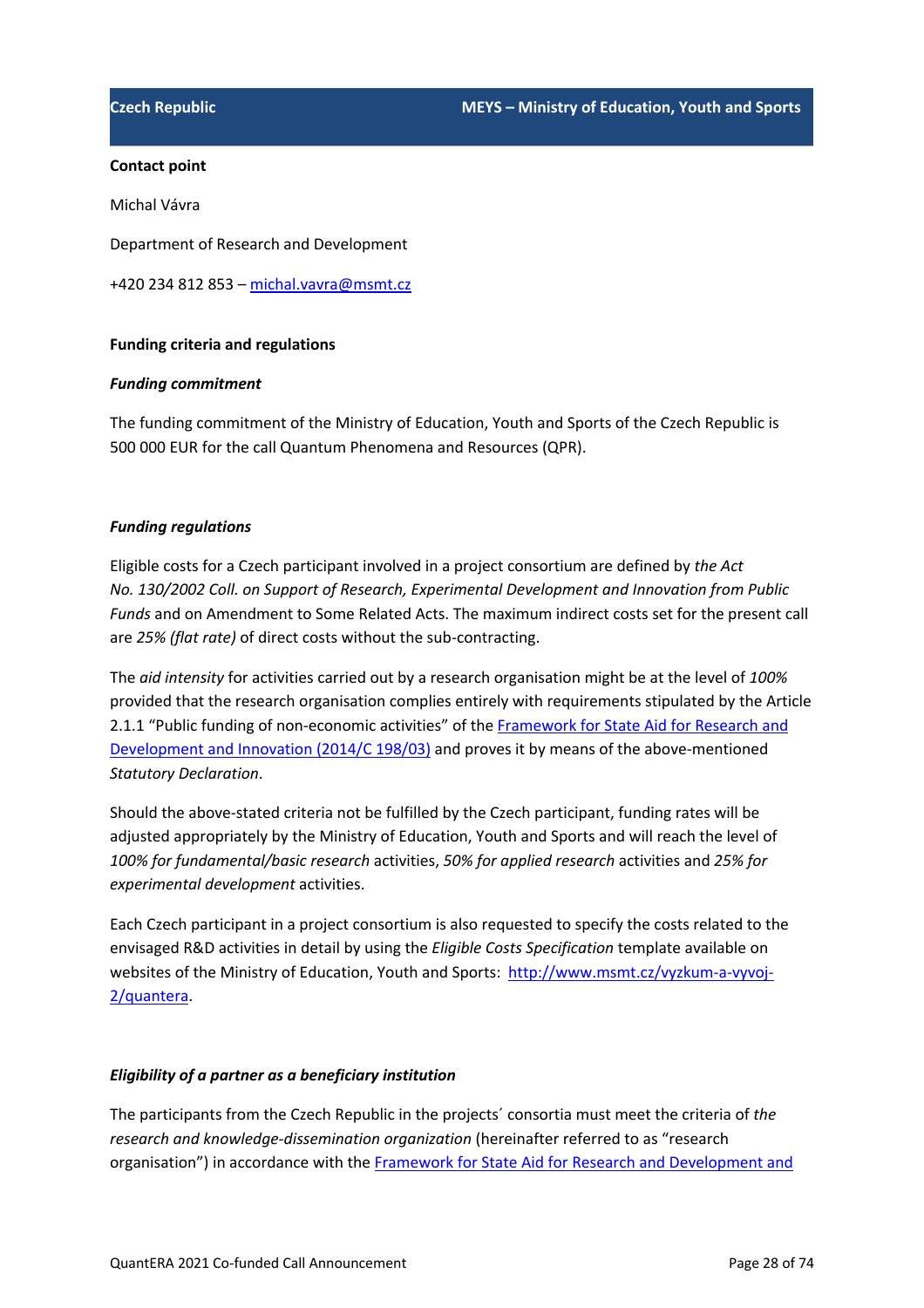Innovation (2014/C 198/03). These might be public universities, public research institutes and/or other entities classified as research organizations.

It is obligatory that the Czech participants involved in the projects´ consortia prove compliance with the eligibility criteria and fulfillment of the conditions set by *§ 18 of the Act No. 130/2002 Coll. on Support of Research, Experimental Development and Innovation from Public Funds* and on Amendment to Some Related Acts by means of a *Statutory Declaration*. The required procedure is described and Statutory Declaration form will be available on website of the Ministry of Education, Youth and Sports: http://www.msmt.cz/vyzkum-a-vyvoj-2/quantera.

# *Submission of the proposal at the national level*

The Full Project Proposal form and all the other requested documentation (Statutory Declaration and Eligible Costs Specification) shall be sent by each Czech participant in a project consortium to the Ministry of Education, Youth and Sports no later than 17<sup>th</sup> September 2021 via means specified at the website of the Ministry of Education, Youth and Sports: http://www.msmt.cz/vyzkum-a-vyvoj-2/quantera.

In the case that project with Czech participants is recommended for funding based on the international evaluation outcomes and is approved by the Call Steering Committee, the Ministry of Education, Youth and Sports may ask the successful Czech applicants to submit additional documents in order to issue the Grant Agreement needed for providing the national financial support according to the rules stipulated by the Ministry of Education, Youth and Sports.

# *Additional requirements*

n/a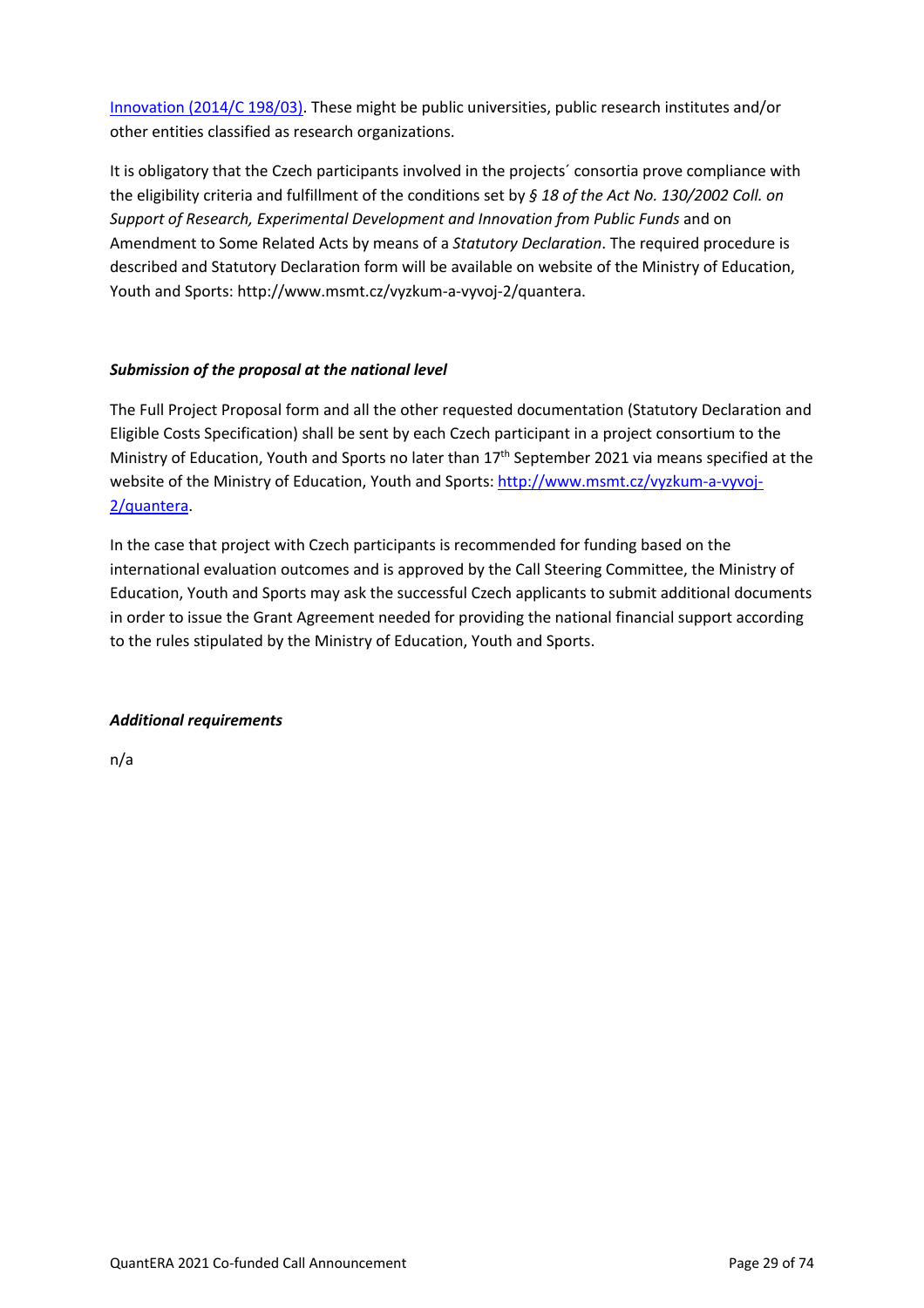#### **Contact point**

Eliška Šibrová

ERA-NET Cofund Project Manager

+420 778 464 012 – eliska.sibrova@tacr.cz

#### **Funding criteria and regulations**

#### *Funding commitment*

Funding available: 1 000 000 €.

Czech applicants will be financed from the EPSILON Programme for the support of applied research and experimental development.

#### *Funding regulations*

#### Type of research funded

Applied research, i.e. industrial research and experimental development.

#### Eligible costs

- Personnel costs (including scholarships);
- Subcontracting costs<sup>7</sup> (max. 20% of total eligible costs throughout the whole project period);
- Other direct costs (write-offs, protection of intellectual property, operating expenses, travel costs, consumables);
- Overheads (full cost/flat rate 25%).

Specific categories of eligible costs are defined under Article 17 of the General Terms & Conditions.

Investment costs are NOT eligible in this Joint Call.

#### Funding rates

The aid intensity for each Czech applicant in the project is determined based on the type of entity and type of research according to the Regulation and at the same time must not exceed the maximum permissible aid intensity for the Czech part of the project, which is **85%** of the total eligible costs.

<sup>7</sup> For TA CR subcontracting represents funding of outsourced research services. Other kinds of subcontracted activities apart from research ought to be categorized under "other direct costs".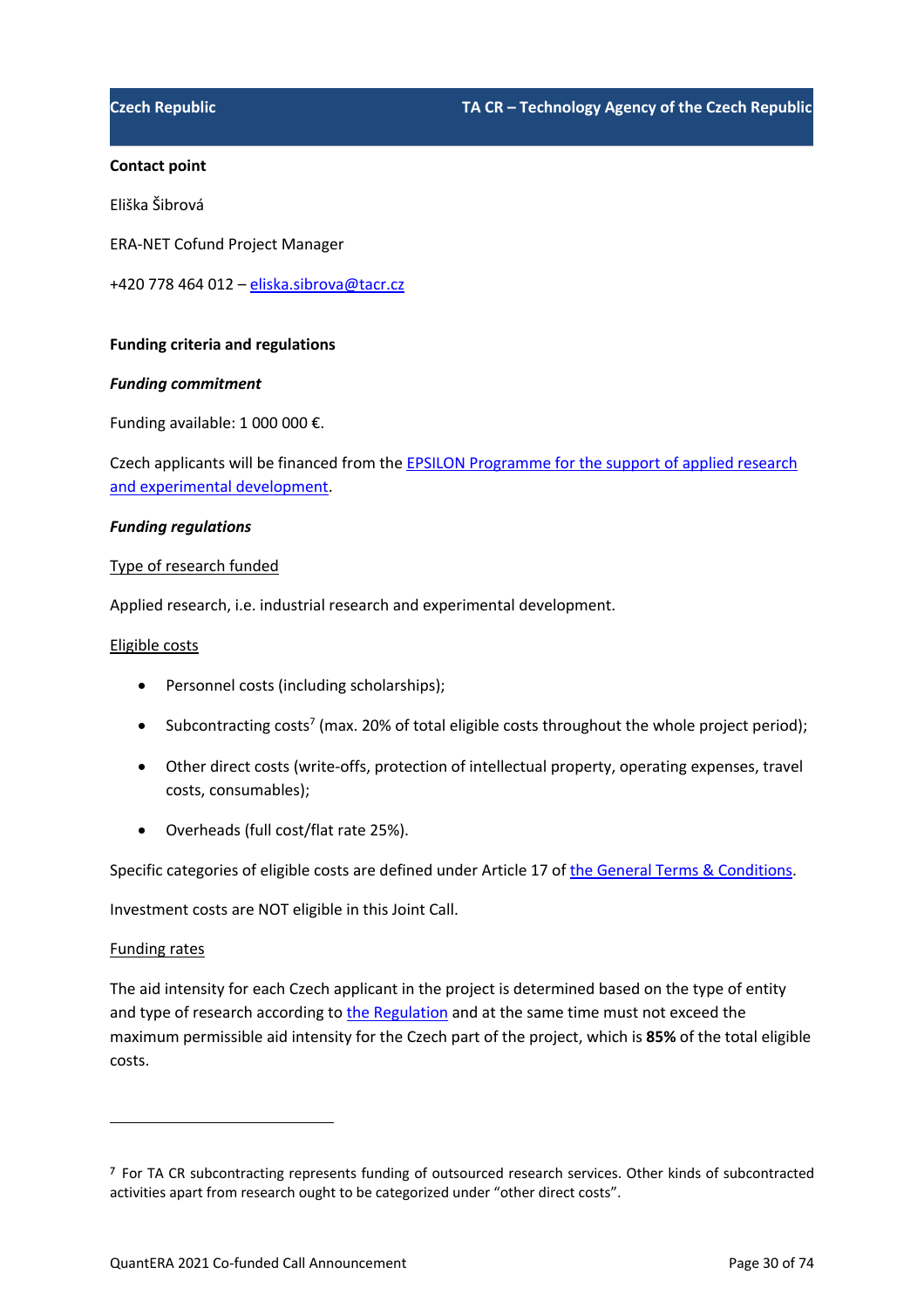# *Eligibility of a partner as a beneficiary institution*

#### Eligible applicants

- Enterprises (according to Annex 1 of the Regulation);
- Research organizations (according to the Article 2 paragraph 83 of the Regulation);
- Enterprises who act as natural persons according to Annex 1 of the Regulation engaged in an economic activity pursuant to Act no. 455/1991 coll. on Trades (Trade Act).

The TA CR excludes the disbursement of individual aid to an enterprise:

- against which a recovery order has been issued which is unpaid;
- meeting the definition of an "enterprise in difficulties" (only in Czech);
- which has not met the obligation to publish the financial statements for the years 2017, 2018, 2019 in the respective register – the so-called "Veřejný rejstřík".

### *Submission of the proposal at the national level*

Each Czech applicant participating in the Joint Call and requesting funding from TA CR must submit specific documents via TA CR data box within the same deadline as the project pre-proposal.

Mandatory forms to be submitted:

- Sworn statement of the applicant;
- TA CR Application Form (Excel file);
- if the applicant plans to achieve the "NmetS" type of result, the "Confirmation of the Certification authority for NmetS results" needs to be attached;
- if the applicant plans to achieve the "Patent" type of result, patent search must be substantiated.

The TA CR will check following eligibility criteria at national level:

- the project meets the definition of applied research;
- the aim of the project is relevant to the overall aim of the EPSILON programme;
- the research results correspond to the national rules (see below) and are applicable / exploitable;
- the share of industrial research and experimental development corresponds to the activities of the Czech partner described in the project proposal;
- the applicants are eligible;
- the costs are eligible;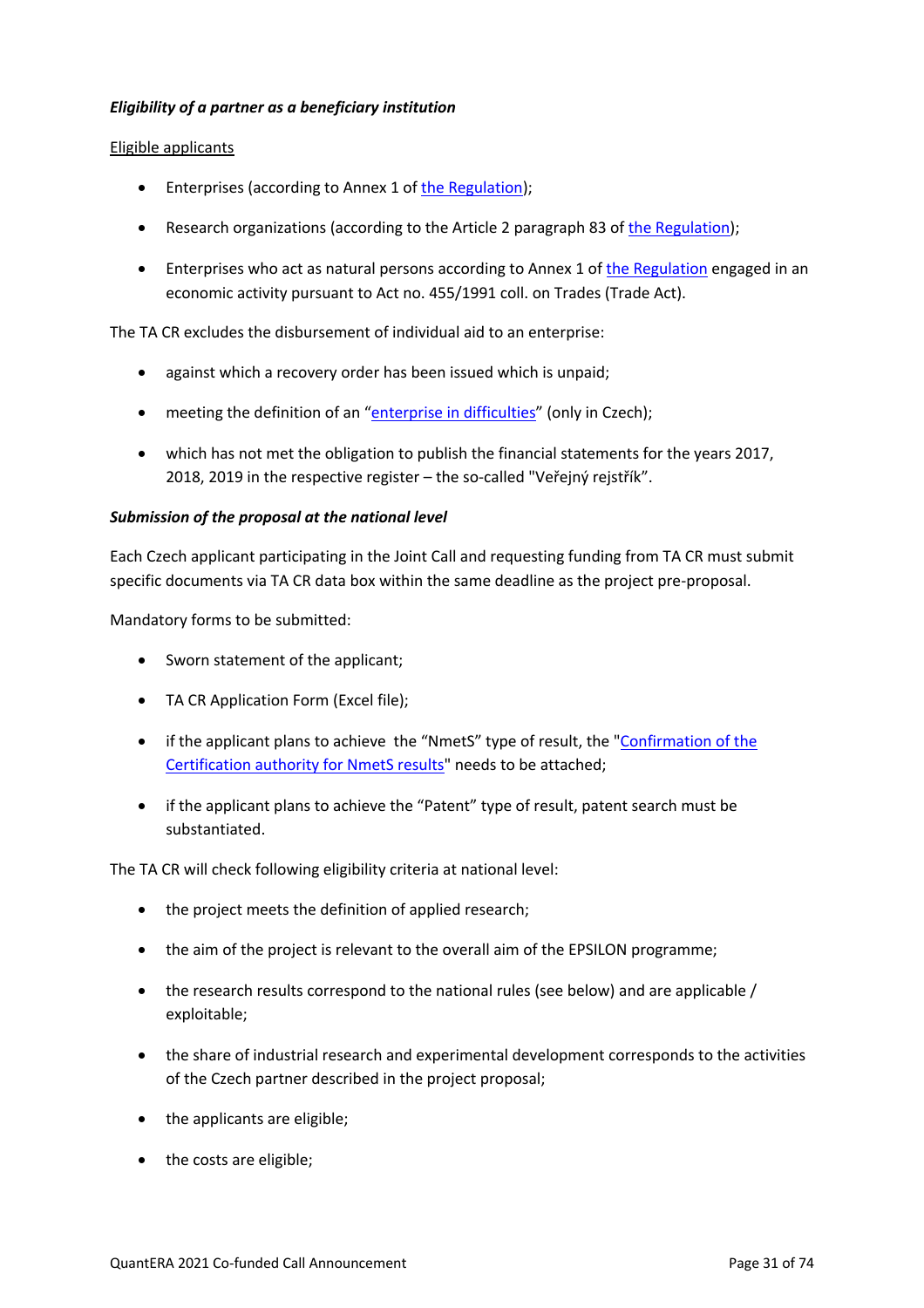- the requested funding meets the national regulations for aid intensity;
- the applicants have published the financial statements for the requested years.

For more information see TA CR QuantERA II website or contact TA CR's contact person.

#### *Additional requirements*

#### Supported results

Projects that achieve at least one of the following types of results can be supported in this Call. The type of the result has to be clearly described in the project proposal:

- P Patent;
- G Technically realized results prototype, function sample;
- Z Pilot plant, proven technology;

#### R – Software;

- F Results with legal protection utility model, industrial design;
- N Certified methodologies and practices, treatment, conservation methods, procedures and specialized maps with professional expert content;

#### O – Other results.

Results not to be recognized only in combination with at least one other result listed above, i.e. not as a single result of a given project:

H - results reflected in non-legislative directives and regulations binding within the competence of the respective provider and results reflected in the approved strategic and conceptual documents of the state or public administration.

#### Intellectual property rights

Czech candidates are obliged to sign an agreement with their foreign partners (i.e. Consortium Agreement), which will define the modalities of cooperation on the project and the distribution of intellectual property rights.

#### Start of the project

Please note that following the national legislation, Czech applicants shall start within 120 days from the funding decision being communicated by the Call Management (60-day period to make a contract + 60-day period to start the project).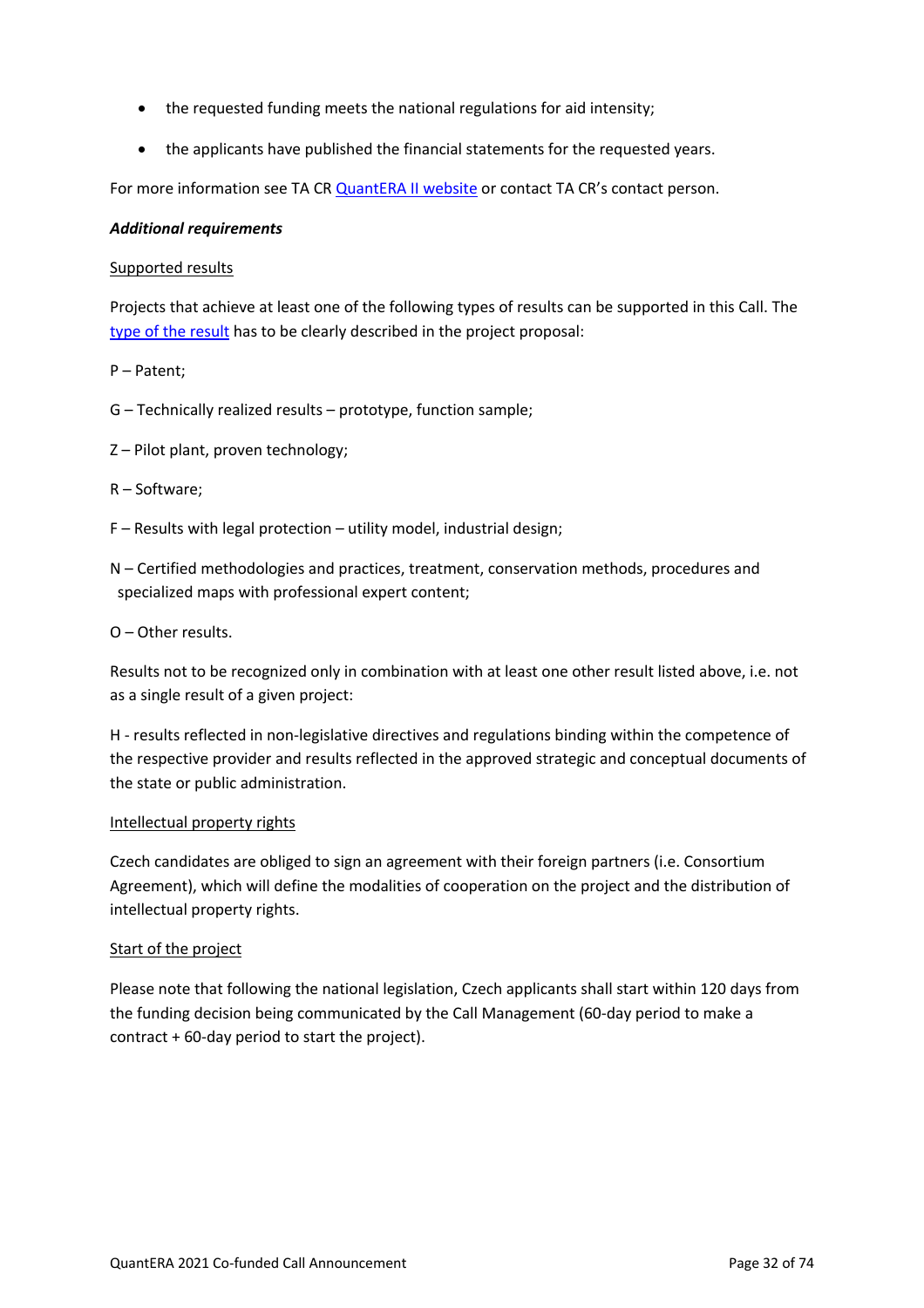#### **Contact point**

Jens Peter Vittrup, National Contact Point,

Phone: +45 6190 5023

E-mail: jens.peter.vittrup@innofond.dk

Børge Lindberg, Investment Officer

Phone: +45 6190 5012

E-mail: boerge.lindberg@innofond.dk

#### **Funding criteria and regulations**

*Funding commitment;* 

1M€

#### *Funding regulations:*

Maximum funding budget for a Danish partner is € 300,000. If two or more Danish partners participate in a project the maximum funding budget is € 500,000.

Eligible cost-categories for Danish partners: Salary, Travel, Subcontracting, Materials, Communication and knowledge sharing and Other expenses (overhead).

https://innovationsfonden.dk/sites/default/files/2018-10/general-terms-and-conditions-forinternational-projects-approved-after-1-feb-2018.pdf

#### *Eligibility of a partner as a beneficiary institution:*

IFD can fund all types of partners within the Applied Quantum Science (AQS) topic only, but will require to have included a Danish user organization or a commercial partner apart from having a Danish university partner or other types of knowledge partners included.

#### *Submission of the proposal at the national level:*

Danish applicants must, no later than two weeks after the deadline for submission, register individually in the national e-grant system and uploade a pdf version of the international application form.

#### *Additional requirements*

For further information on the national call criteria please consult our national call homepage: www.innofond.dk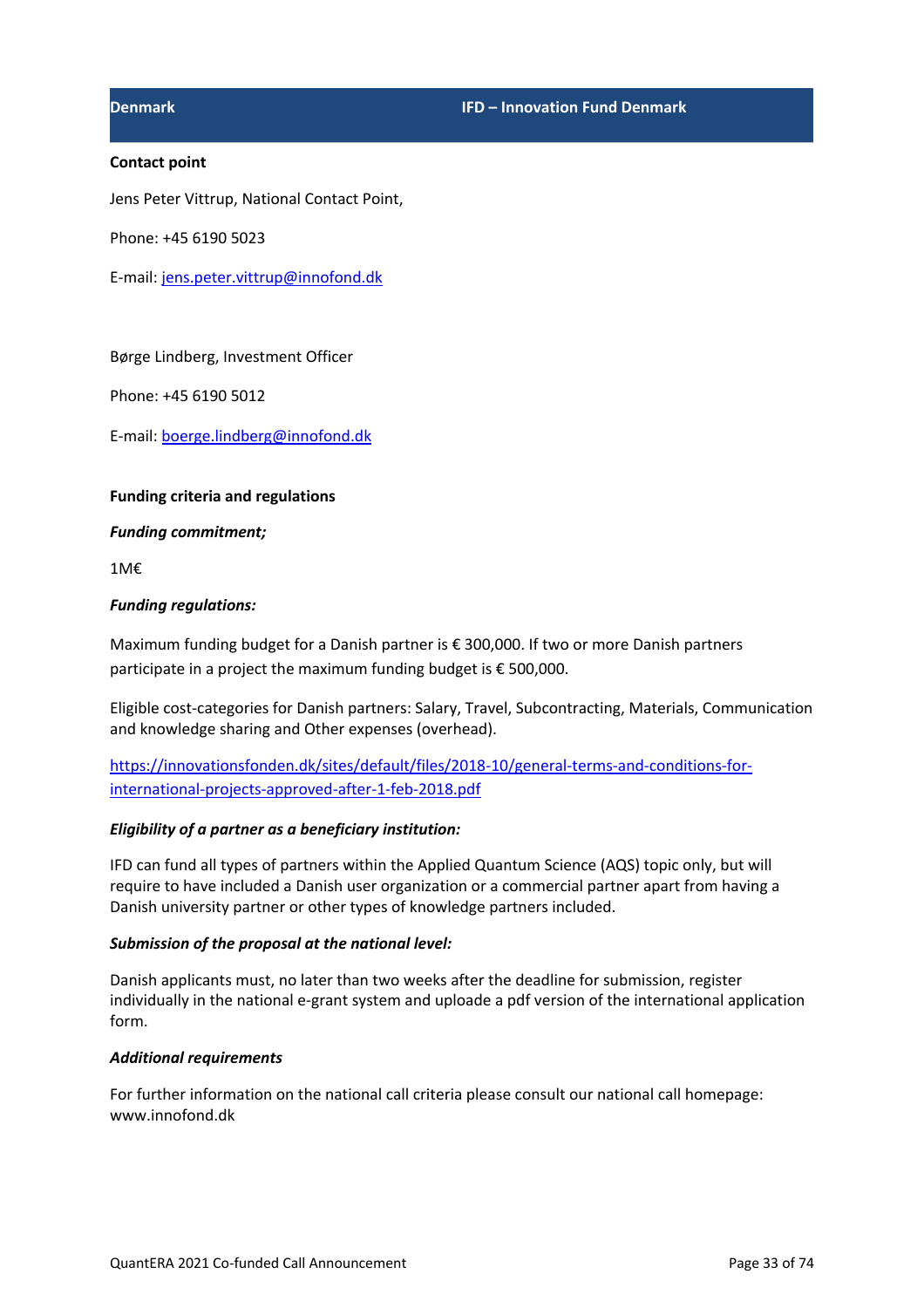| <b>ETAg - Estonian Research Council</b> |
|-----------------------------------------|
|                                         |
| Maarja Soonberg                         |
| Adviser                                 |
| +372 731 7387- maarja.soonberg@etag.ee  |
|                                         |

### **Funding criteria and regulations**

#### *Funding commitment*

150 000 EUR

#### *Funding regulations*

Research expenses consist of direct costs (personnel costs incl. scholarships, travel costs and other direct costs) and subcontracting costs. The research expenses must be used to carry out the project and be respectively identifiable.

#### 1. Direct costs

1.1 Personnel costs are monthly salaries with social security charges and all other statutory costs of the participants of the project calculated according to their commitment and proportionately to their total salary cost at their Host Institution.

1.2 Scholarships equal to the state doctoral allowance may be paid out of the grant to doctoral students not receiving any salary from the Host Institution. Should a doctoral student participate in several projects financed by the Estonian Research Council, the total amount of the scholarship from these projects may not exceed the nationally determined amount of doctoral allowance.

1.3 Travel costs may cover expenses for transport, accommodation and daily allowances.

- 1.4 Other direct costs are:
- consumables related to the project;
- costs for publication and dissemination of project results;
- costs for organising meetings, seminars or conferences;
- fees for participation in scientific forums and conferences;

- all other costs that are identifiable as clearly required for the implementation of the project.

2. Subcontracting costs should not be included in the overhead calculation and should cover only additional or complementary research related tasks (e.g. costs for translation, analyses, etc.) performed by third parties. Core project tasks should not be subcontracted.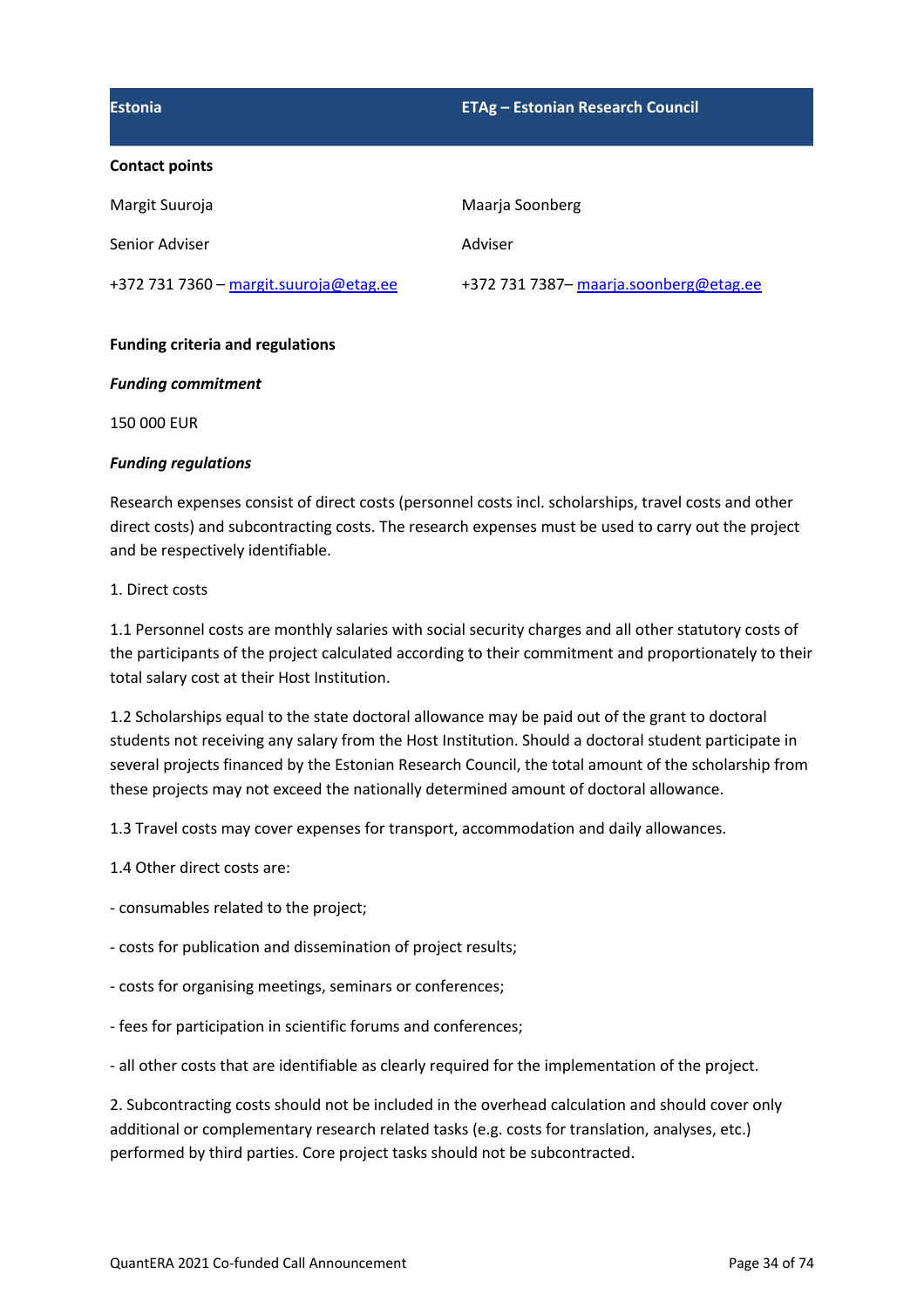Subcontracting costs may not exceed 10% of the total costs.

3. Overhead may not exceed 20% of eligible direct research costs and should cover general expenses of the Host Institution. Costs for equipment and services intended for public use (copying machine or printer publicly used, phone bills, copying service, etc.) should be covered from the overhead.

4. Double funding of activities is not acceptable.

#### *Eligibility of a partner as a beneficiary institution*

Participants of the project

1. The Host Institution is the institution to which the grant will be allocated. The Host Institution must be a legal entity that is registered and located in Estonia.

The Host Institution must declare that the project can be carried out within their premises and that it will employ the Principal Investigator during the proposed project, should the project receive funding.

2. The Principal Investigator is the researcher who submits the project proposal and who will be responsible for the use of the grant and for the implementation of the project.

The Principal Investigator:

2.1 must have an updated public profile in the Estonian Research Information System (ETIS);

2.2 must hold a doctoral degree or an equivalent qualification. The degree must be awarded by the submission deadline of the grant application, at the latest;

2.3 must have published at least three articles which comply with the requirements of clause 1.1 of the ETIS classification of publications, or at least five articles which comply with the requirements of clauses 1.1, 1.2, 2.1 or 3.1, within the last five years prior to the proposal submission deadline. International patents are equalled with publications of clause 1.1. A monograph (ETIS clause 2.1) is equalled with three publications mentioned in clause 1.1 if the number of authors is three or less. If the applicant has been on pregnancy and maternity or parental leave or in the compulsory military service, or has other serious grounds, the publication period requirement will be extended by the respective time.

3. Senior research staff of the project participates in the substantial performance of the project. They must hold at least master's degree or an equivalent qualification.

#### *Submission of the proposal at the national level*

No needed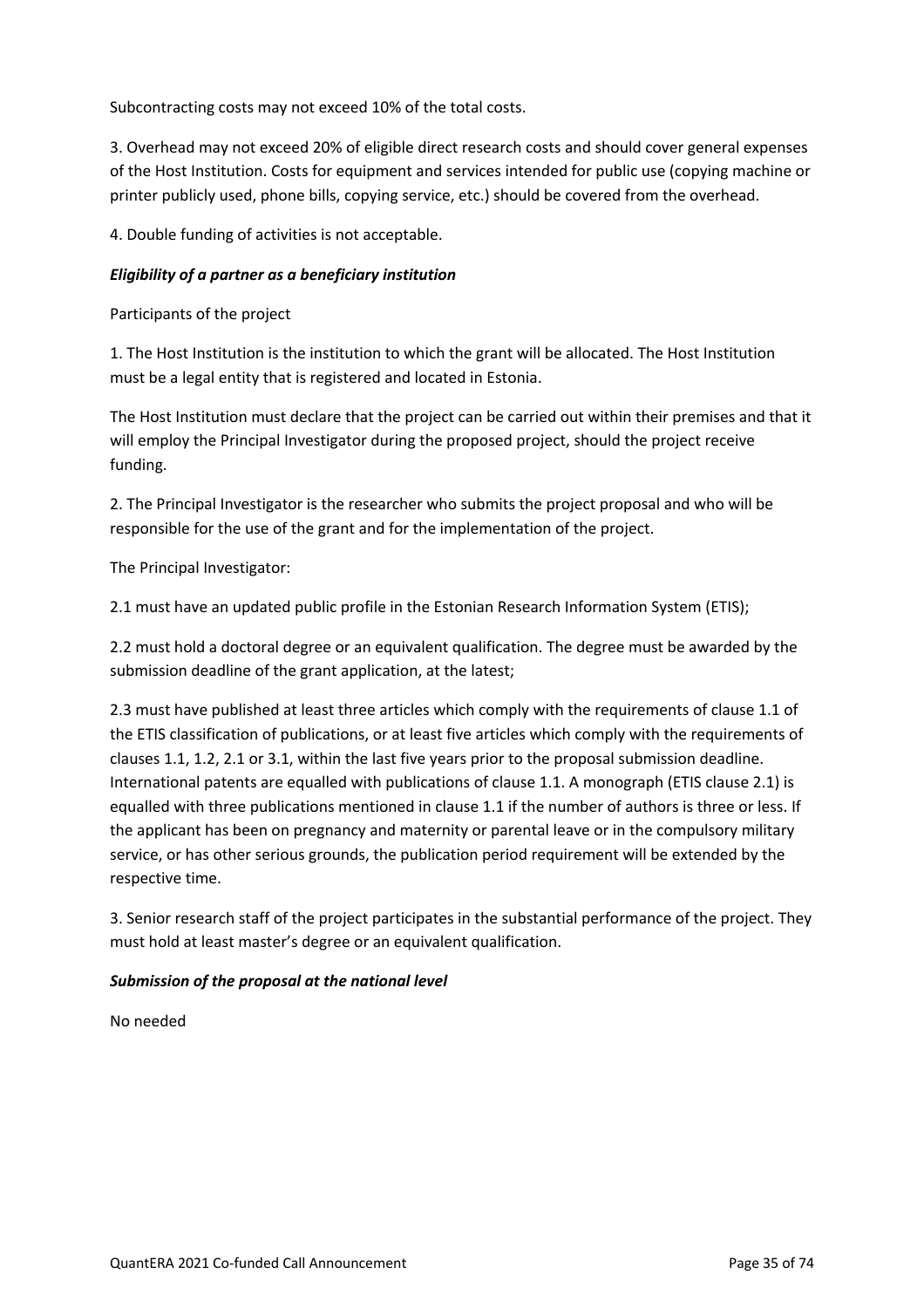# *Additional requirements*

### 1. Enterprises

EU Regulations on State Aid for Research and Development must be taken into account when requesting funding from the Estonian Research Council. The state aid form must be filled in. No tax arrears are allowed on the proposal submission date.

### 2. Grant Agreement

In case of a positive funding decision, the Estonian Research Council shall enter into a grant agreement with the Host Institution and the Principal Investigator. The transnational project must be entered into the ETIS.

### 3. Research involving human subjects or animal tests

If human research or animal tests are intended in the project, a positive resolution by the Human Research Ethics Committee or the Authorization Committee for Animal Experiments must be submitted to the Estonian Research Council by the start of the relevant activities.

### 4. Nagoya protocol

By applying for funding by the Estonian Research Council the applicants agree to consider the relevance of Nagoya protocol for their research, and to submit the Due Diligence Declaration if applicable.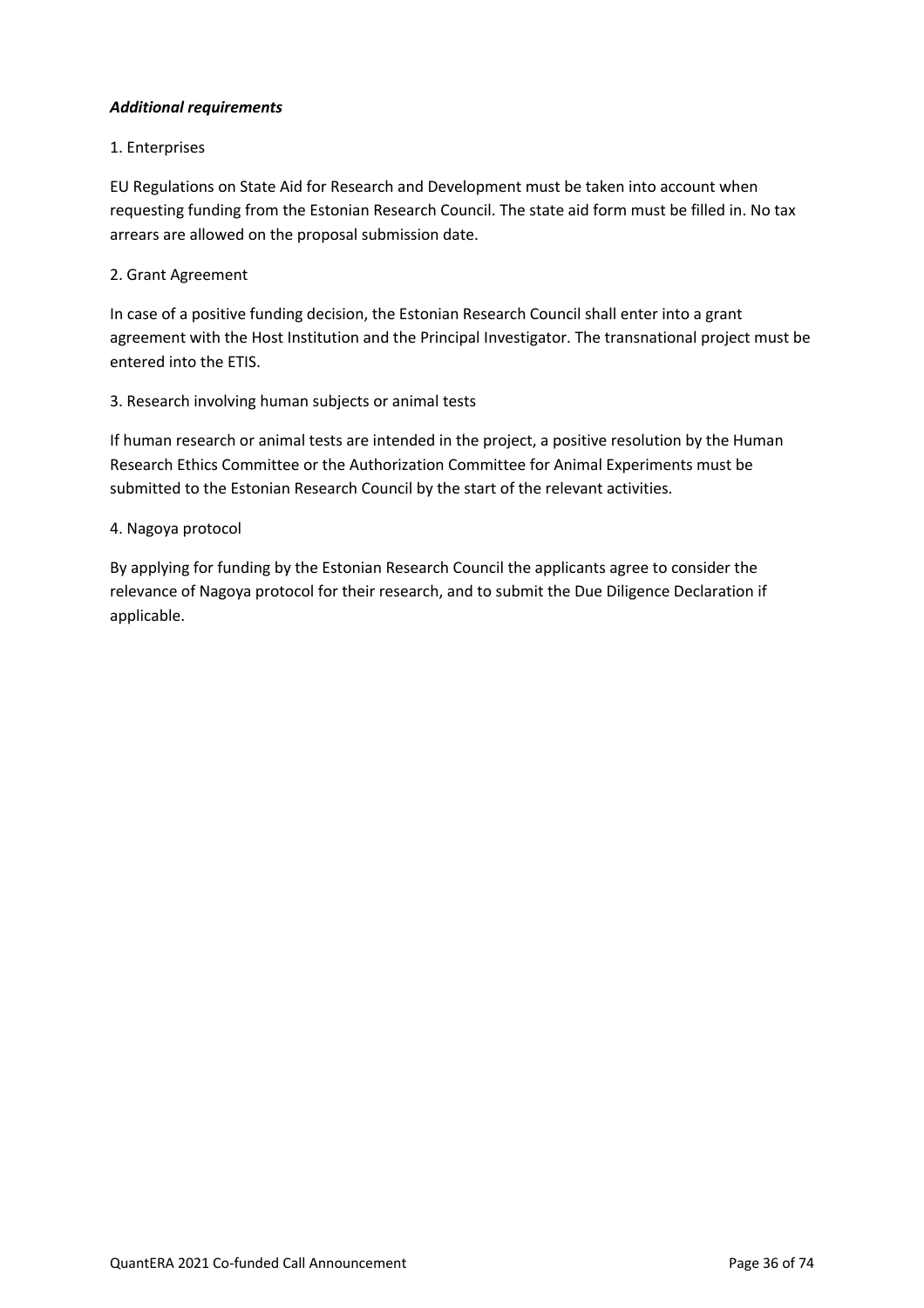Jukka Tanskanen

Senior science adviser

+358 295 33 5071 - jukka.tanskanen@aka.fi

## **Funding criteria and regulations**

Finnish applicants are recommended to contact the Academy of Finland before proposal submission for the purpose of checking national funding terms and conditions (e.g. national eligibility criteria).

In addition to their doctorate, the PI must have other significant scientific merits. Usually they are a professor or docent-level researcher. In addition, the applicant must have a close connection with Finland to support the implementation of a multi-year project. A PI requesting funding from the Academy of Finland may not participate in more than two proposals.

The Research Council for Natural Sciences and Engineering plans to grant a maximum of 600 k€ per project (150,000 euros per year) and up to 450 k€ per partner. In general, the conditions and restrictions on Academy Projects apply to the funding. Funding is granted to sites of research in Finland (usually universities or research institutes). The Academy applies the full cost model in its funding, and the Academy's funding contribution for a project can come to no more the 70% of the total project costs. Funding can be granted to research teams for purposes of hiring scientific staff, for the acquisition of equipment and supplies, and for other expenses arising for instance from researcher mobility and networking activities. The PI's salary costs must not be significant in relation to the project's total costs. For example, a three-year research project must not include more than 4.5 months of the PI's effective working hours.

More information on the Academy's general conditions and guidelines for funding: https://www.aka.fi/en/research-funding/apply-for-funding/how-to-use-funding/

Guidelines for research project funding granted by the Research Council for Natural Sciences and Engineering: https://www.aka.fi/en/about-us/decision-making-bodies/research-councils/researchcouncil-for-natural-sciences-and-engineering/

# *Submission of the proposal at the national level*

Finnish partners of projects that have been successful at the second call stage will be invited to submit national application forms.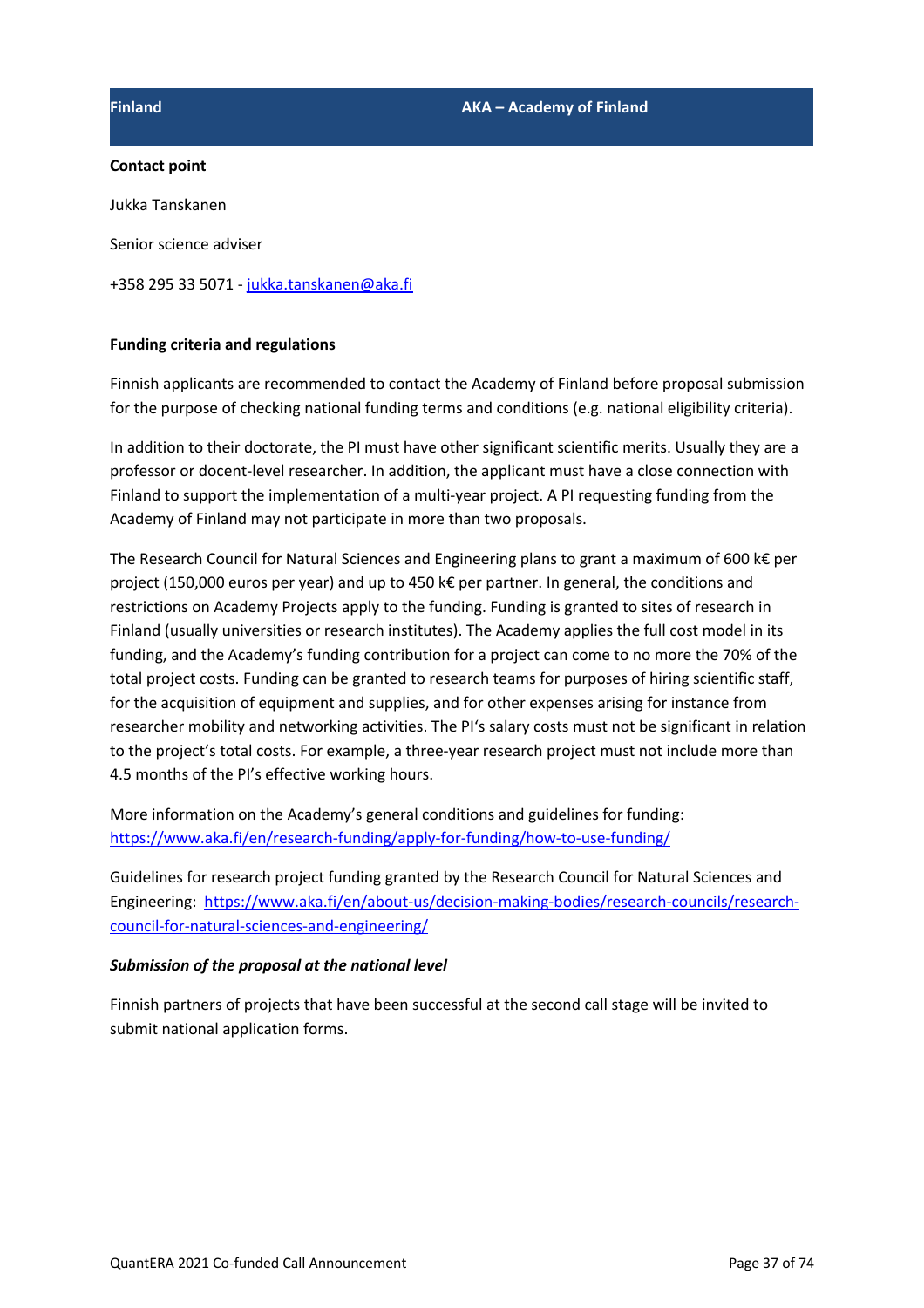Sergueï Fedortchenko

International Scientific Project Officer

+33 1 78 09 80 37 – Serguei.Fedortchenko@anr.fr

## **Funding criteria and regulations**

The document presenting the modalities of participation of the French applicants will be available in March 2021 at http://www.anr.fr/AAPProjetsOuverts.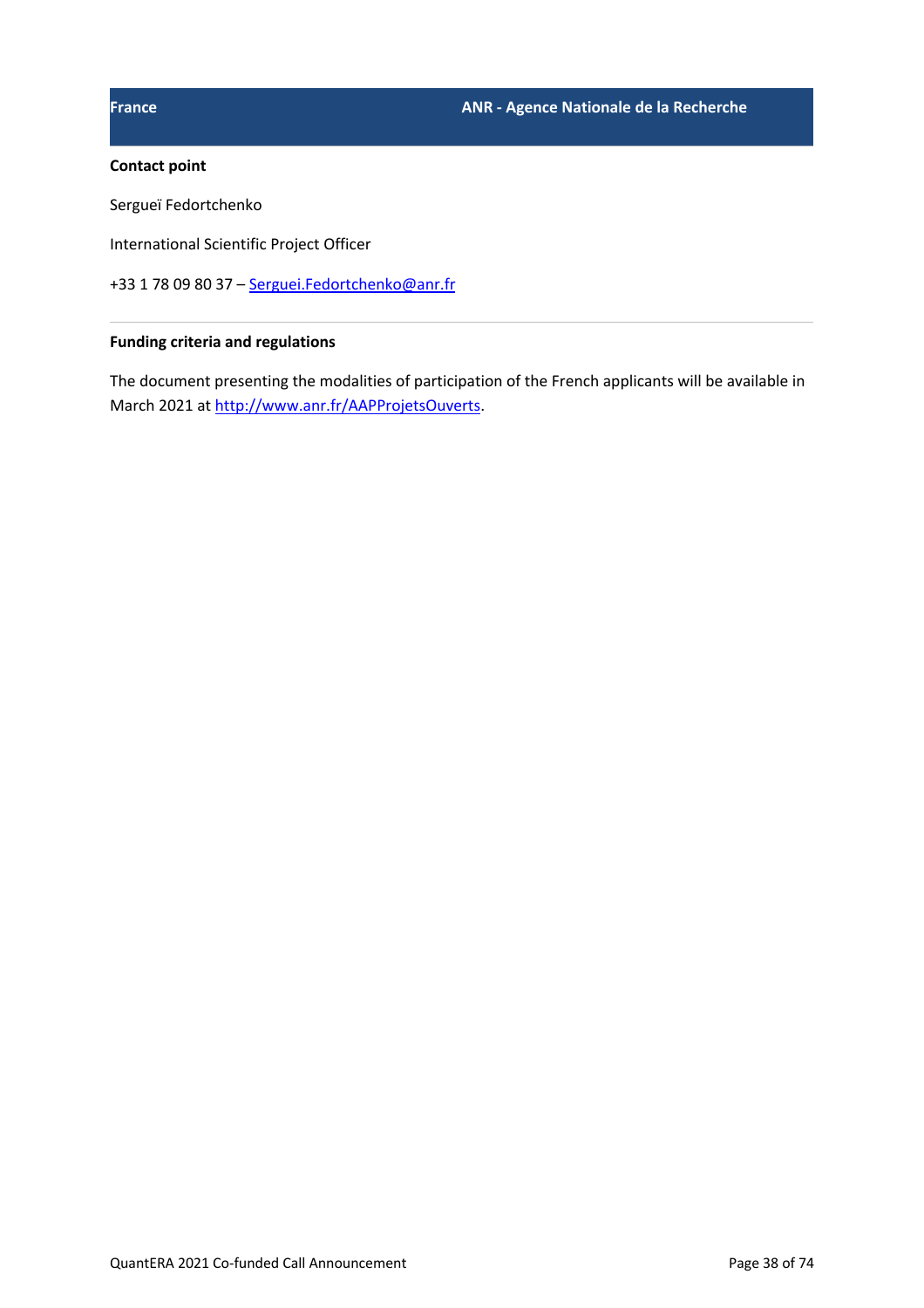| <b>Germany (QPR)</b>                       | <b>DFG</b> – German Research Foundation   |
|--------------------------------------------|-------------------------------------------|
| Contact point                              |                                           |
| Andreas Deschner                           | Michael Mößle                             |
| Programme Officer                          | Programme Director                        |
| +49 228 880 2959 - andreas.deschner@dfg.de | +49 228 885 2351 - Michael.Moessle@dfg.de |

## **Funding criteria and regulations**

## *Funding commitment*

1.5 M€ for the proposals of the topic QPR. No funds are allocated for the topic AQS.

## *Funding regulations*

- Eligible cost categories (related to specific *Programme Modules*) are specified in DFG forms 52.01 – 52.07, available on the DFG website at: http://www.dfg.de/foerderung/programme/einzelfoerderung/sachbeihilfe/formulare\_merk blaetter/index.jsp
- The standard module that fits most needs is the *Basic Module* (form 52.01).
- The DFG grants 22% of the direct costs as overhead (Programmpauschale). Please choose 22% of the direct costs as the overhead for the submission to QuantERA II.

## *Eligibility of a partner as a beneficiary institution*

- The general DFG rules and conditions as defined in the current DFG form 50.01 "Guidelines Research Grants Programme" (www.dfg.de/formulare/50\_01/) apply.
- The Guidelines regarding the Duty to Cooperate (www.dfg.de/formulare/55\_01/) do not apply.

## *Submission of the proposal at the national level*

The deadlines for submission to the DFG are the same as the deadline for submission to QuantERA II.

## Submission of the pre-proposal at the national level

• A copy of the pre-proposal and a CV for each applicant has to be submitted via the DFG's elan Portal: https://elan.dfg.de/ .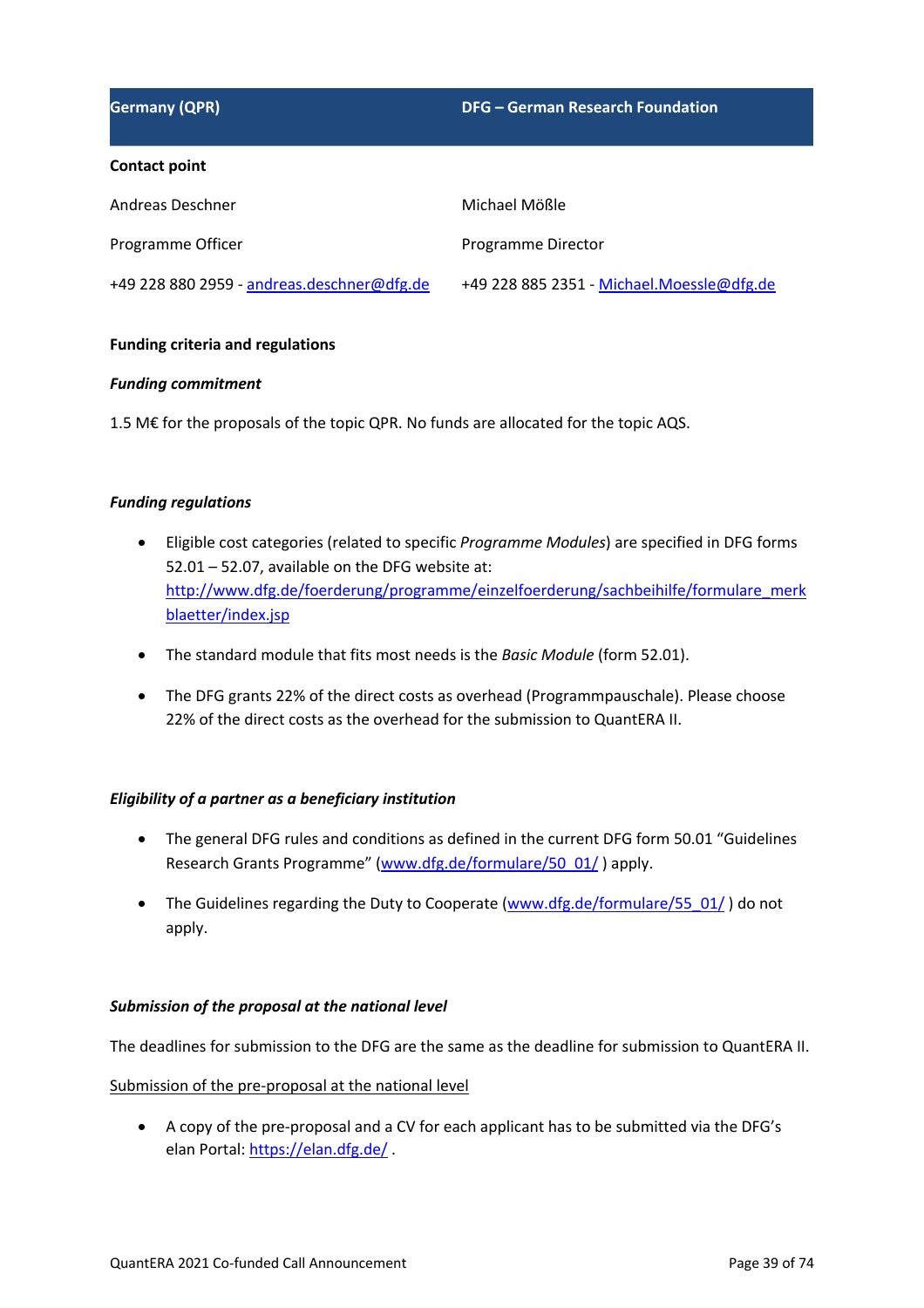- First steps on elan: Log-In > Proposal Submission > New Project / Draft proposal > Individual Grants Programme > "Draft Proposal for a Research Grant"> Start online form .
- Please select the Call

# *QuantERA II 2021: ERA-NET Cofund in Quantum Technologies (pre-proposals)*

• If you do not have an elan-account yet, you must register on the elan portal before submitting your draft proposal. Confirmation is usually provided within three working days. It is not possible to submit a pre-proposal or to submit a proposal without prior registration.

## Submission of the full proposal at the national level

• A copy of the proposal and accompanying documentation has to be submitted via the DFG's elan Portal:

# https://elan.dfg.de/ .

- First steps on elan: Log-In > Proposal Submission > New Project / Draft proposal > Individual Grants Programme > "Proposal for a Research Grant"> Start online form .
- Please select the Call

## *QuantERA II 2021: ERA-NET Cofund in Quantum Technologies*

- Overheads will be calculated automatically by elan.
- Point 5 of the guidelines *Proposal Preparation Instructions - Project Proposals*  (www.dfg.de/formulare/54\_01/) lists mandatory information that needs to be provided. Please address these aspects in an additional document if the documents provided to QuantERA II lack this information.

## *Additional requirements*

In submitting a proposal for a research grant to the DFG, applicants agree to adhere to the rules of good scientific practice

(http://www.dfg.de/en/research\_funding/principles\_dfg\_funding/good\_scientific\_practice/). The DFG expects that the results of funded projects will be made available to the public.

## **Data Protection Notice:**

Please note the DFG's data protection notice on research funding (www.dfg.de/privacy\_policy). If necessary, please forward this information to any individuals whose data will be processed by DFG due to their involvement in your project.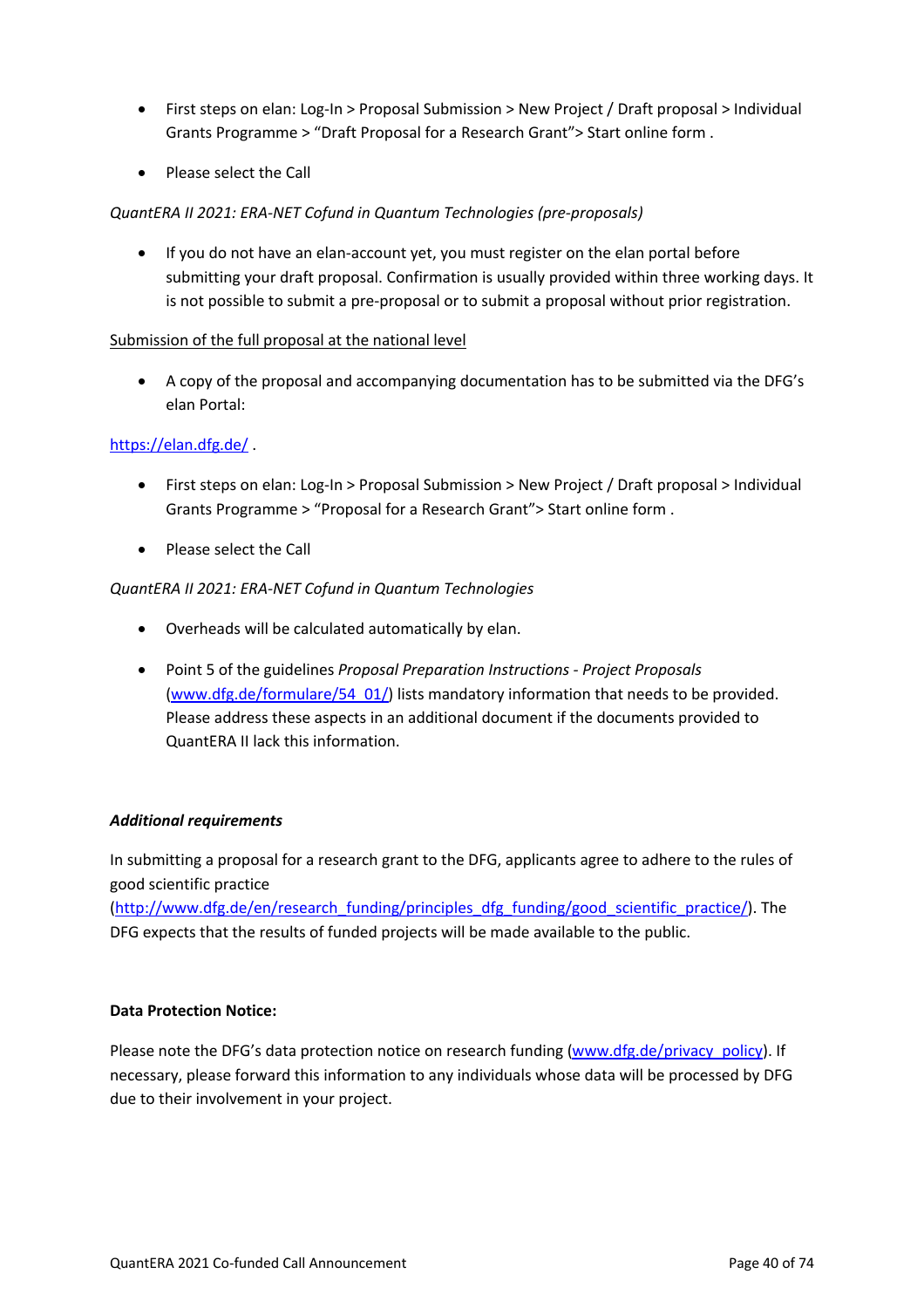**Germany (AQS) BMBF – Federal Ministry of Education and Research**

**VDI TZ – VDI Technologiezentrum GmbH**

### **Contact point**

VDI Technologiezentrum GmbH (VDI TZ) – funding agency on behalf of the BMBF

| Sebastian Krug                 | Dr. Bastian Hiltscher               |
|--------------------------------|-------------------------------------|
| Procedural contact person      | Scientific contact person           |
| +49 211 6214 472 - krug@vdi.de | +49 211 6214 441 - hiltscher@vdi.de |

### **Funding criteria and regulations**

### *Funding commitment*

BMBF budget earmarked for the funding of German participants in projects under the AQS topic:

3.5 m€

### *Funding regulations*

Project proposals involving German participants requesting funding from the BMBF must:

- 1. Clearly address and be in line with the Applied Quantum Science (AQS) topic;
- 2. Be in line with the German Federal Framework Programme *'Quantum technologies – from basic research to market'* which can be downloaded in German or in English language at https://www.quantentechnologien.de/qt-in-deutschland/programm.html.

Funding for German applicants under this call will be granted based on §§ 23 and 44 BHO ('Bundeshaushaltsordnung') and the related administrative regulations and BMBF guidelines. An entitlement to funding cannot be derived.

In particular, the national regulations *NABF*, *NKBF 2017* and *BNBest-mittelbarer Abruf-BMBF* apply. The documents can be found at: foerderportal.bund.de/easy/easy\_index.php

### *Eligibility of a partner as a beneficiary institution*

BMBF funding of German participants is available:

- For universities and research institutes/organisations (funding up to 100% of the total eligible costs/expenditures; while overhead is not eligible for universities, they will receive an additional lump sum ('Projektpauschale') equivalent to 20 % of the eligible expenditures);
- For companies (funding up to 50% of the total eligible costs; SMEs may receive an additional bonus).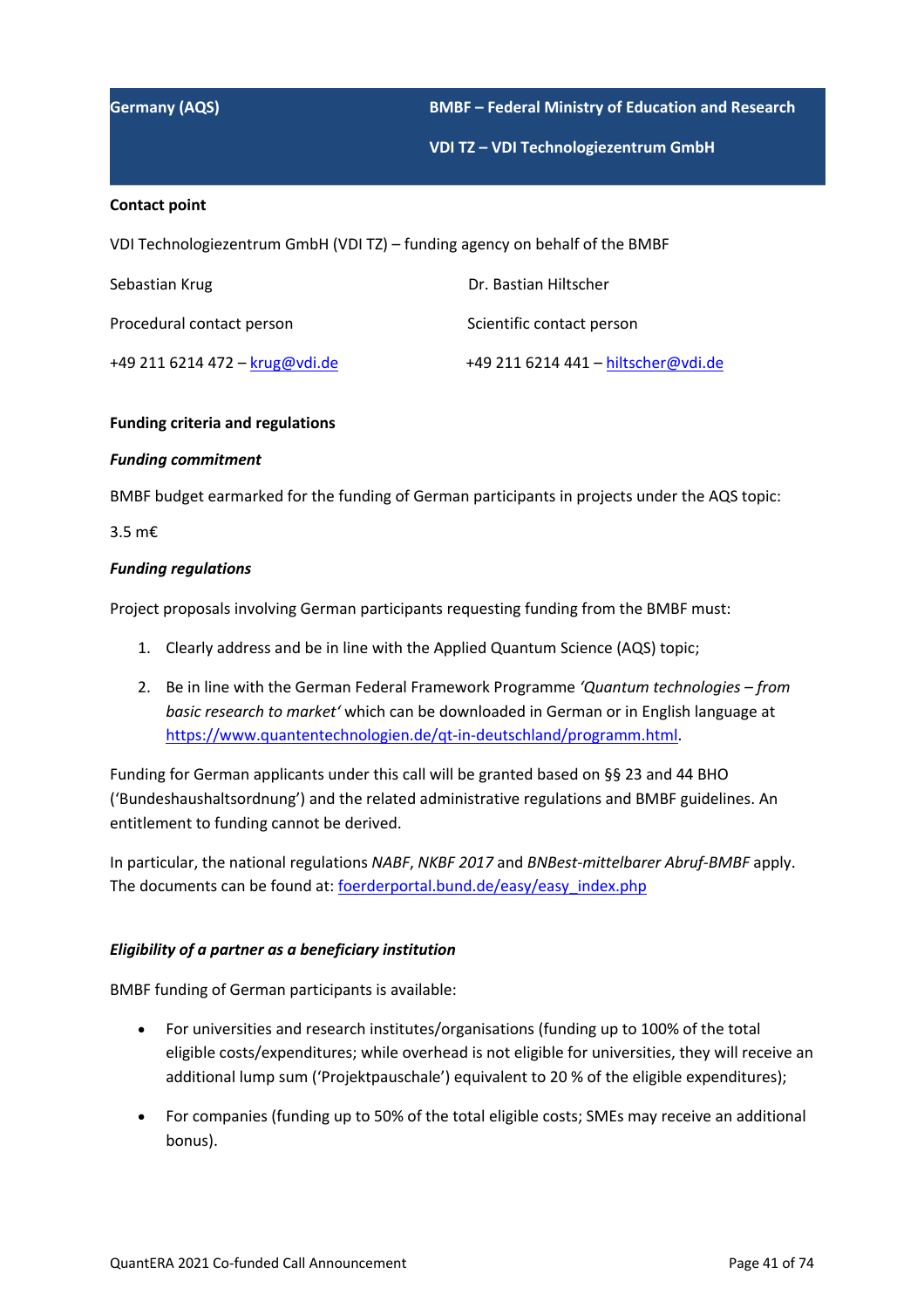# *Submission of the proposal at the national level*

No additional national forms are required at pre-proposal or full proposal stage. However, previous registration with the funding agency (VDI TZ) is mandatory (see section *additional requirements*  below).

Successful German participants are requested to provide complete BMBF application forms (AZA/AZK including annexes) within three months after the official notification of the project selection. Non-compliance may result in exclusion.

# *Additional requirements*

- **Mandatory registration:** German applicants are required to contact and to register with the responsible BMBF funding agency (*Projektträger* VDI TZ) prior to the submission of a project (pre- )proposal they are involved in.
- **Industry involvement:** Due to the application orientation of the AQS topic, the involvement of at least one company in the project is mandatory.
- **Exploitation plan**: Each proposal shall include a scheme towards subsequent application and/or future commercial use of the expected results. As a minimum requirement, a concrete description of the subsequent innovatory steps must be included, clearly demonstrating the contribution of the expected results to the realisation of such an application. In this context, the term *application* does not imply the utilisation of the results for merely scientific purposes.
- **Additional benefit:** In order to be eligible for BMBF funding project proposals must demonstrate an additional benefit due to the transnational cooperation.
- **Funding limits:** The requested BMBF funding must amount to at least 100 k€ per German partner over the entire duration of a project. Moreover, at least 50 % of the total eligible costs/expenses on the part of the German participant(s) in a project must be personnel costs/expenses.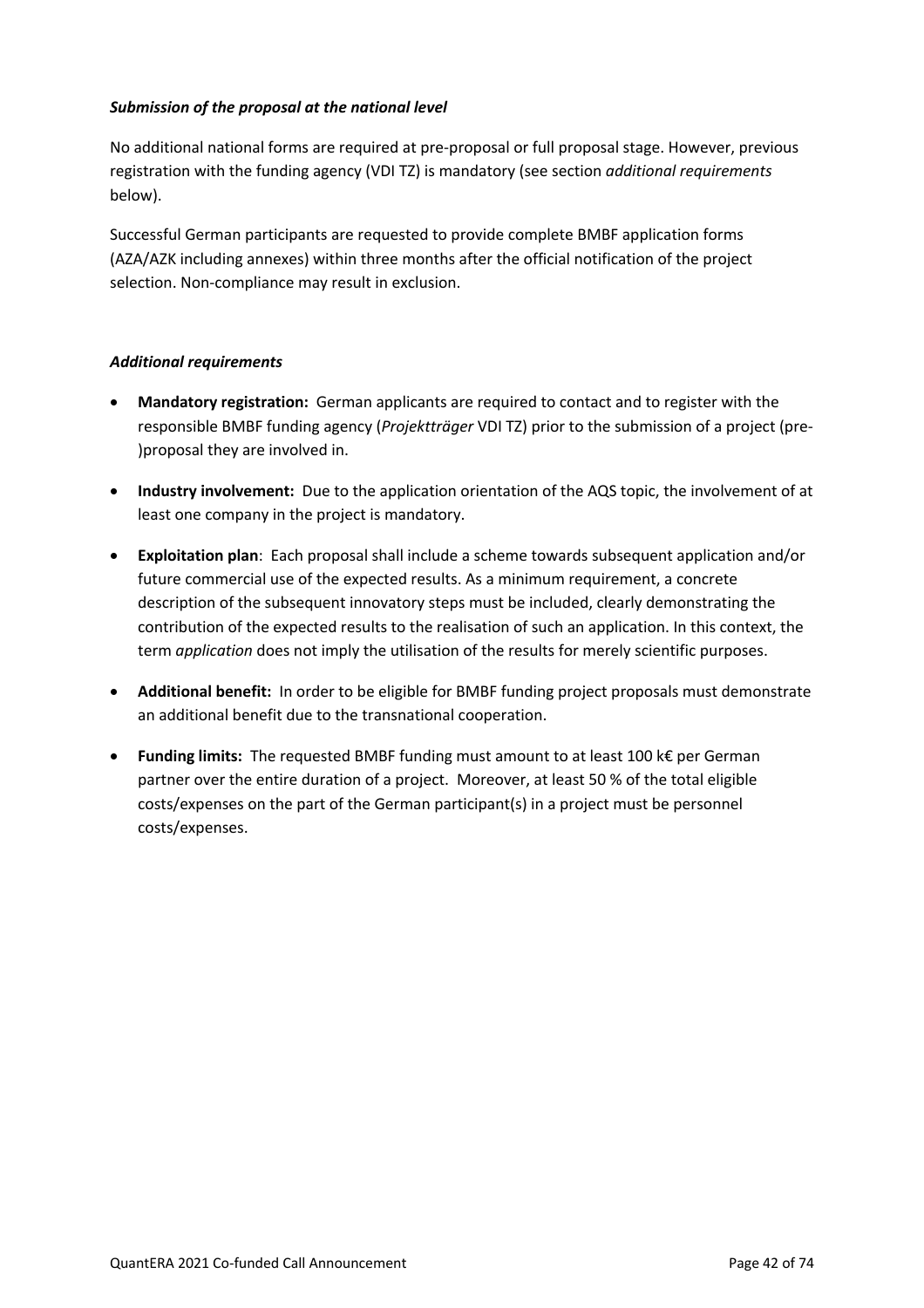Edina Nemeth

National Contact Point for ICT & FET

+36-70-221-0387 - edina.nemeth@nkfih.gov.hu

## **Funding criteria and regulations**

## *Funding commitment*

The total indicative national funding for this call is  $\epsilon$  450 000.

## *Funding regulations*

The specific call for proposals for applicants from Hungary participating in ERA-NETs is available on the website of NKFIH https://nkfih.gov.hu/.

The conditions for the call for ERA-NET COFUNDs (2019-2.1.7-ERA-NET) are applicable. For details see:

https://nkfih.gov.hu/palyazoknak/nkfi-alap/era-net-ejp-cofund-2019-217-era-net/palyazati-felhivas-2019-217-era-net

## *Eligibility of a partner as a beneficiary institution*

The conditions for the call for ERA-NET COFUNDs (2019-2.1.7-ERA-NET) are applicable. For details see:

# https://nkfih.gov.hu/palyazoknak/nkfi-alap/era-net-ejp-cofund-2019-217-era-net/palyazati-felhivas-2019-217-era-net

## *Submission of the proposal at the national level*

Not required prior to the QuantERA call submission.

Following the international selection of the projects to be funded, a proposal should be formally submitted to NKFI Hivatal.

### *Additional requirements*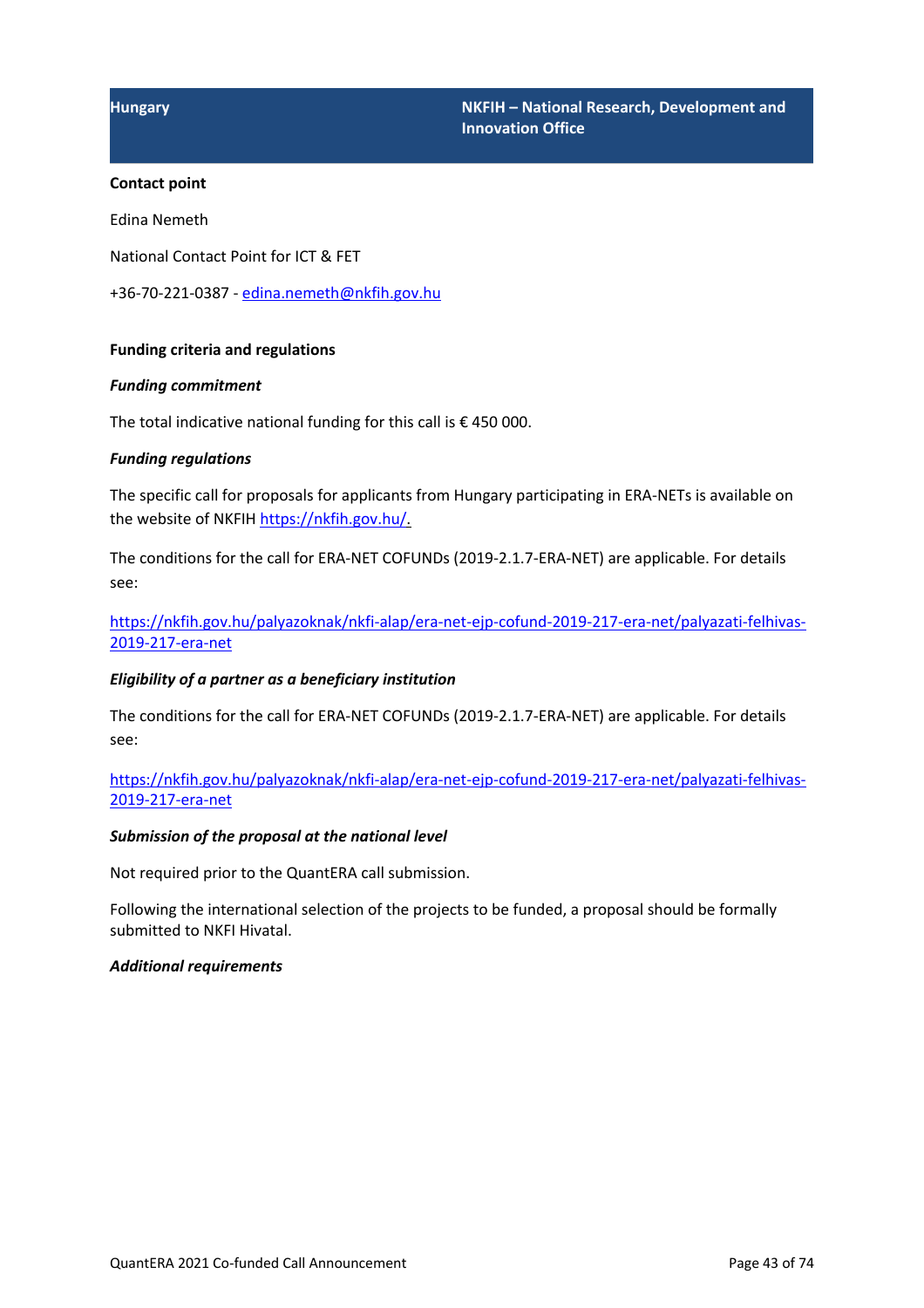Maria Nash

International Executive

+3531 607 3291 - maria.nash@sfi.ie ; eucofund@sfi.ie

## **Funding criteria and regulations**

The document presenting the modalities of participation of the Irish applicants will be available on the Science Foundation Ireland website in due course www.sfi.ie.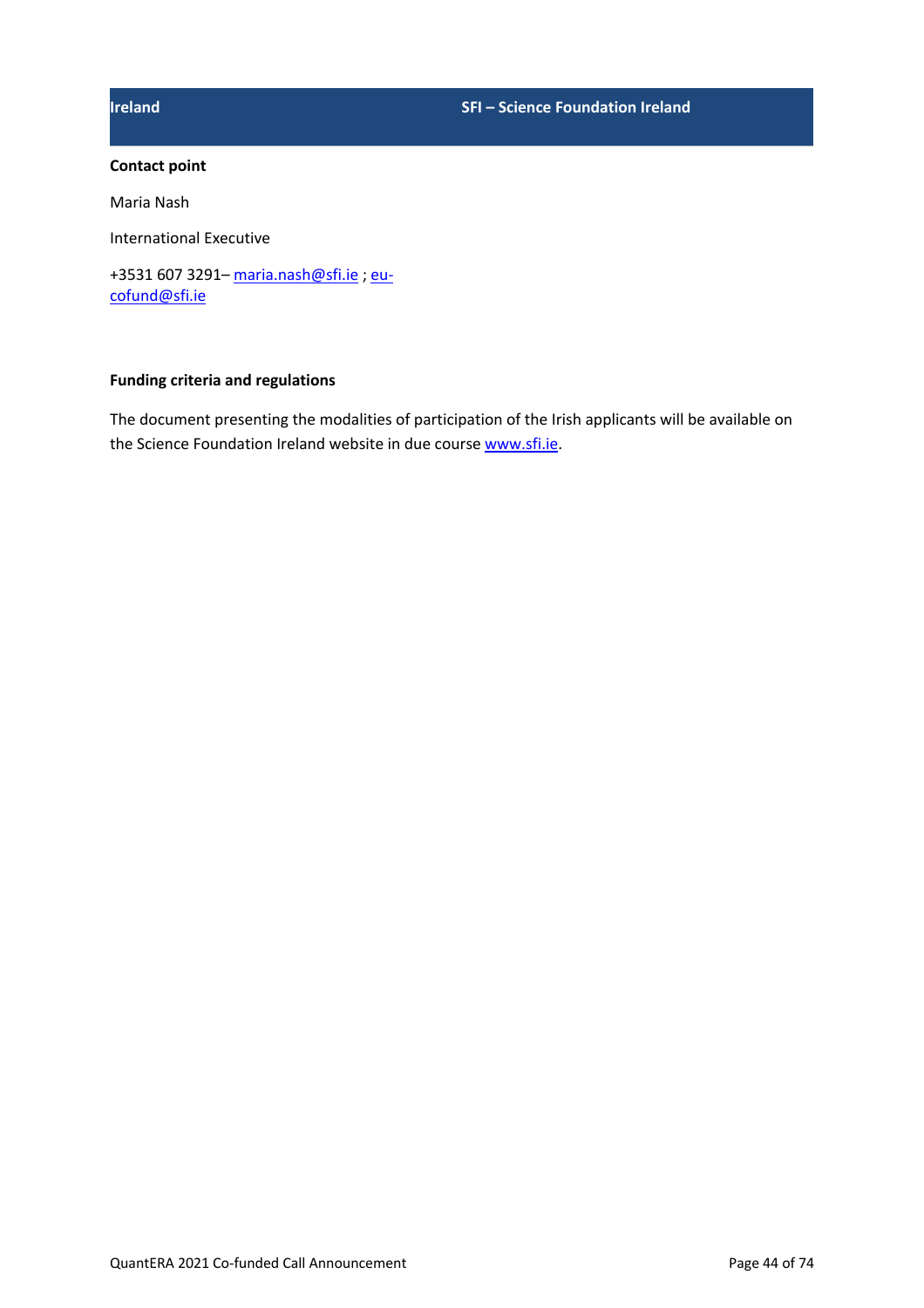Mr. Danny Seker Director: Digital, Industry and Space; Civil Security for Society; ECSEL +972-3-5118121 - dan@iserd.org.il

Tzlil Ribak Head of Sector: EIC Pathfinder and Transition; QuantERA; FLAG-ERA +972-3-5118182 - Tzlil.ribak@iserd.org.il

## **Funding criteria and regulations**

Funding will be provided according to the rules of the "Procedure for Implementation of International Agreements Related to the European Framework Program" ( םושיי םימכסה ל להונ תיכית הקשורים בתכנית המסגרת האירופית (the "Procedure") and the selected Inn Auth benefit track:

- Benefit Track 1 R&D Foundation;
- Benefit Track 5 Sub Track C –Academic Knowledge Direction for Industry Implementation;
- Benefit Track 5 Sub Track D Knowledge Commercialization from Research Facility to Industrial Corporation.

## *Funding commitment*

Up to Euro 500k for all of the approved applications.

### *Submission of the proposal at the national level*

The Inn Auth requires a national application to be submitted **in parallel** with the international preproposal stage:

- Each applicant needs to provide the Inn Auth a preliminary proposal in a form that may be found at the Inn Auth site, by the deadline of stage 1 of this call.
- Only applicants that passed Inn Auth eligibility committee and stage 1 evaluation check will be permitted to pass to stage 2 of the call.
- Applicants that passed to stage 2 will need to provide the Inn Auth a formal request for the project based on the Procedure, up to 14 days after the closing date of stage 2.
- A single applicant may request a maximum amount of funds based on the benefit track chosen.

Israeli applicants may contact ISERD (cf. contact information above) before proposal submission for the purpose of checking national funding terms and conditions.

More detailed information (e.g. eligibility criteria, eligibility of the costs and funding rates) can be found at ISERD website, QuantERA webpage**.**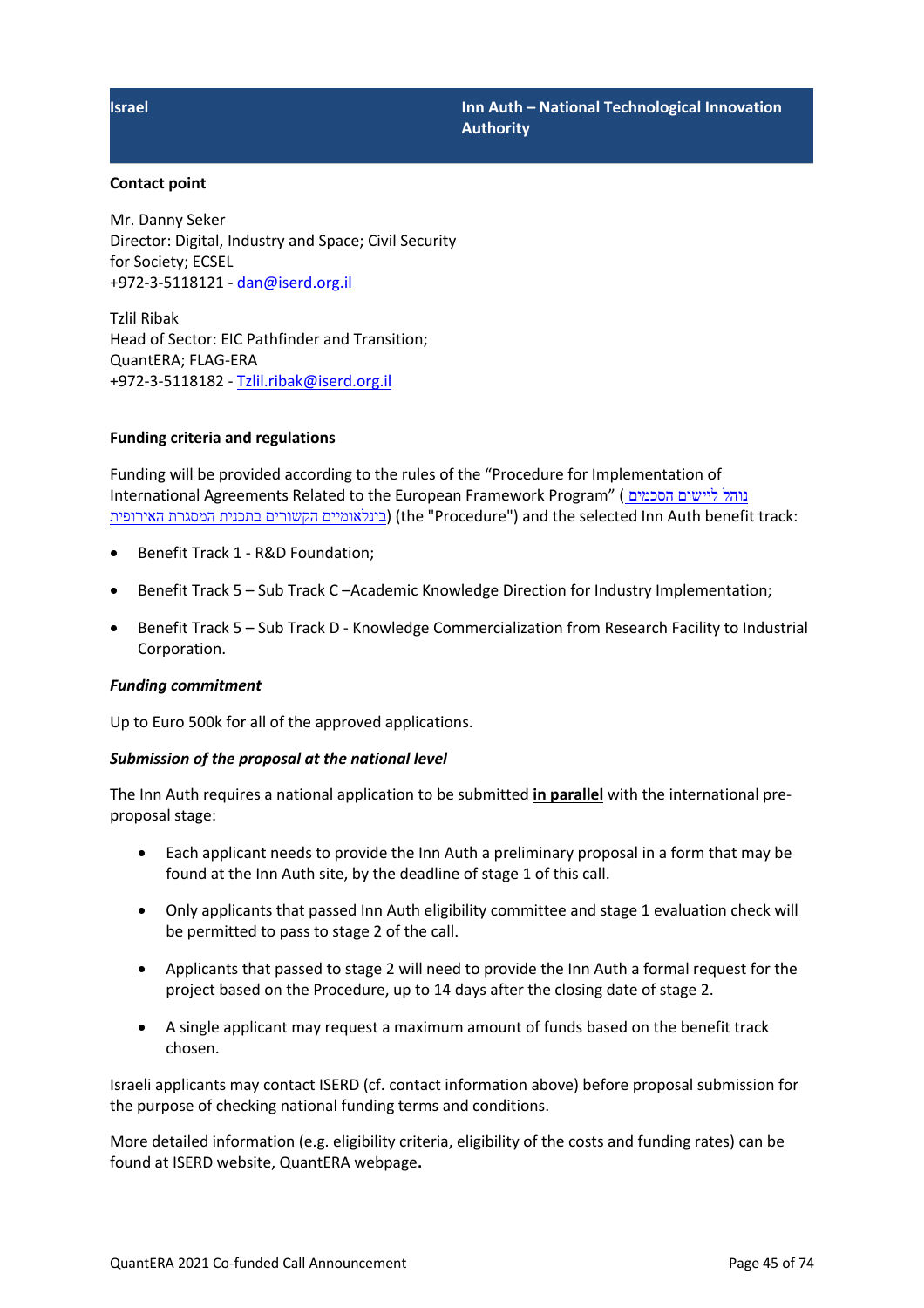Mustarelli Chiara

Staff Call QuantERA - Support Project Manager

email: info.quantera@cnr.it

## **Funding criteria and regulations**

The call document presenting the requirements of participation of the Italian applicants will be available at http://www.cnr.it and www.quantera.cnr.it

*Eligible applicants*: Researchers, technologists recruited at CNR Institutes or Departments and associated researchers affiliated to CNR Institutes.

## *Submission of the proposal at the national level*

Additional annexes and proposals must be sent via PEC at the following mailing address: protocolloammcen@pec.cnr.it according to the requirements of CNR call to be launched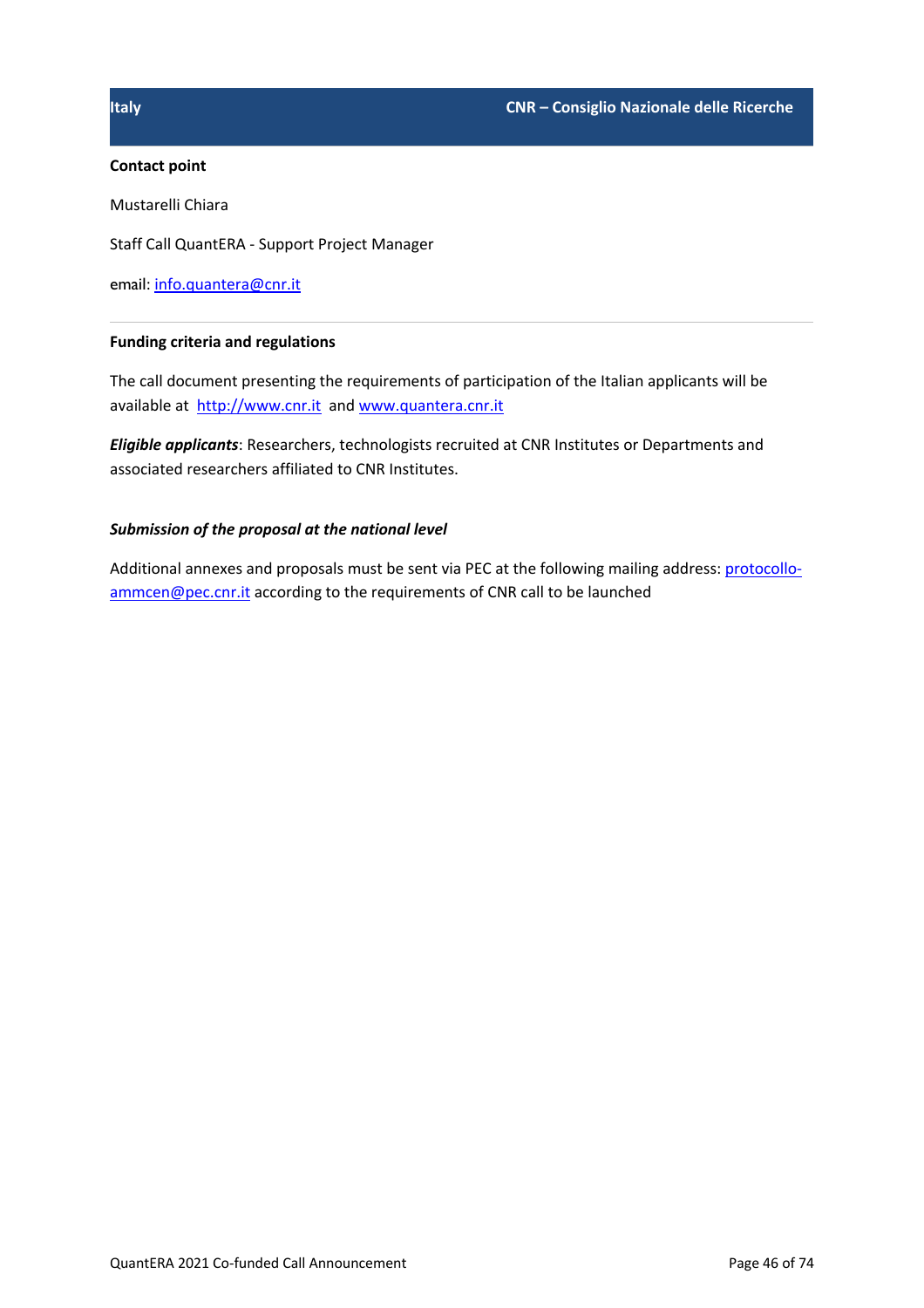| <b>Italy</b>                               | MUR - Ministry of universities and research |
|--------------------------------------------|---------------------------------------------|
| <b>Contact point</b>                       |                                             |
| Giorgio Carpino                            | Aldo Covello                                |
| +39 06 5849 7147 - giorgio.carpino@miur.it | +39 06 5849 6465 - aldo.covello@miur.it     |

## **Funding criteria and regulations**

## *Funding commitment*

Overall funding commitment for the call: 600.000 €. The funding commitment will be indicatively split evenly between the two call topics.

## *Funding regulations*

The name of the funding programme is FIRST (Fondo per gli Investimenti nella Ricerca Scientifica e Tecnologica) and IGRUE account for the EU cofunding.

A maximum grant of 150.000 Euro can be awarded to each project proposal, even if it includes more than one Italian participant requesting funding to MUR.

## *Eligibility of a partner as a beneficiary institution*

A maximum of two Italian participants per project proposal, requesting funding to MUR, is admitted.

A Principal Investigator can participate (either as coordinator or as partner) in only one project proposal.

The following entities are eligible, providing that they have stable organization in Italy: enterprises, universities, research institutions, research organizations in accordance with EU Reg. n. 651/2014 of the European Commission - June 17, 2014.

Any participant, in order to be eligible, must comply with the eligibility criteria listed in the art. 2.4 of the "Linee guida al DM 593/2016".

All activities classifiable as Basic research, Industrial research and Experimental development are eligible for funding. Furthermore, Basic Research and Industrial research activities must be predominant with respect to Experimental development activities (in terms of costs).

All costs incurred during the lifetime of the project under the following categories are eligible: Personnel, Equipment, Consulting and equivalent services, Consumables and Overheads. Overheads ("Spese generali") shall be calculated as a percentage of the personnel costs and cannot be higher than 50% of them. Travel expenses, dissemination and coordination costs are to be included in the overheads or in any other cost categories where possible.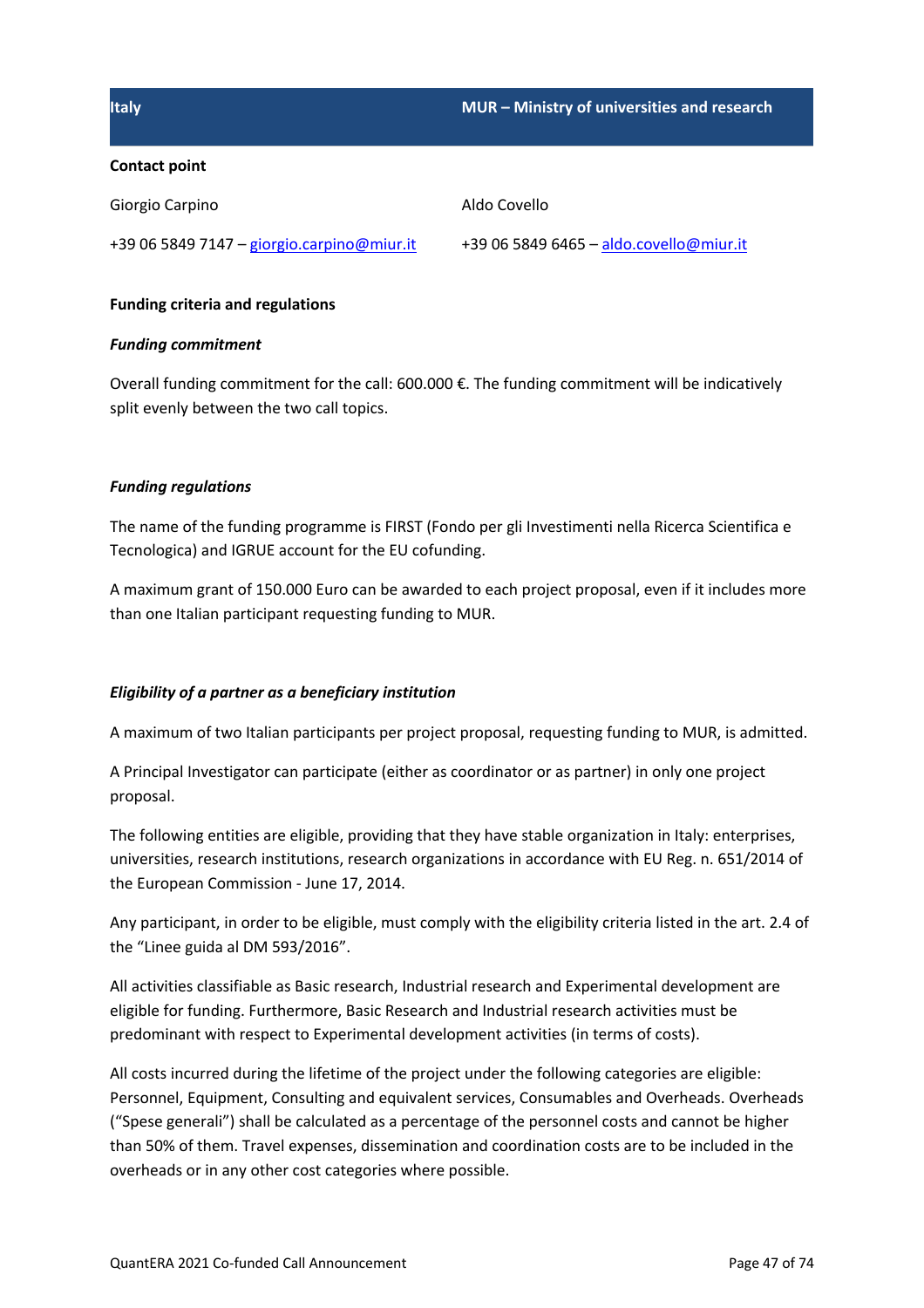The amount of funding which can be granted to each beneficiary is calculated multiplying the eligible costs for the funding rate listed in the following table:

|                             |                       | <b>Funding Rates</b>                                                                                                                                                  |                       |                           |                                                                                                                                                                                     |
|-----------------------------|-----------------------|-----------------------------------------------------------------------------------------------------------------------------------------------------------------------|-----------------------|---------------------------|-------------------------------------------------------------------------------------------------------------------------------------------------------------------------------------|
|                             | Applicant<br>typology | Enterprises and private research bodies<br>(which meets the requirements of research<br>organization under EU Reg. no. 651/2014 of<br>the Commission - June 17, 2014) |                       |                           |                                                                                                                                                                                     |
| Activity<br>typology        |                       | Small<br>Enterprises                                                                                                                                                  | Medium<br>Enterprises | <b>Big</b><br>Enterprises | Universities, public research<br>institutions, research<br>organizations (public and<br>private) in accordance with<br>Reg. EU n. 651/2014 of the<br>Commission - June 17,<br>2014) |
| <b>Basic Research</b>       | grant                 | 40%                                                                                                                                                                   | 30%                   | 20%                       | 70%                                                                                                                                                                                 |
| Industrial<br>Research      | grant                 | 40%                                                                                                                                                                   | 30%                   | 20%                       | 50%                                                                                                                                                                                 |
| Experimental<br>Development | grant                 | 30%                                                                                                                                                                   | 20%                   | 10%                       | 25%                                                                                                                                                                                 |

On request of applicants a pre-payment may be done. The amount of the pre-payment is defined in the "Avviso integrativo nazionale". The remaining part of contribute will be paid in instalments after each financial and progress reporting period.

# *Submission of the proposal at the national level*

In addition to the project proposal, which shall be submitted at European level, the Italian participants requesting funding to MUR are requested to submit further documentation, through the national web platform, available at the following link: https://banditransnazionali-miur.cineca.it

These national additional documents must be submitted by the same deadline established for the pre-proposal phase submission as defined in the international joint call. Any participant who does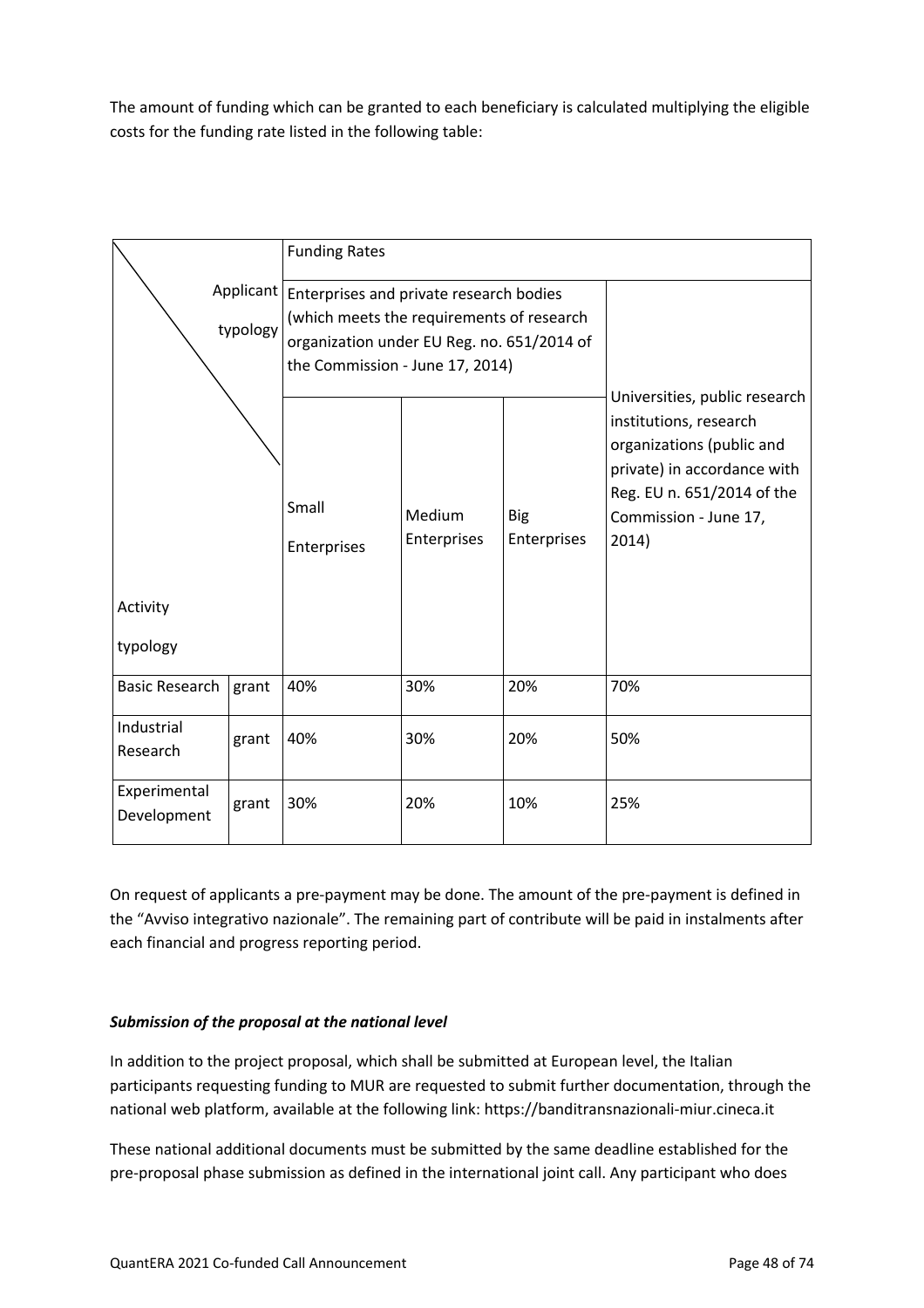not submit its national documents by the deadline of the pre-proposal phase will be considered not eligible for funding.

It is strongly recommended to contact the National Contact Persons already in early stage of project preparation.

MUR will require to all Italian participants admitted to the full proposal phase some additional documents describing in more detail the participant and its research activities within the project.

The admission for funding is subject to the adoption of the necessary accounting and administrative measures for the allocation of the resources.

Funded participants will be requested to submit financial and scientific reports to MUR.

## *Additional requirements*

The criteria and provisions provided herewith are intended only for informative purposes. The complete list of criteria and provisions legally valid, which must be respected by all the Italian participants, is included in the "Avviso integrativo nazionale", published on the dedicated web page on MUR website (http://www.ricercainternazionale.miur.it/era/eranet-cofund-(h2020)/quanteraii.aspx), and in the applicable Italian laws.

Applicable laws and rules (http://www.ricercainternazionale.miur.it/evidenza/normativa-proginternazionali.aspx):

- Decreto legge n. 83/2012
- Decreto Ministeriale n. 593 del 26 luglio 2016
- Linee guida al D.M. del 26 luglio 2016 n. 593

- Procedure operative per il finanziamento dei progetti internazionali ex art. 18 D.M. del 26 luglio 2016 n. 593

Information available at http://www.ricercainternazionale.miur.it/era/eranet-cofund- (h2020)/quantera-ii.aspx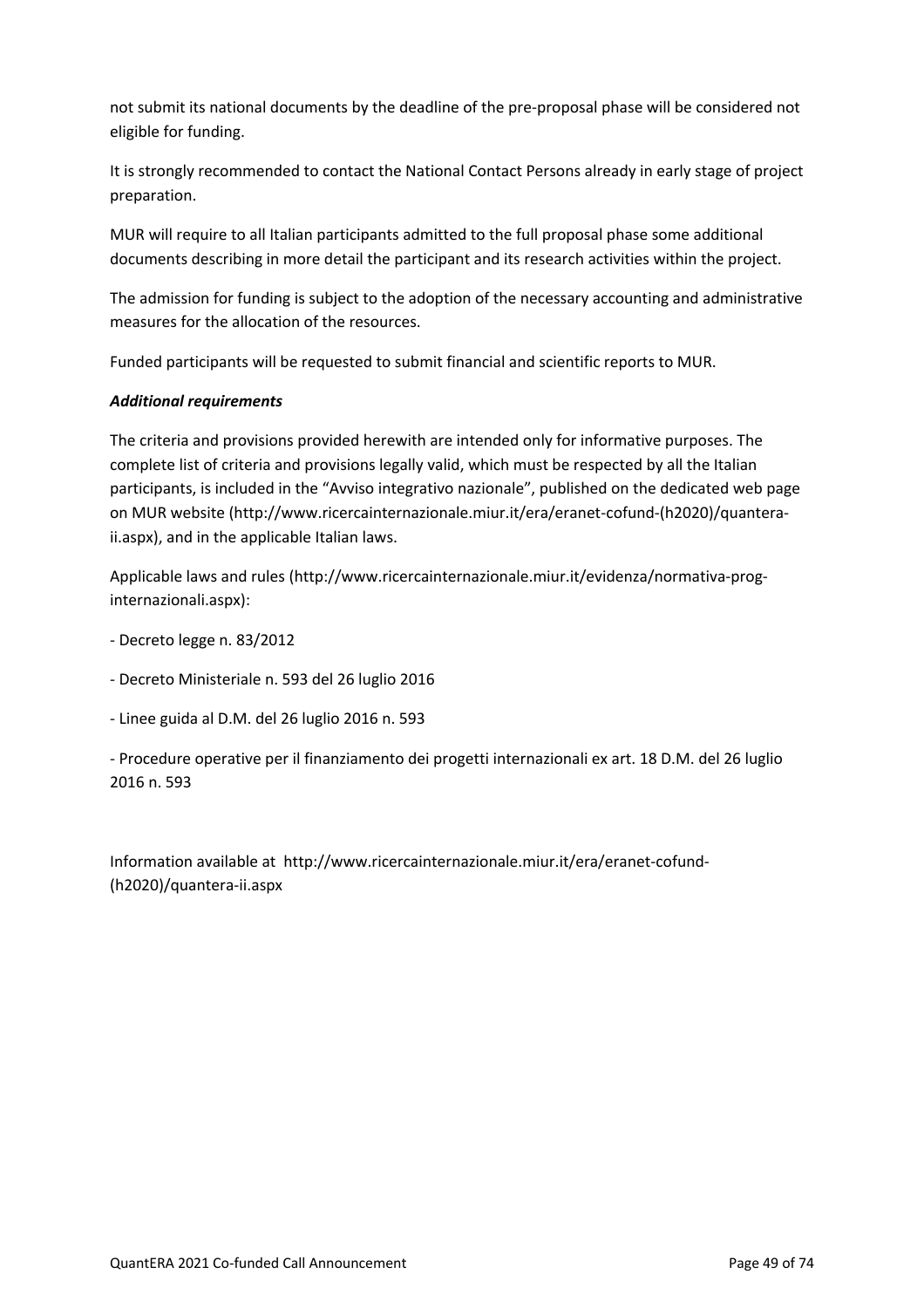Alessia D'Orazio

INFN Project Officer

Email: alessia.dorazio@bo.infn.it

## *Funding commitment*

The total indicative INFN funding for this call is EUR 750.000.

Maximum funding per project is EUR 200.000.

## *Eligibility of a partner as a beneficiary institution*

Researchers, technologists recruited at INFN Laboratories or Sections and associated researchers from other Research Organisations and Universities affiliated to INFN.

## *Submission of the proposal at the national level*

Detailed information on modalities of participation (e.g.national eligibility criteria, eligible costs, l proposal submission guidelines) of the applicants will be available at the following link: *https://home.infn.it/download/quantera2.html*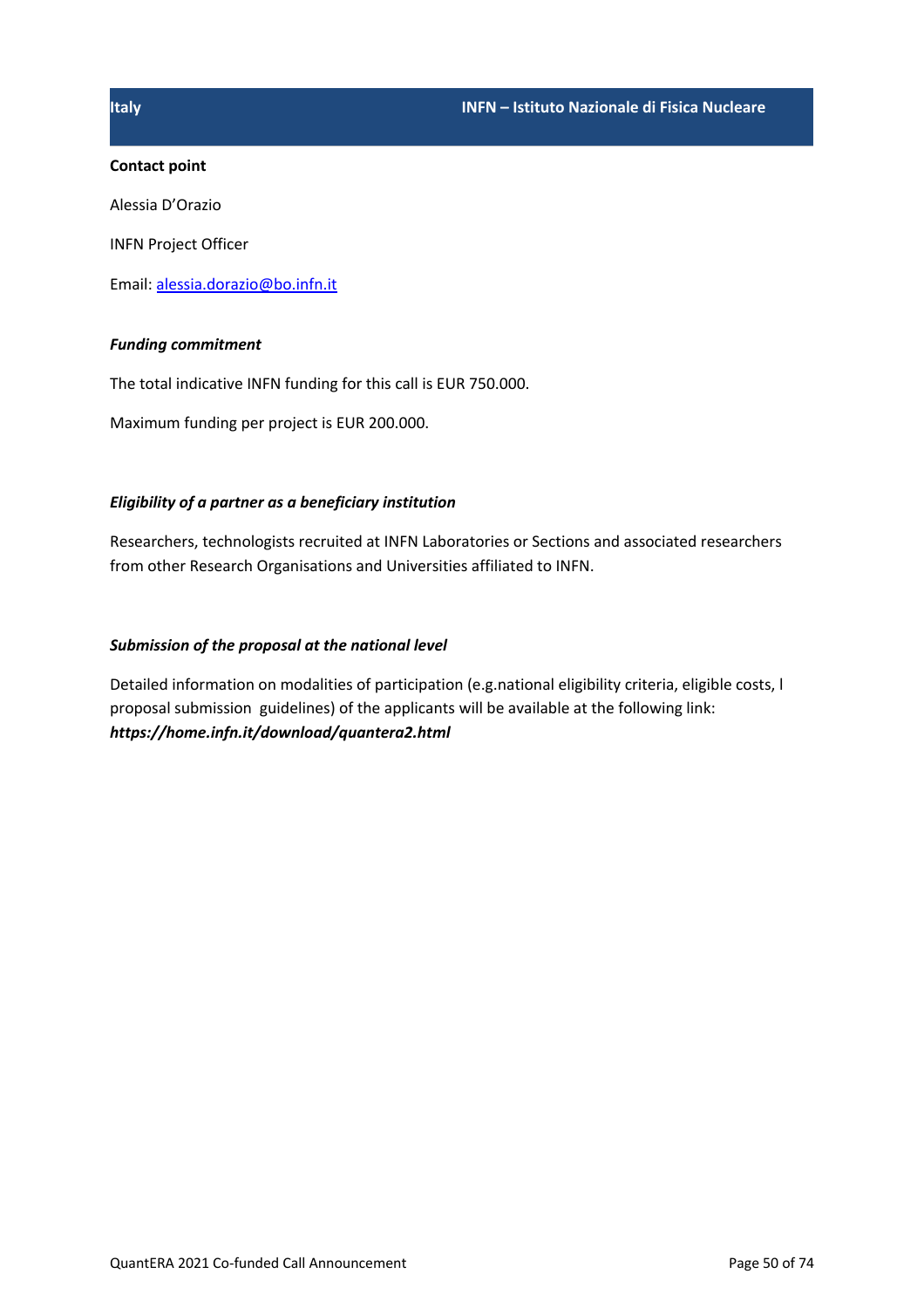## **Latvia VIAA –Valsts izglītības attīstības aģentūra**

### **Contact point**

Juris Balodis Senior Expert, Research Funding Programme Department, International Research Programme Unit +371 29 451 344 juris.balodis@viaa.gov.lv

Maija Bundule Head of Unit, Research Funding Programme Department, International Research Programme Unit +371 67 785423 maija.bundule@viaa.gov.lv

## **Funding criteria and regulations**

Funding criteria are defined in the Regulations of the Council of Ministers of the Republic of Latvia No 259 "Procedures for granting support for participation in international cooperation programs in the field of research and technology" (adopted on 26 June 2015): http://likumi.lv/ta/id/274671-atbalsta-pieskirsanas-kartiba-dalibai-starptautiskas-sadarbibas-

programmas-petniecibas-un-tehnologiju-joma

## *Funding commitment*

For QuantERA II 2021 Call: 420 000 Euro

## *Funding regulations*

For project coordinator or partner a maximum of 70 000 Euros can be requested per project year. The grant can be used to cover all project-related costs, which include salaries (corresponding to the level of activity in the project), travels, purchase of materials, publication costs, minor equipment and depreciations, etc. Overhead costs must not exceed 25% of eligible costs excl. subcontracting.

### *Eligibility of a partner as a beneficiary institution*

Following legal persons are eligible for funding:

(1) R&D institutions -research institutes, universities, higher education establishments, their institutes and research centres. R&D institution (research institutes, universities, higher education establishments, research centres etc.) must be listed in the Registry of Research Institutions operated by the Ministry of Education and Science of the Republic of Latvia.

(2) Enterprises. Enterprise must be registered in the Registry of Enterprises of the Republic of Latvia and most of its R&D&I activities must be carried out in the Republic of Latvia.

## *Submission of the proposal at the national level*

Not requested.

## *Additional requirements*

N/a.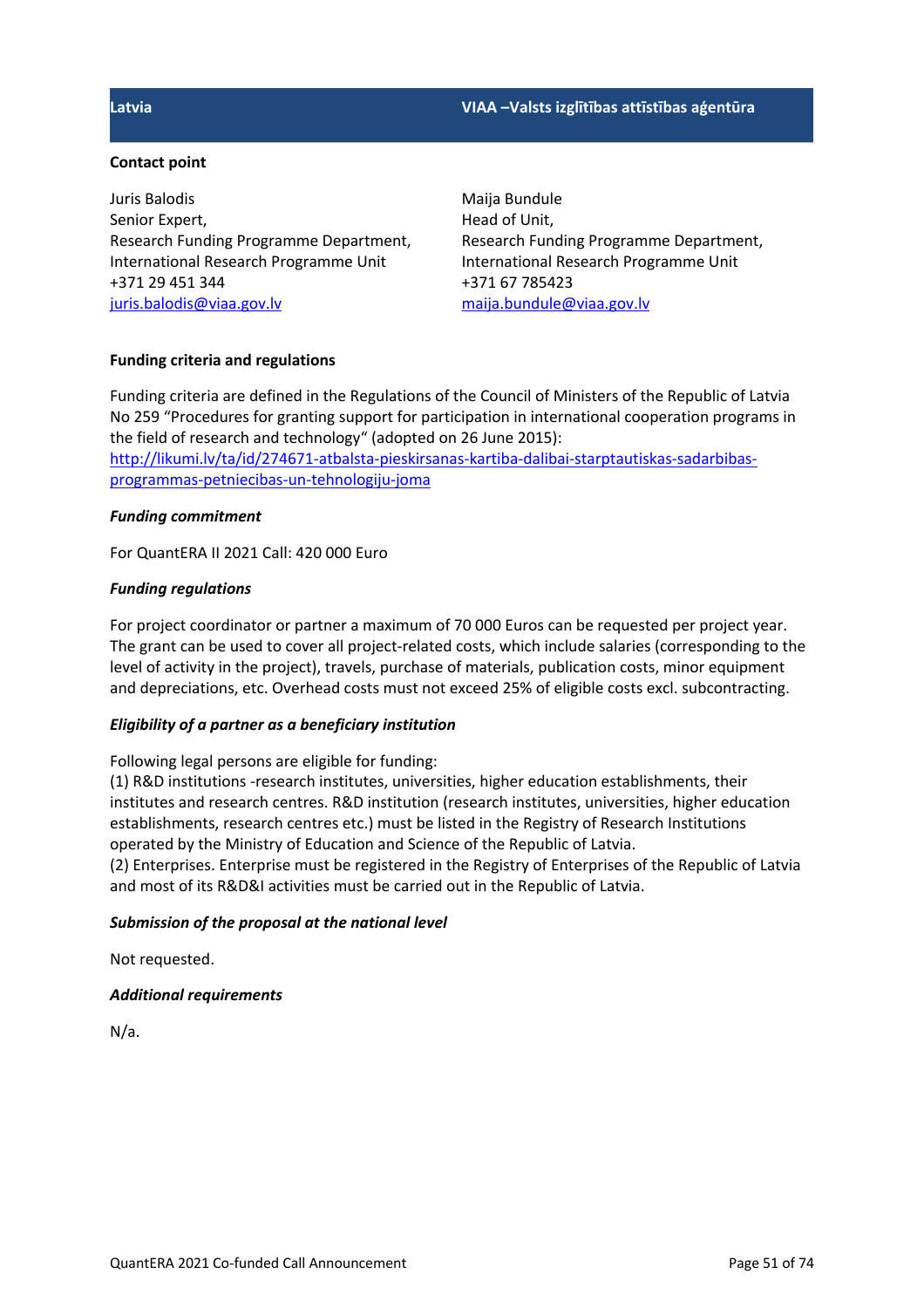SAULIUS MARCINKONIS Chief officer +370 676 17256, saulius.marcinkonis@lmt.lt

## **Funding criteria and regulations**

Up to € 100.000 per project (for project partner) or up to € 150.000 per project (for project coordinator)

## *Funding commitment*

Up to € 150.000 in total

## *Funding regulations*

National funding will be provided according to the General Rules of the Research Council of Lithuania for the competitive funding of the Research and Dissemination Projects approved by the Order No V-176 of the Council Chairman on 4 April , 2019.

## *Eligibility of a partner as a beneficiary institution*

The general funding rules of Research Council of Lithuania (LMT ) apply:

the applicant is Lithuanian higher education and research institution (which is listed in the Register of Ministry of Education and Science of Republic of Lithuania);

SME eligible to apply only in collaboration with Lithuanian higher education and research institution.

## *Submission of the proposal at the national level*

Applicants not requested to submit any national forms during pre-proposal and full proposal submission stages.

### *Additional requirements*

The general funding rules of Research Council of Lithuania (LMT ) apply:

The applicant who intends to act as a project leader (PL) or principal investigator (PI) has to be a scientist (researcher holding at least a Ph.D. degree);

A person, acting as a PL, PI or a core group member can participate only in one proposal per Call;

The workload of the core members of project team (PL and PI) must be ≥20 hours multiplied by the duration of the project in months.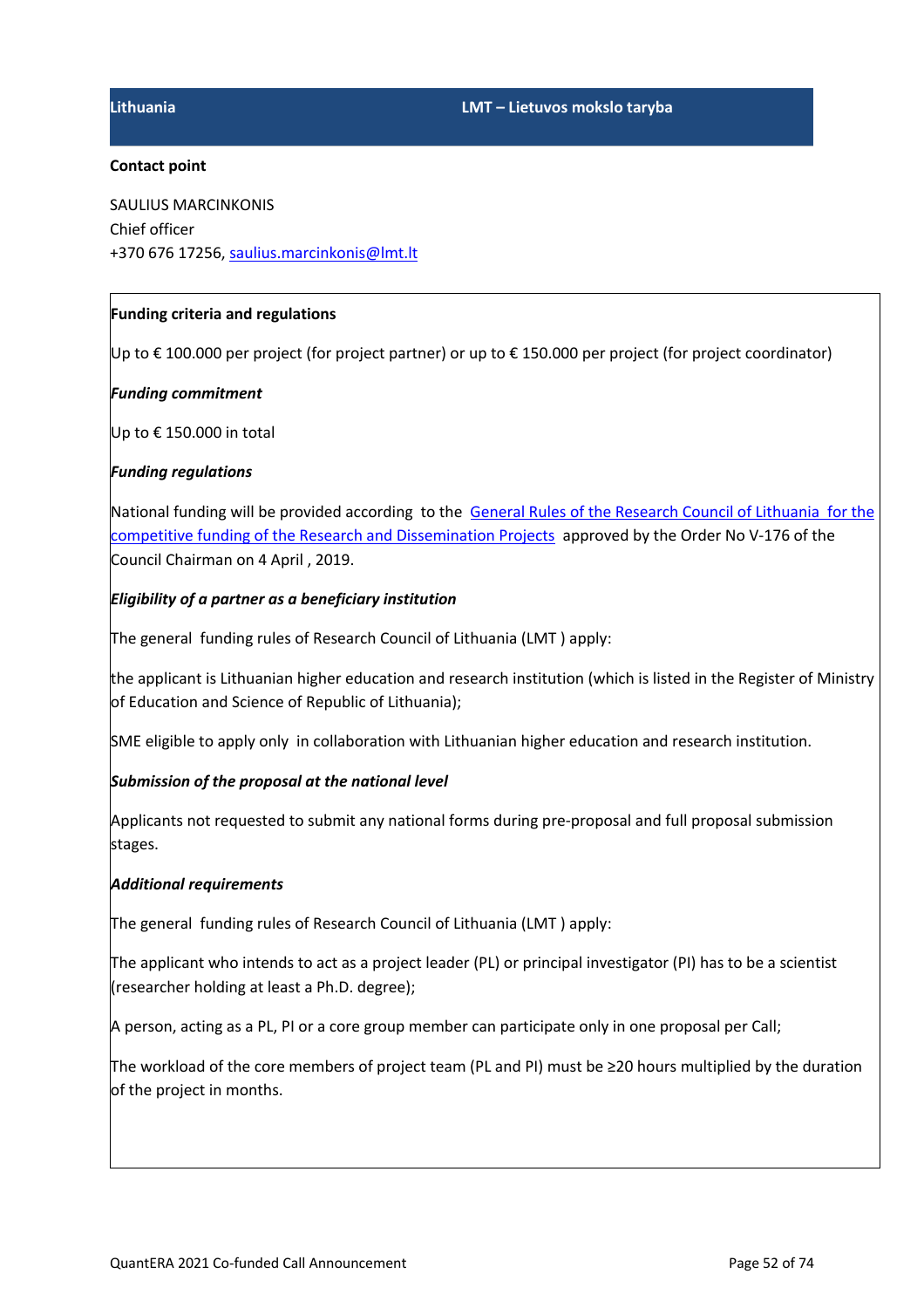Christiane Kaell

Head of Research Programmes

email: christiane.kaell@fnr.lu

### **Funding criteria and regulations**

### *Funding commitment*

500.000 EUR

### *Funding regulations*

https://www.fnr.lu/funding-instruments/inter/

See INTER Application guidelines

## *Eligibility of a partner as a beneficiary institution*

• Public institutions performing research

https://www.fnr.lu/fnr-beneficiaries/

## *Submission of the proposal at the national level*

Additional documentation must be submitted the FNR no later than 5 working days after the QUANTERA II deadlines. Submissions to the FNR must be done **FNR Online Grant Management System**.

Applicants will need to provide basic information and attach the proposal (including all further relevant documents) based on the form provided by the lead agency/ organising network.

### *Additional requirements*

A principal investigator may act in one proposal only. A consortium leader from a Luxembourg-based public research institution should be a researcher with solid experience of managing collaborative research projects.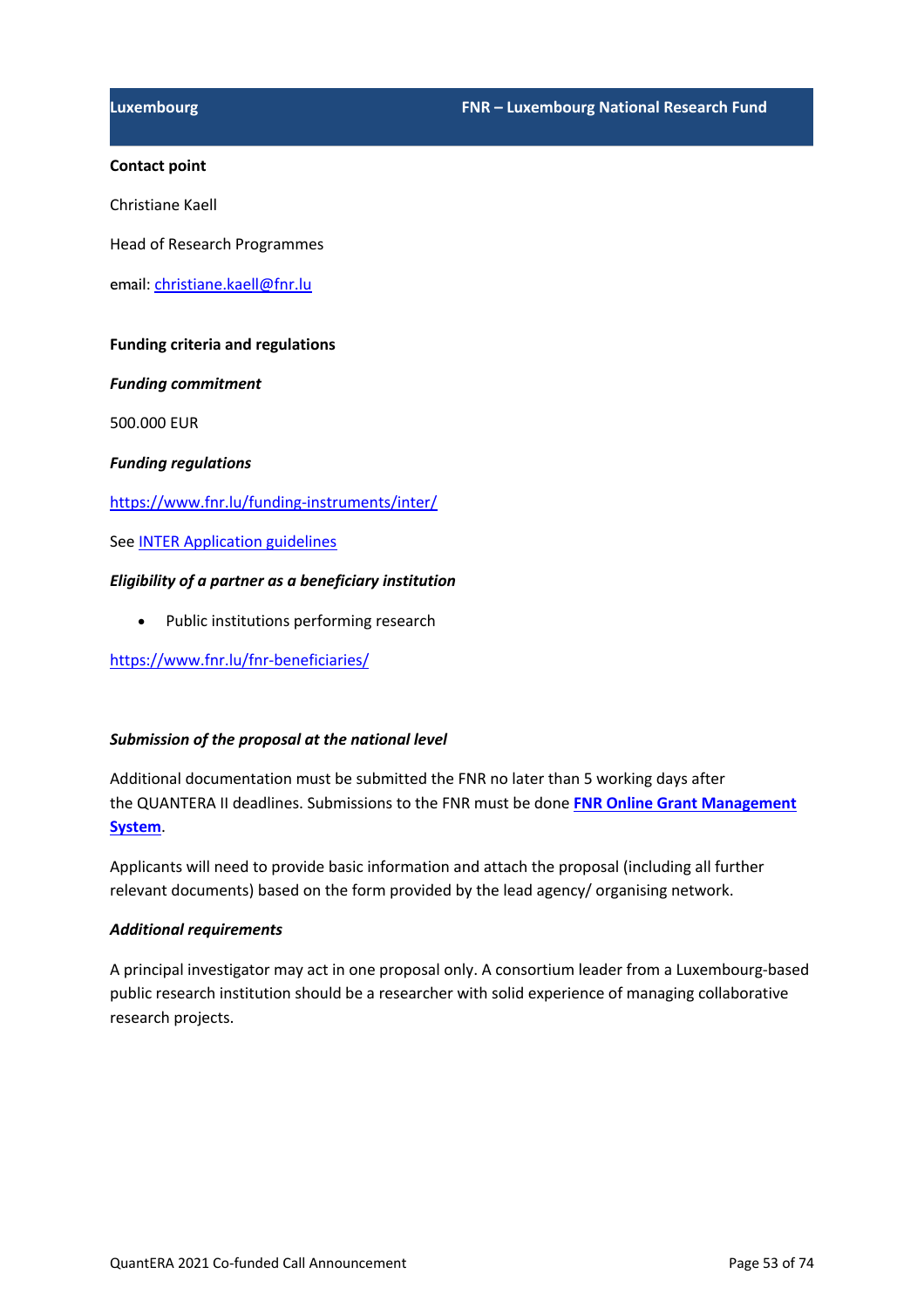## **Malta MFIN – Ministry for Finance**

## **Contact point**

Diane Muscat

Director, Policy Development and Programme Implementation

+35625998257 - diane.m.muscat@gov.mt

## **Funding criteria and regulations**

The following legal persons are eligible for funding: • Research institutes, universities, higher education establishments, their institutes and research centres etc.

• Enterprises and companies.

Entities must be registered in Malta.

## *Funding commitment*

0.15

*Funding regulations*

Yes

*Eligibility of a partner as a beneficiary institution*

Yes

*Submission of the proposal at the national level*

Mandatory

*Additional requirements*

No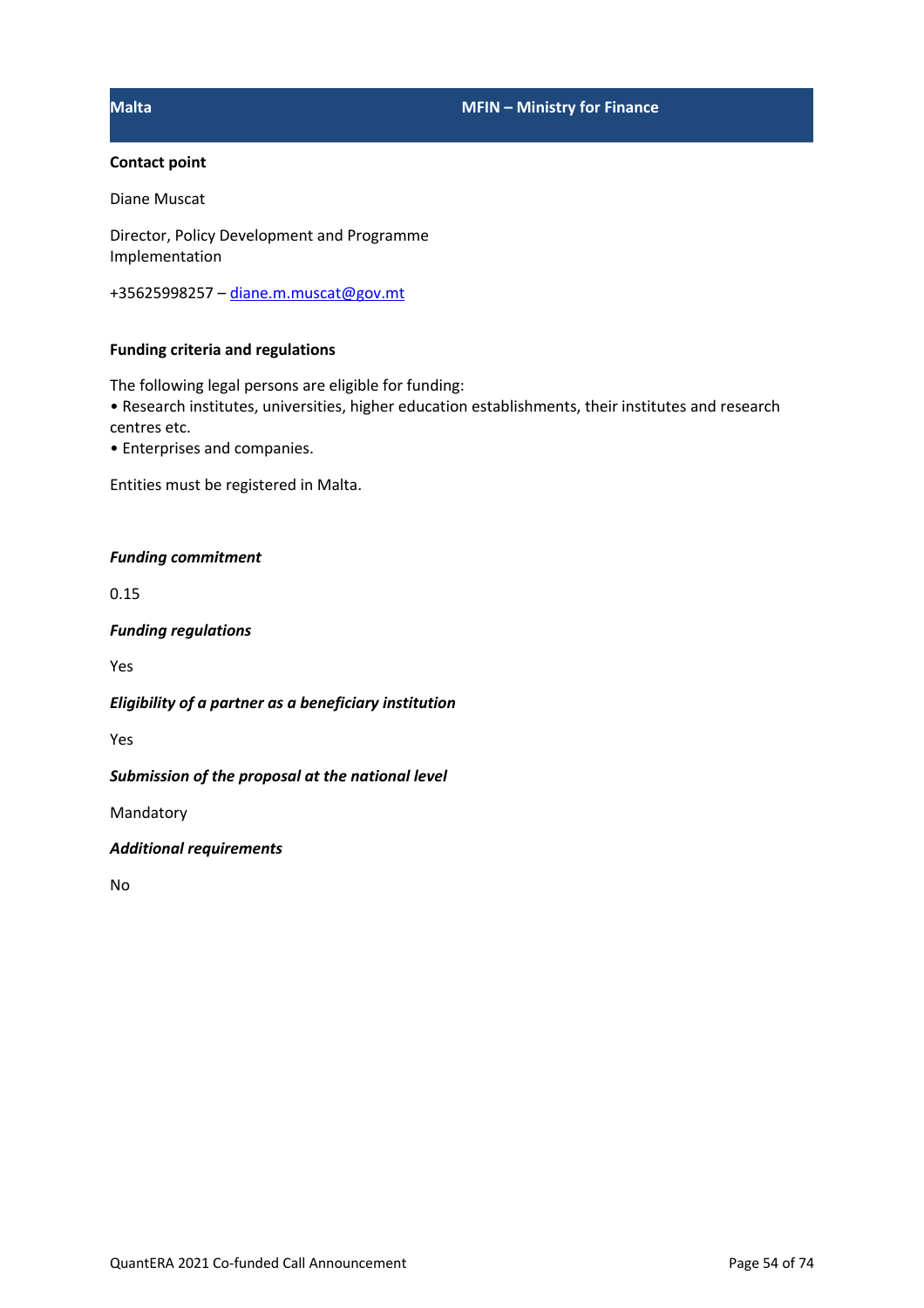Pål Sigurd MALM

Senior Adviser, Division for Innovation NCP-EIC

+47 9153 5683 – psma@rcn.no

## **Funding criteria and regulations**

## *Funding commitment*

500.000 EUR

## *Funding regulations*

Norwegian funding in QuantERA calls shall only be applied to Norwegian research institutions.

We encourage Norwegian industry participate in not-for-profit research partnerships. Industrial partners must collaborate with a Norwegian research institution, and the planned allocation needs to be in accordance with the terms in the EU & EEA state aid rules.

Funding will be provided according to the rules of Researcher projects (Forskerprosjekt) of RCN. Up to 100% of total eligible costs may be funded. RCN does not require a national application, but it should be clear from the common application what role the Norwegian partners would have and the size of their budget.

We expect 1-3 projects and will fund up to 250 k€ per partner.

## *Eligibility of a partner as a beneficiary institution*

Norwegian funding in QuantERA calls shall only be applied to Norwegian research institutions.

## *Submission of the proposal at the national level*

Norwegian applicants need to notify the Norwegian contact point about their application, partners and requested budget for Norwegian partners in NOK and EUR. Use exchange rate at call deadline.

### *Additional requirements*

Applicants are advised that this annex is for general guidance only. For more detailed rules and regulations please refer to the national call announcement and contact the National Contact Point.

Rules for Researcher Projects are found here:

https://www.forskningsradet.no/en/apply-for-funding/who-can-apply-for-funding/researchorganisations/Researcher-Project/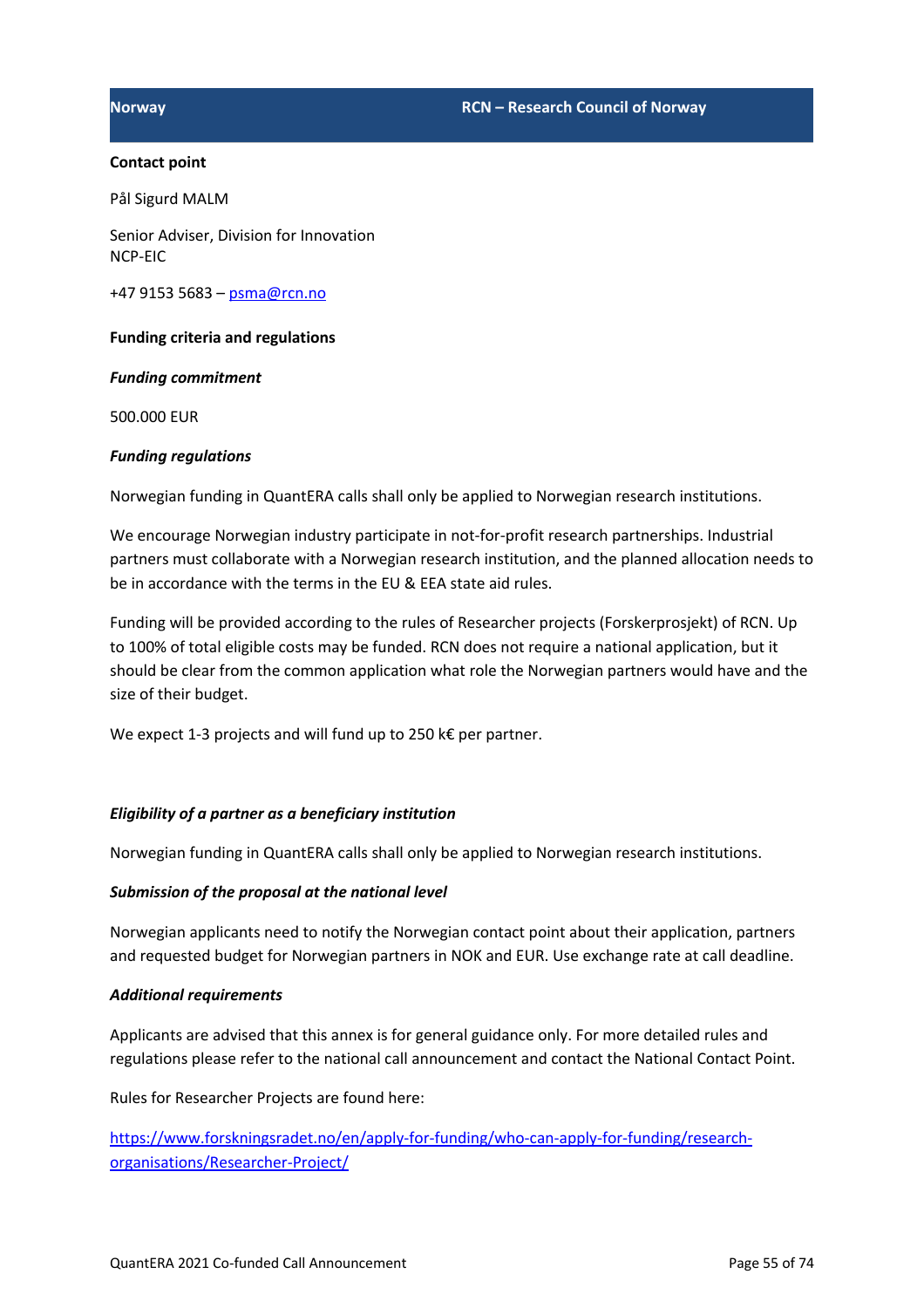Krystyna Maciejko

Department of International Cooperation

+48 22 39 07 489 - krystyna.maciejko@ncbr.gov.pl

## **Funding criteria and regulations**

## *Funding commitment*

Maximum funding for the Call 2021: 1 M€.

## *Funding regulations*

Detailed information (e.g. eligibility of the costs and funding rates) can be found at: https://www.gov.pl/web/ncbr/platforma-konkursowa

## *Eligibility of a partner as a beneficiary institution*

Universities and research institutes/organisations;

Enterprises (micro, small, medium or large).

NCBR supports only applied research and experimental development.

### *Submission of the proposal at the national level*

After international evaluation has been completed and the ranking list established, Polish participants from consortia recommended for funding will be invited to submit the National Application Form (NAF).

All eligible entities invited to submit NAF are obliged to use the rate of exchange of the European Central Bank dated on the day of opening of the call.

NAFs will be then examined by the interdisciplinary panel of experts for international projects for the appropriateness of funding requested. Based on recommendations of the panel, the Director of NCBR issues a funding decision.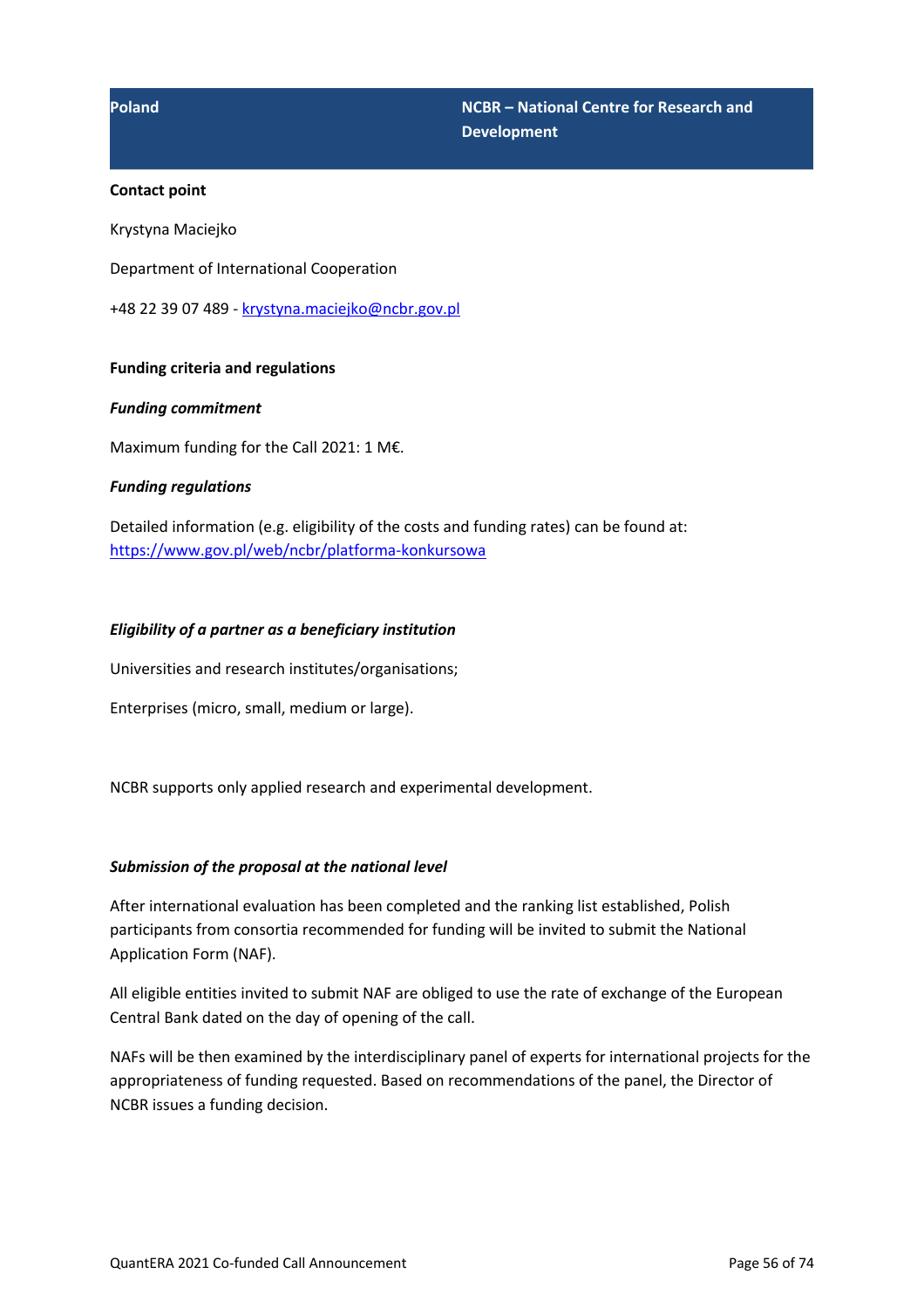Dr. Ewelina Szymańska-Skolimowska

Coordinator for Physical Sciences and Engineering

Email: ewelina.szymanska.skolimowska@ncn.gov.pl

Sylwia Kostka

Deputy Head, International Cooperation Department

Email: quantera@ncn.gov.pl

## **Funding Criteria and Regulations**

## NCN Eligibility Requirements for QuantERA applicants based in Poland

Only proposals involving basic research (experimental or theoretical endeavours undertaken to gain new knowledge of the foundations of phenomena and observable facts, without any direct commercial use) may be submitted in response to the call for proposals.

• Who can act as Principal Investigator?

The Principal Investigator in the Polish research team must be at least a PhD holder when submitting a proposal. The Principal Investigator must be a person employed at the host institution for the project for the entire project duration period pursuant to at least a part-time employment contract. The Principal Investigator must reside in Poland for at least 50% of the project duration period.

• What are the eligible costs for Polish researchers?

We strongly encourage all applicants to read information on *eligible costs* included in the Annex to NCN Council's Resolution on awarding funding for research tasks funded or co-funded under international calls launched by the National Science Centre and carried out as multilateral collaboration UNISONO.

Applicants can apply for funding for all costs relevant, necessary and directly connected to the proposed research project including:

- 1. Personnel costs (salaries):
- full time remuneration: funds for full-time employment of the principal investigator or postdoc(s);
- additional remuneration for members of the research team;
- salaries and scholarships for students and PhD students.
- 2. Purchase or manufacturing of research equipment, devices and software (the cost of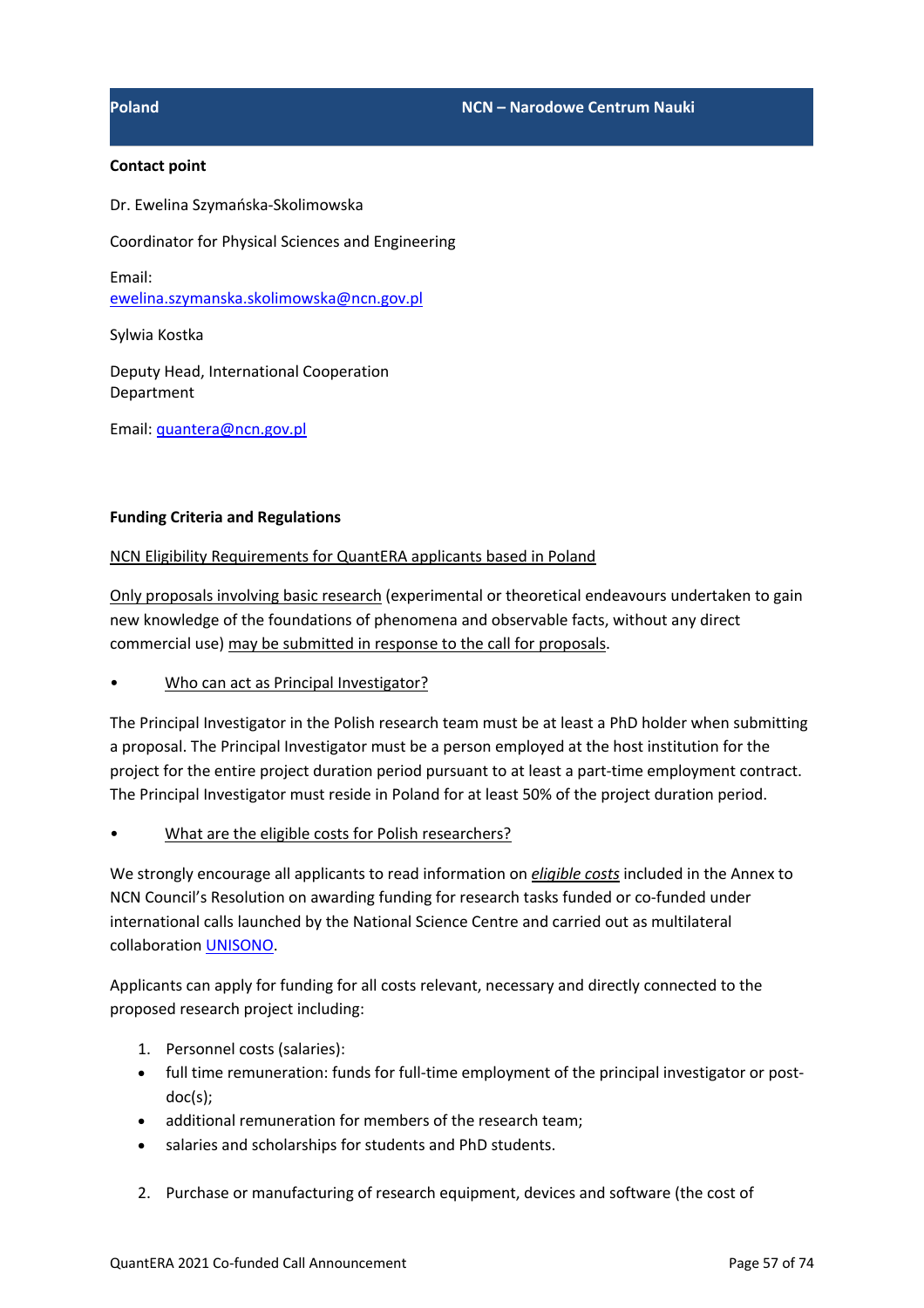an individual item of equipment must not exceed PLN 500 000);

- 3. Other costs such as:
	- $\checkmark$  Purchase of material and small equipment;
	- $\checkmark$  Outsourcing (costs of services rendered by third parties)
	- $\checkmark$  Business trips (travel and subsistence costs)
	- $\checkmark$  Visits and consultations
	- $\checkmark$  Compensation for collective investigators
	- $\checkmark$  Other costs crucial to the research project which comply with the Annex to NCN Council's Resolution on awarding funding for research tasks funded or co-funded under international calls launched by the National Science Centre and carried out as multilateral collaboration UNISONO.

## EURO exchange rate: 1 EUR = 4,2344PLN

## Please note:

- Applicants are obliged to adhere to the rules included in the Annex to NCN Council's Resolution on awarding funding for research tasks funded or co-funded under international calls launched by the National Science Centre and carried out as multilateral collaboration: UNISONO.
- The rules for awarding NCN scholarships are laid down in the Regulations on awarding scholarships.
- Up to 7 days from the full proposal submission deadline Polish applicants must submit their national applications in the ZSUN/OSF submission system. The application will include a budget that should be calculated according to the Annex to NCN Council's Resolution on awarding funding for research tasks funded or co-funded under international calls launched by the National Science Centre and carried out as multilateral collaboration (UNISONO).
- If one international project includes partners from two or more different Polish institutions, these institutions apply as a group of entities. Each entity within the group has a separate budget, but the limit on the remuneration applies to the group as a whole (please see: UNISONO). Please note that groups of entities have higher limits on the remuneration.
- Indirect costs must not exceed a maximum of 20% of the total eligible costs and may not be increased during the course of a research project.
- Additionally, indirect costs of up to 2% of direct costs may be spent on Open Access to publications and research data. Administrative personnel costs and costs of organisation of conferences have to be covered from overheads.
- Open Access Policy at the NCN
- Data Management Plan requirements
- Personal Data Processing at the NCN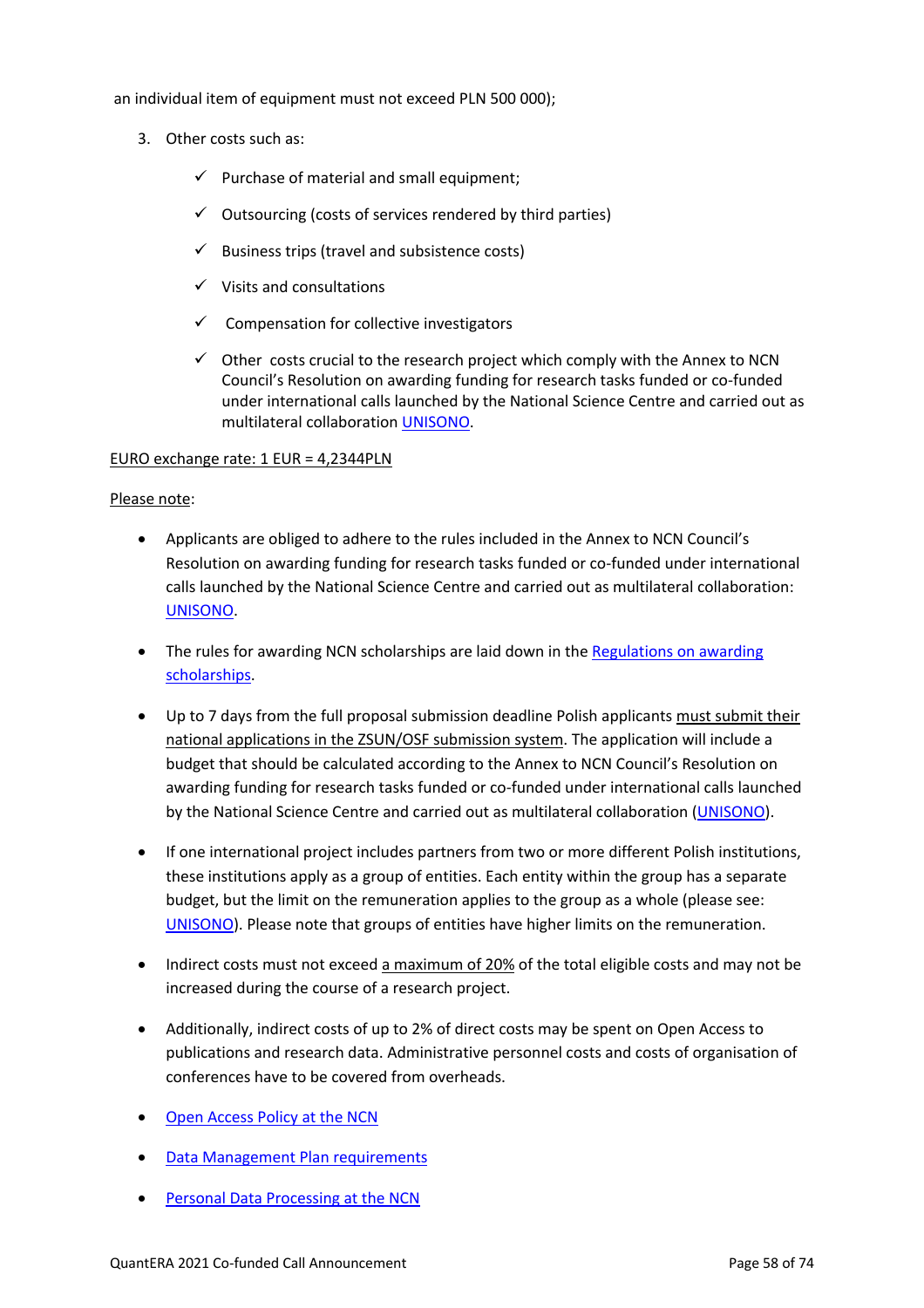Germana Santos

Science Officer

+352 21 3911569 – germana.santos@fct.pt

## **Funding criteria and regulations**

## *Funding commitment: €250.000 €*

ü *Maximum requested funding for a consortium coordinated by Portugal: 250.000 €*

## ü *Maximum requested funding for a consortium with Portuguese participation: 150.000 €*

Note: if more than one Portuguese institution participates in a given consortium, the budget has to be shared. Consult the links provided in this webpage related to the national documentation.

## *Funding regulations*

National Regulation on R&D Projects (https://www.fct.pt/apoios/projectos/regulamentofundosnacionais.phtml.en)

## *Eligibility of a partner as a beneficiary institution*

National Regulation on R&D Projects https://www.fct.pt/apoios/projectos/regulamentofundosnacionais.phtml.en (Articles 3-5)

## *Submission of the proposal at the national level*

Only required for proposals selected for funding.

### *Additional requirements*

In addition to the national regulations, within a transnational call specific rules of the consortium may be applicable; please read carefully the Call Text and all the related instructions. Portuguese applicants will have to fill in and send a **Declaration of Commitment (DC)** duly signed and stamped to the NCP via email. FCT may require the original of the DC in the future (Article 5 of the National Regulation). Check the National Regulation terms for admission and acceptance of proposals and projects, namely concerning the update of technical and financial reports and return of funds of ongoing/concluded projects, and situation of proposals previously submitted to FCT regarding pending decisions, scientific areas and other calls.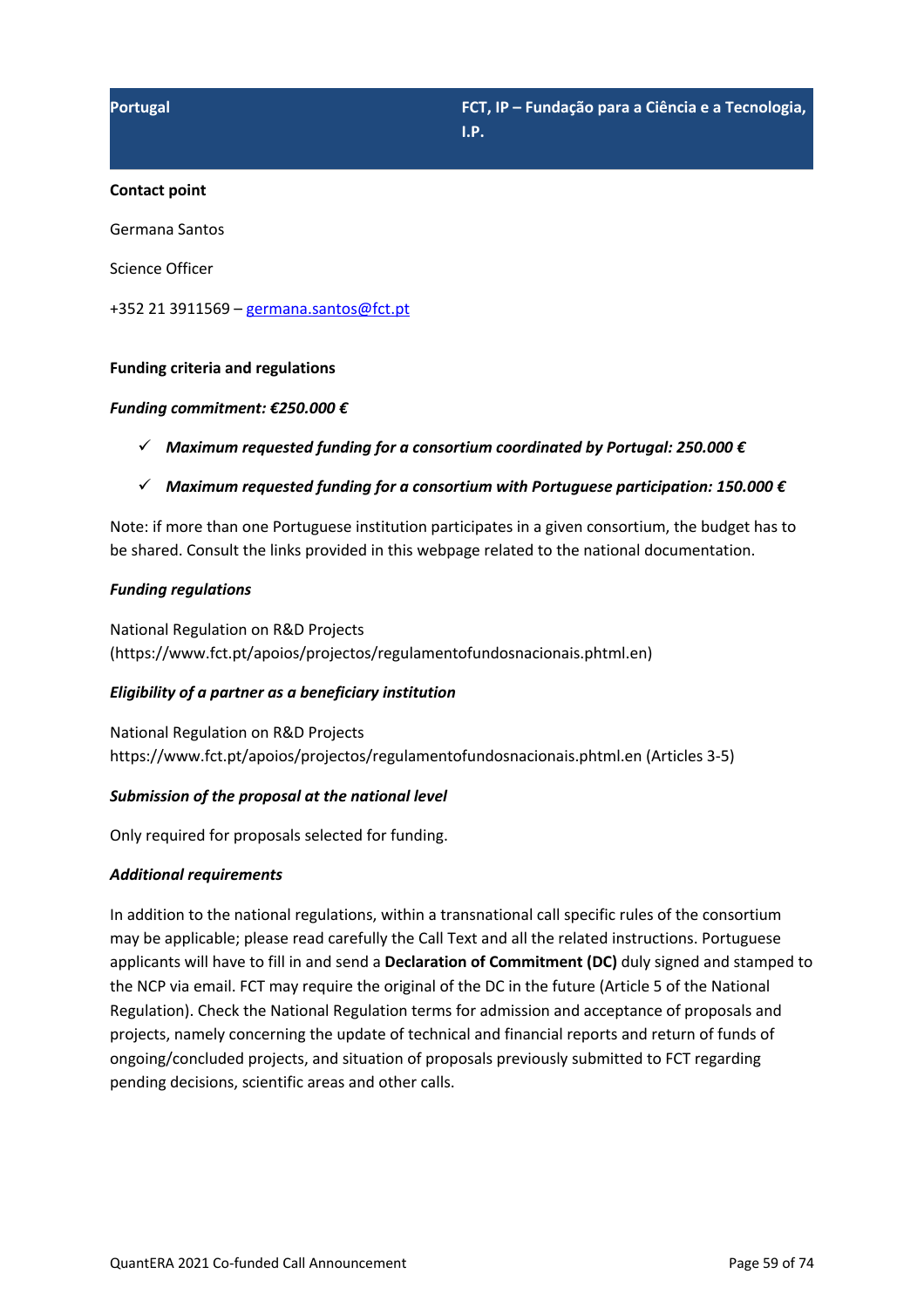**Romania UEFISCDI - Unitatea Executiva pentru Finantarea Invatamantului Superior, a Cercetarii, Dezvoltarii si Inovarii**

### **Contact point**

Nicoleta Dumitrache

Telephone number: +40 2 1302 3886

Email: nicoleta.dumitrache@uefiscdi.ro

## **Funding criteria and regulations**

### *Funding commitment:* 500.000 EUR

### *Funding regulations:*

- 250.000 euro in case a Romanian institution is the Coordinator (together with other Romanian partner(s)  $-$  if it is the case);
- 200.000 for one/all Romanian partner(s) participating in a proposal.

## Eligible costs:

- a. Staff costs;
- b. Logistics expenses
	- Capital expenditure;
	- Expenditure on stocks supplies and inventory items;
	- Expenditure on services performed by third parties cannot exceed 25 % of the funding from the public budget. The subcontracted parts should not be core/substantial parts of the project work;

### c. Travel expenses;

d. Overhead (indirect costs) is calculated as a percentage of direct costs: staff costs, logistics costs (excluding capital costs and cost for subcontracting) and travel expenses. Indirect costs will not exceed 20 % of direct costs

*Eligibility of a partner as a beneficiary institution:* Universities, national institutes, SMEs, other institutions with R&D activity

*Submission of the proposal at the national level –* the proposal will not be submitted at national level

### *Additional requirements:*

Funding rates vary in accordance with state aid legislation.

For more information : http://uefiscdi.gov.ro/articole/4536/Pachet-de-informatii-ERANETERANET-Cofund.html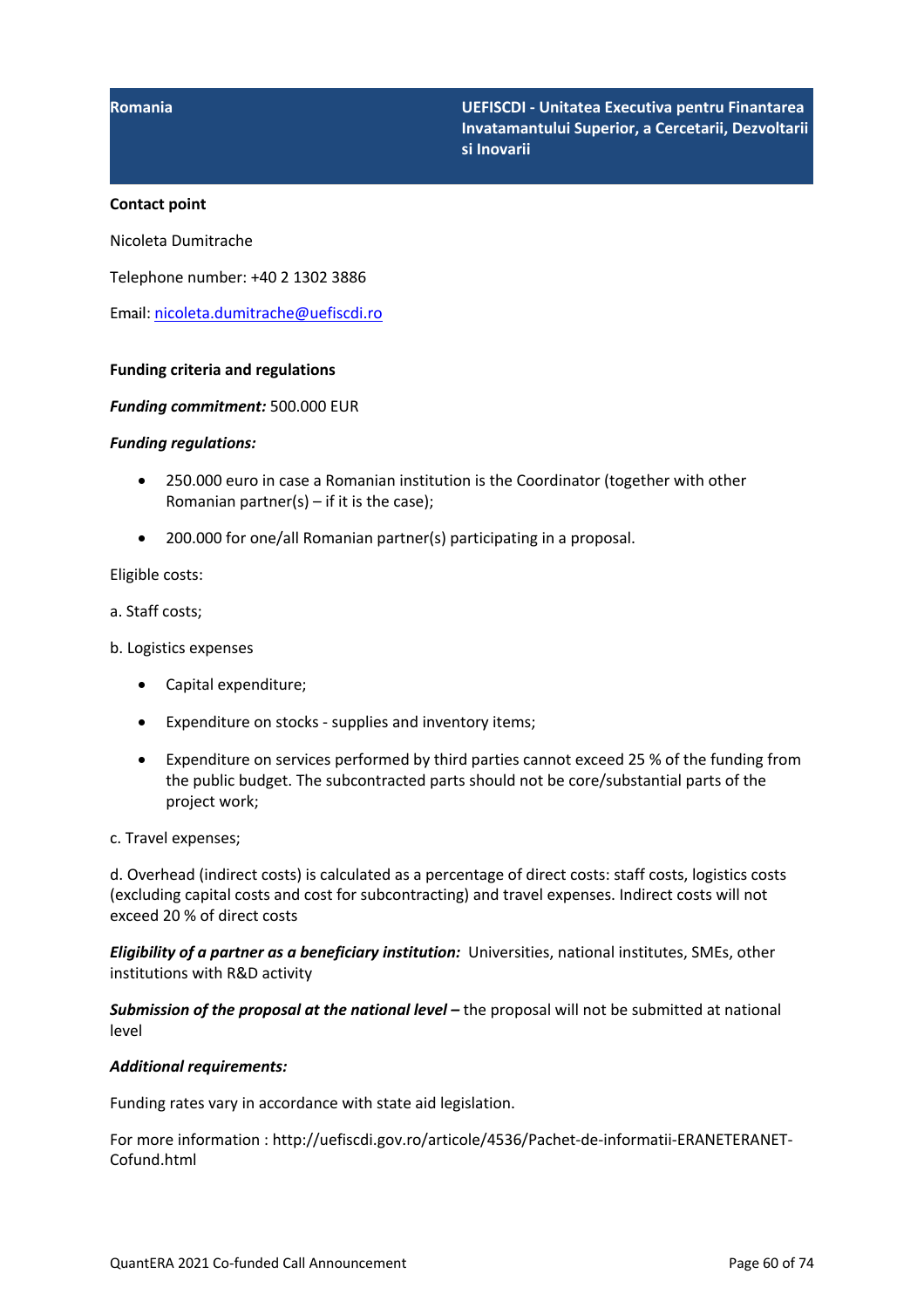Martin Novak, PhD.

International Cooperation Dpt.,SAS

Phone: +421257510119

Email: mnovak@up.upsav.sk

Zuzana Panisova,

International Cooperation Dpt.,SAS

Phone: +421257510245

Email: panisova@up.upsav.sk

### **Funding commitment**

240,000 €

**Overheads**

Up to 20% of the direct costs

## **Anticipated number of fundable research partners**

2

# **Maximum funding per grant awarded to a partner**

120,000 €

# **Eligibility of a partner as a beneficiary institution**

**Only research institutes and/or centres of the Slovak Academy of Sciences are eligible organisations for funding by SAS (up to 100%).** The main applicant must have, at the time of submission, a contract(s) with one or several of the institutes/centres equivalent to at least 1 fulltime employment valid for the whole duration of the project. Each member of the applicant's team must also have an employment contract or a fellowship with the same or another SAS institute/centre.

Applicants from other Slovak R&D centres (universities and/or other organisations from Slovakia) can join project consortia only as collaborators that have to secure their own funding.

# **Eligibility of costs, types and their caps**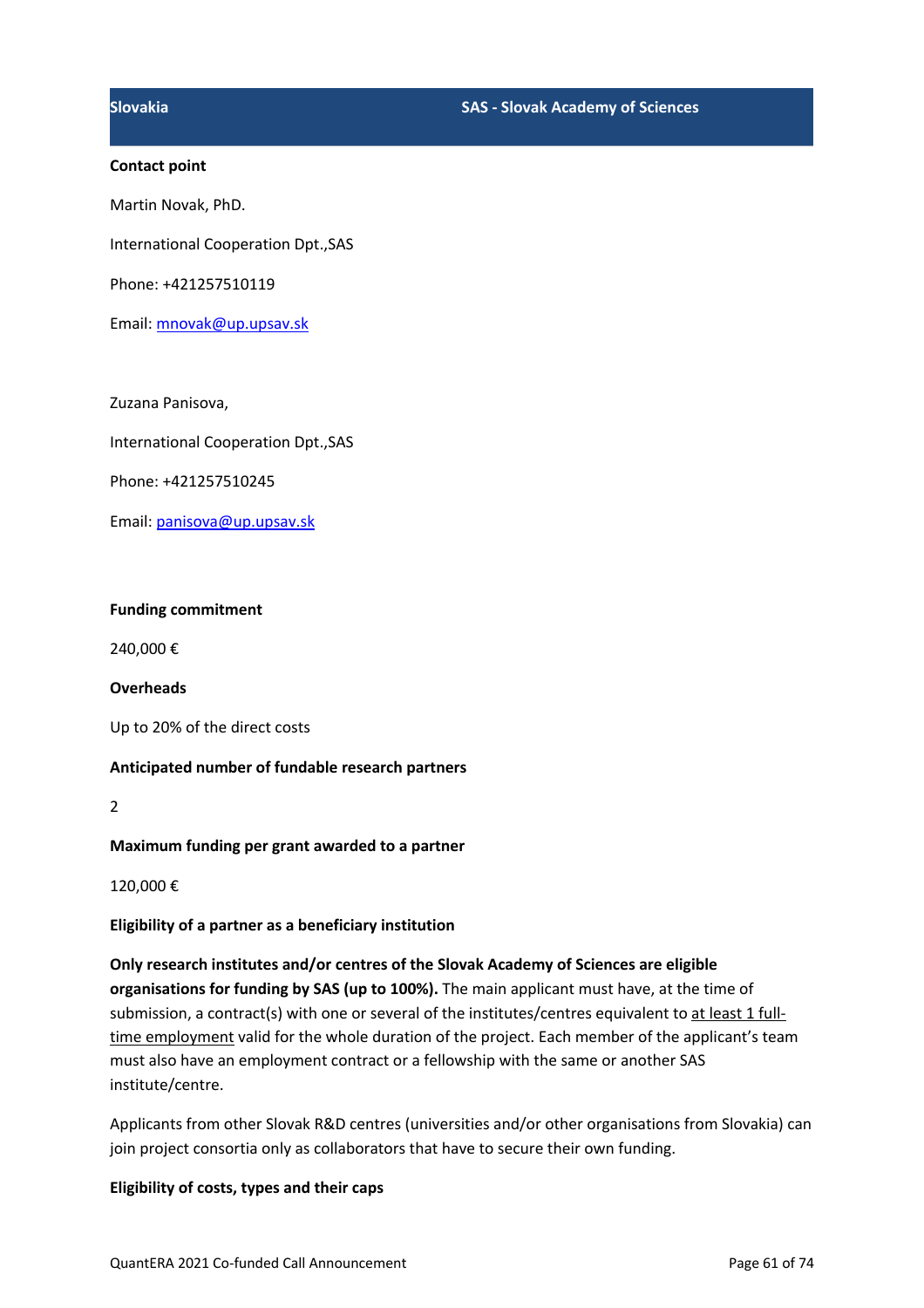Funding available for eligible Slovak researchers is up to 120,000 EUR per project (i.e. 40,000 EUR per year) in accordance with the SAS Presidium's resolution no. 1103, of which 45,000 EUR is an in-kind contribution (spoluúčasť) of the respective SAS institute or centre. This must be declared in a Letter of Commitment sent to the national contact point by the application deadline. A template will be published alongside the Call announcement at www.sav.sk in the International Cooperation section (Medzinárodná spolupráca).

# **1. Eligible direct costs**

## 1.1. Personnel costs

- Must accurately reflect the work on the project;
- May be used only to cover the costs (including health and social insurance) related to work agreements performed outside of employment;
- Up to 15 % of all direct costs excluding the institute's/centre's in-kind contribution or up to 30% of all direct costs excluding the institute's/centre's in-kind contribution, if the Slovak team is the consortium's coordinator.

## 1.2. Material costs and expenditures

- *Consumables*: minor equipment and instruments, small-scale office and laboratory material (no basic equipment of the workplace; essential computer equipment is an exception);
- *Costs and expenditures* for services directly related to the project: contracts, consultations, publication of project results, conference fees;
- *Travel costs and living expenses*: limits for travel costs and daily subsistence allowance vary depending on destination country;
- *Capital expenditures*: up to 40% of all direct costs excluding the institute's/centre's in-kind contribution.

# **2. Indirect Costs**

- Administration, energy and infrastructure;
- Up to 20% of all direct costs excluding the institute's/centre's in-kind contribution.

Further information on eligible costs can be found in the Financial rules for awarding SAS grants for international research projects approved by the SAS Presidium on 1 July 2018. **Applicants are strongly encouraged to read this document carefully and to contact the national contact point before submission in order to ensure compliance**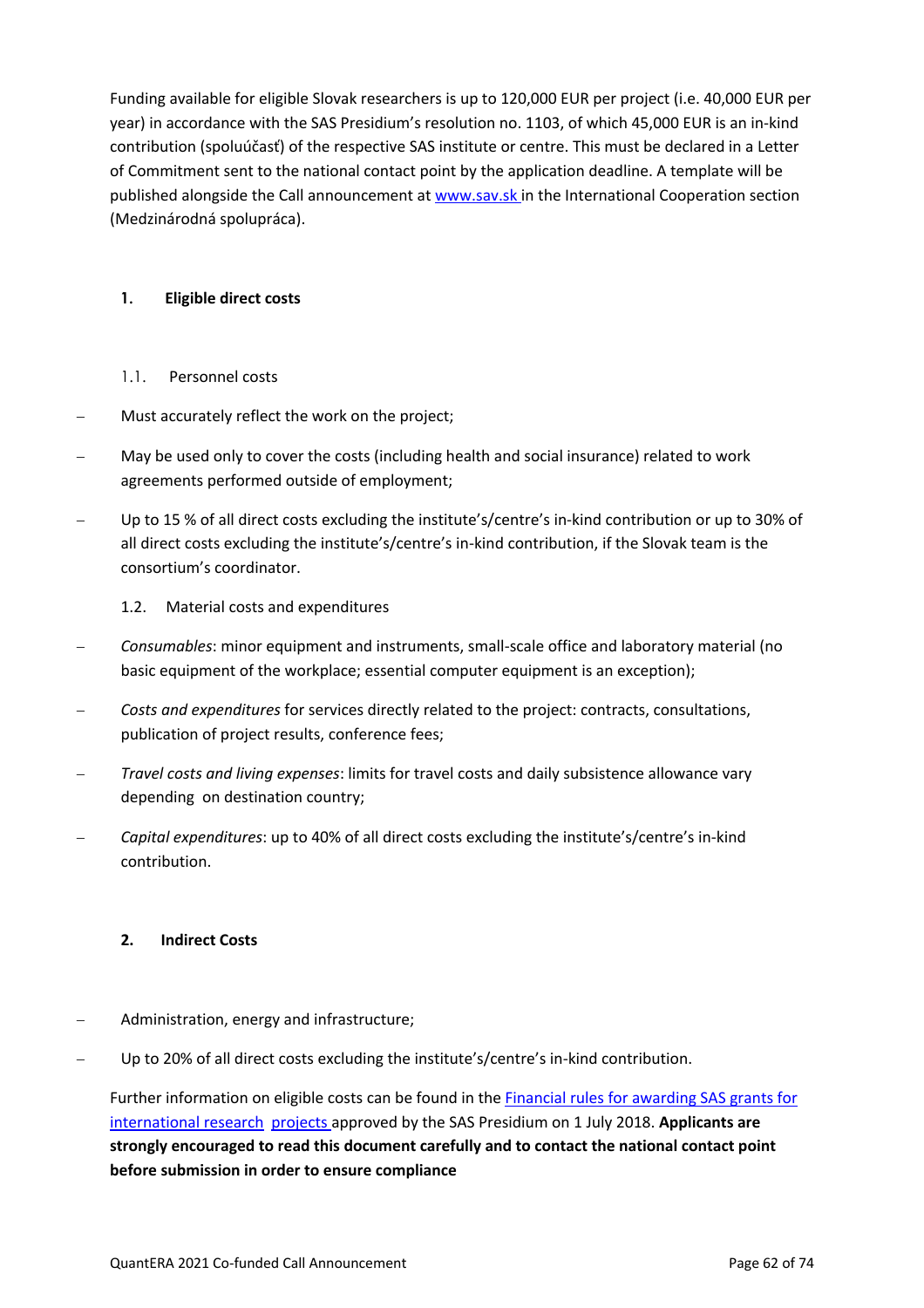# **Submission of the proposal at the national level**

Submission of the proposal at the national level will be required in parallel to the international evaluation. The submission will be carried out once the international evaluation and the ranking list have been performed and endorsed by the Call Steering Committee and the Slovak partner has been informed about recommendation for funding by the project consortium's coordinator. S/he will be invited by SAS to submit the proposal to it. The final decision on funding of selected projects is made by the SAS Presidium.

## **Further guidance**

- www.sav.sk
- 133 Act of February 19, 2002 on the Slovak Academy of Sciences

Financial rules for awarding SAS grants for international research projects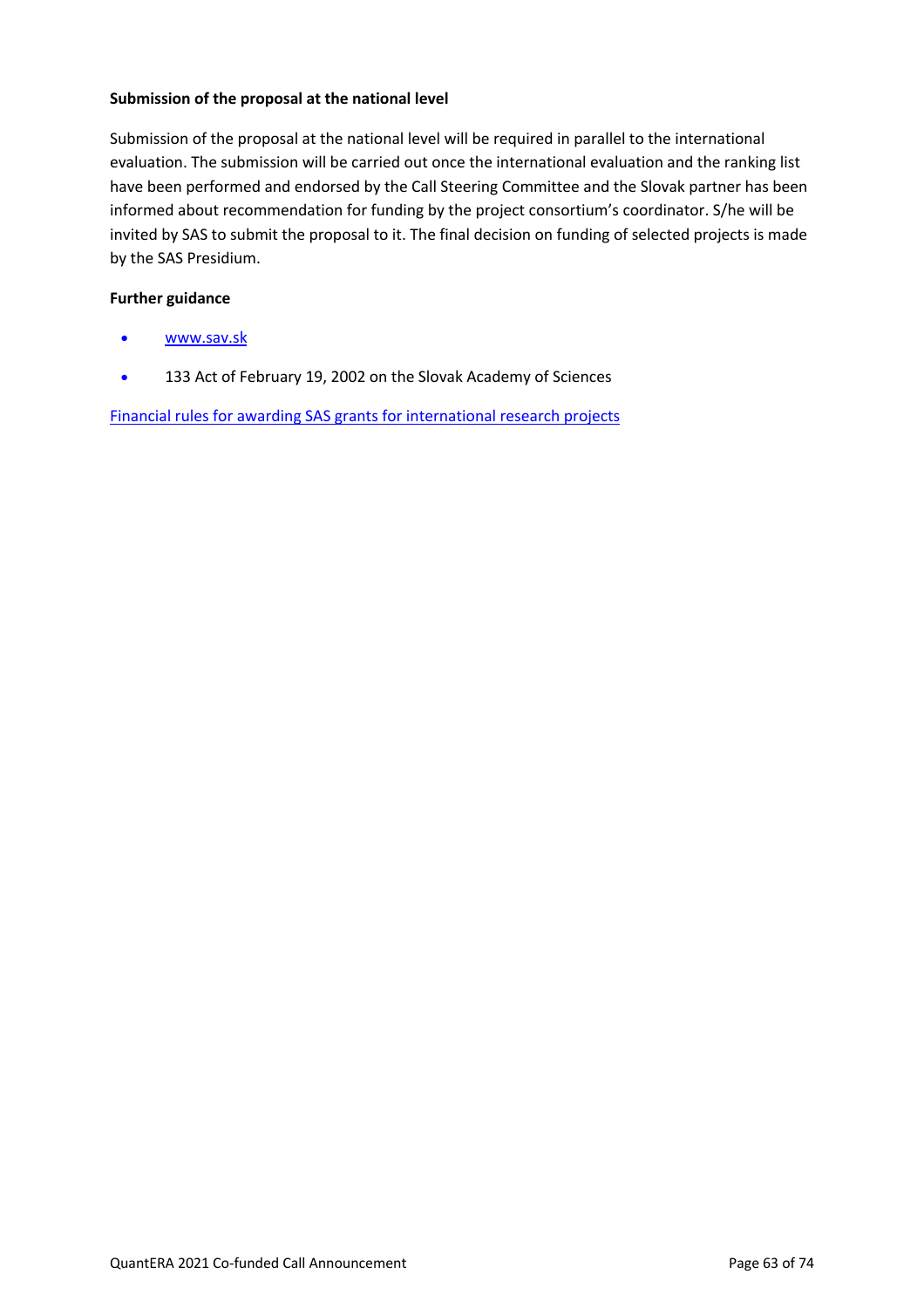Andrej Ograjensek

Senior Advisor

andrej.ograjensek@gov.si, +386 1 478 4634

### **Funding criteria and regulations**

**Legal basis – national regulation** : State Administration Act (Zakon o državni upravi (Uradni list RS, št. 113/05 - UPB4, 89/07 - Odl.US, 126/07 - ZUP-E, 48/09, 8/10 - ZUP-G, 8/12 - ZVRS-F, 21/12, 47/13, 12/14, 90/14 in 51/16)) - Article 16 and 39; Public Finance Act (Zakon o javnih financah (Uradni list RS, št. 11/11- uradno prečiščeno besedilo, 14/13 – popr., 101/13, 55/15 – ZfisP, 96/15 – ZIPRS1617 in 13/18)) - Article 106. j; Regulation on the procedure of standards and manners to allocate means for the promotion of the evolutional programme and the preferential tasks (Uredba o postopku, merilih in načinih dodeljevanja sredstev za spodbujanje razvojnih programov in prednostnih nalog (Uradni list RS, št. 56/11)); Implementation of the Republic of Slovenia's Budget for 2018 and 2019 Act (Zakon o izvrševanju proračunov Republike Slovenije za leti 2018 in 2019 (ZIPRS 1819) (Uradni list RS, št. 71/17 in 13/18-ZJF-H)*);* Intergrity and Prevention of Corruption Act (Zakon o integriteti in preprečevanju korupcije (Uradni list RS, št. 69/11 – uradno prečiščeno besedilo)); Resolution on the National Research and Development Programme 2011-2020 (Resolucije o raziskovalni in inovacijski strategiji Slovenije 2011-2020 (RISS) (Uradni list RS, št. 43/11)), Research and developmnet Act (Zakona o raziskovalni in razvojni dejavnosti (Uradni list RS, št. 22/06 – UPB1, 61/06-ZDru-1, 112/07, 9/11,57/12-ZPOP-1A in 21/18-ZNOrg)); Decree on norms and standards used to determine funding for research activities financed from the Republic of Slovenia budget (Uredbe o normativih in standardih za določanje sredstev za izvajanje raziskovalne dejavnosti, financirane iz Proračuna Republike Slovenije (Uradni list RS, št. 103/11, 56/12, 15/14, 103/15, 27/17 in 9/18)); Rules on criteria for establishing compliance with the conditions for being the head of a research project (Pravilnik o kriterijih za ugotavljanje izpolnjevanja pogojev za vodjo raziskovalnega projekta, Uradni list RS št. 53/16); Community Framework for State Aid for Research and Development and Innovation the provisions of the Community Framework for State Aid for Research and Development and Innovation (OJ EU C 198, 27. 6. 2014) (Okvir za državno pomoč za raziskave in razvoj ter inovacije (2014/C 198/01)); National scheme for state aid in Research and Development (Program za spodbujanje raziskav in razvoja Ministrstva za izobraževanje, znanost in šport na področju znanosti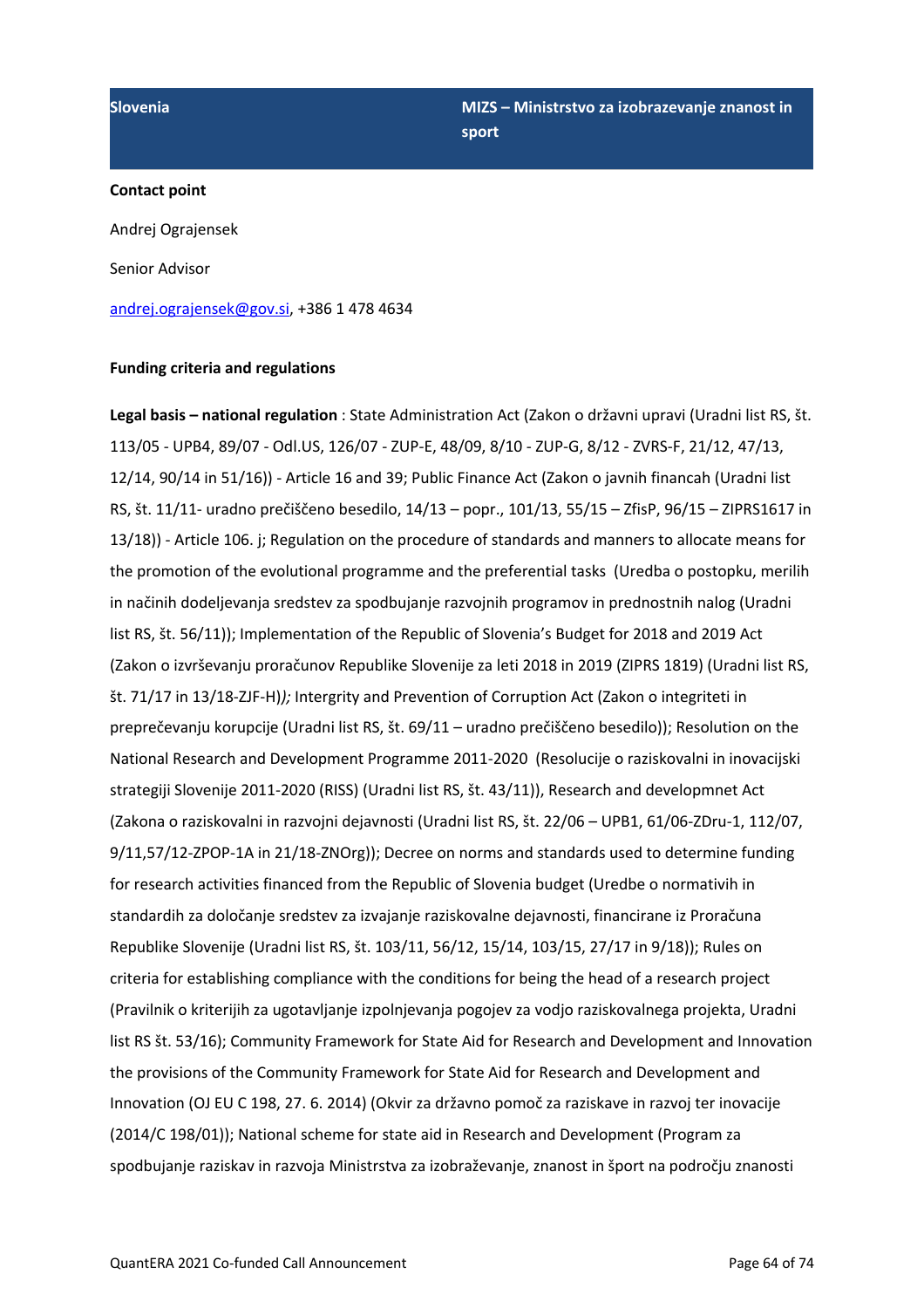2016-2020, št. 631-1/2016-1 z dne 8. 1. 2016); National strategy of open access to scientific publications and research data in Slovenia 2015-2020 (Nacionalna strategije odprtega dostopa do znanstvenih objav in raziskovalnih podatkov v Sloveniji 2015-2020, št. 60300-5/2015/5 z dne 3. 9. 2015).

**Type of research funded:** basic/applied – for Slovenian partner TRL range: 1-6. The type of research conducted by Slovenian researchers must be defined and explained in the project proposal (e.g. in the Comments on budget section).

**Period of eligibility of public expenditures**: as of budgetary year 2022 until the end of the budgetary year 2025.

**Period of eligibility of expenditures on the project**: From the starting date of the transnational project stipulated in the consortium agreement for a period of 36 months, with a prescribed additional 30 day period for the payment of invoices related to the project costs. The period of eligibility of expenditures on the project can only start from the date the national contract enters into effect. The exact duration of the project will be defined in the contract between MIZS and the selected Slovenian partner.

**Funding:** 100 % for research organization (such as universities, public and private research institutes) whose financed activity is non-economic in accordance with the provisions of Community Framework for State Aid for Research and Development and Innovation. Wide dissemination of all research results on a non-exclusive and non-discriminatory basis is required.

**National contracting negotiations:** will commence after the projects are selected for funding on the level of the transnational call. National documentation, including evidence of the starting date of the transnational project (in the form of a Consortia Agreement or statement on the starting date by the transnational project coordinator), will be a prerequisite for signing the contract on national level. All Slovenian applicants are strongly advised to contact the Slovenian National Contact Person, Mr. Andrej Ograjensek before preparing proposals for application (andrej.ograjensek@gov.si; +386(1)4784634).

**Eligibility of principal investigator and other research team members:** The project activities of the Slovenian partner have to be under the supervision of the primary investigator/primary researcher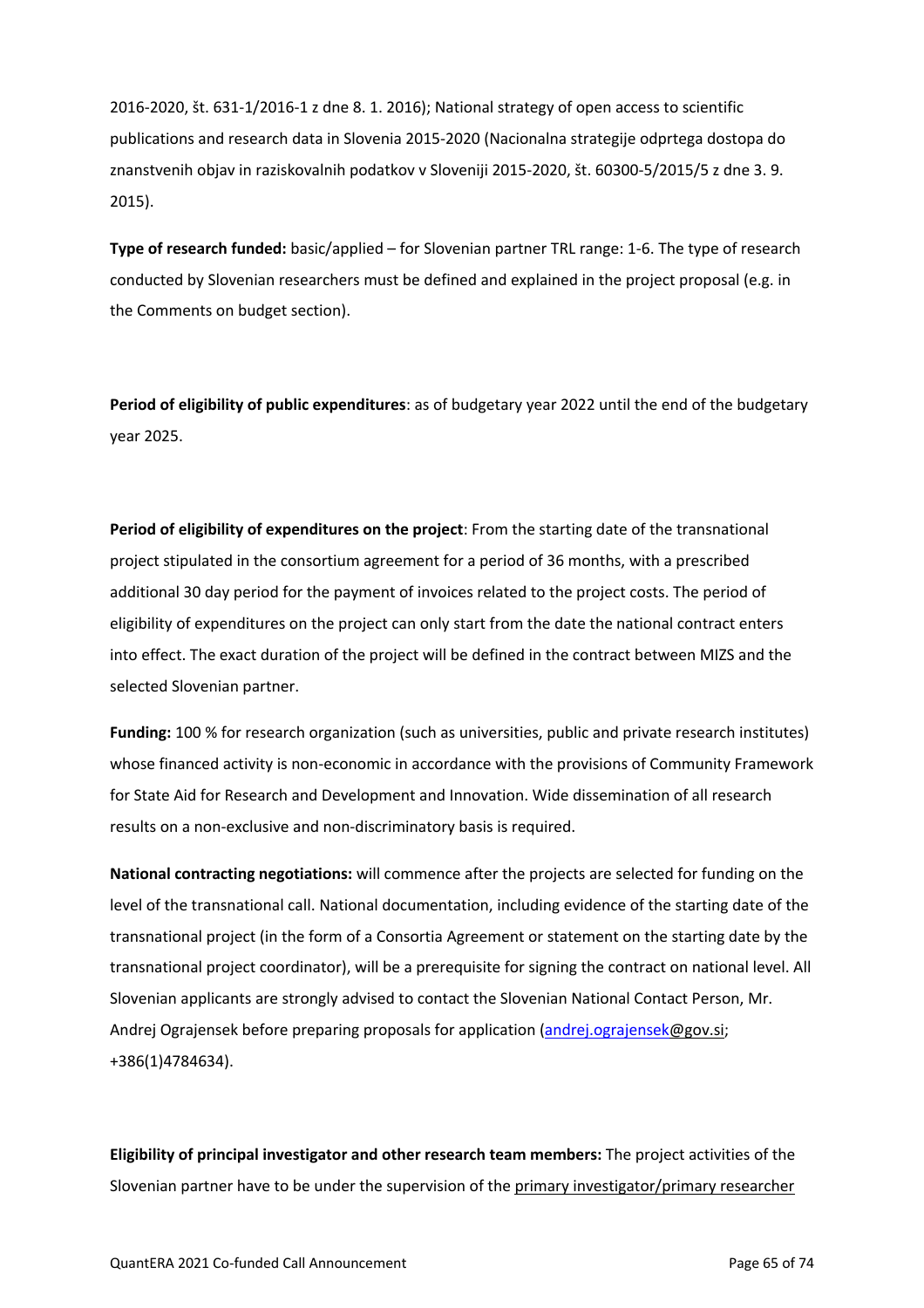who fulfills the requirements for project leader as defined in Art. 29 of the national Decree on norms and standards used to determine funding for research activities financed from the Republic of Slovenia budget *(Uredba o normativih in standardih za določanje sredstev za izvajanje raziskovalne dejavnosti, financirane iz Proračuna Republike Slovenije, Uradni list RS, št. 103/11, 56/12, 15/14, 103/15*, 27/17 in 9/18) *hereinafter*: *Decree on criteria and standards*). The criteria are further determined in the *Rules on Determining the Fulfillment of Conditions for a Research Project Leader (Pravilnik o kriterijih za ugotavljanje izpolnjevanja pogojev za vodjo raziskovalnega projekta)*. All participating researchers have to be registered in the Slovenian Research Agency register of researchers (Sicris) and must have available research hours.

**Eligibility of a partner as a beneficiary institution:** Research organizations as defined in the national *Research and Development Act (Zakon o raziskovalni in razvojni dejavnosti – ZRRD).*All participating institutions have to be registered in the Slovenian Research Agency register of research institutions (Informacijski sistem o raziskovalni dejavnosti v Sloveniji - Sicris).

**Eligibility of costs**: MIZS will fund all eligible costs of Slovenian researchers participating in successful transnational projects, recommended for funding in accordance with the *Decree on criteria and standards*. Eligible costs are defined based on the FTE value according to the Slovenian Research Agency's research project categorization (A, B, C or D based on the research conducted). Eligible costs must be directly related to the research conducted and should include personnel, material and equipment costs as elements of the FTE. Indirect costs are eligible. The value is calculated based on the FTE value of category A, B,C, or D research projects, under the condition that costs under each of the specific FTE elements are appropriately decreased (by a max. of 20% for indirect costs). Providing the stipulated conditions are met, the Public Procurement Act (Zakon o javnem naročanju (Uradni list RS, št. 91/15 in 14/18) applies.

### **Submission of the proposal at the national level:** No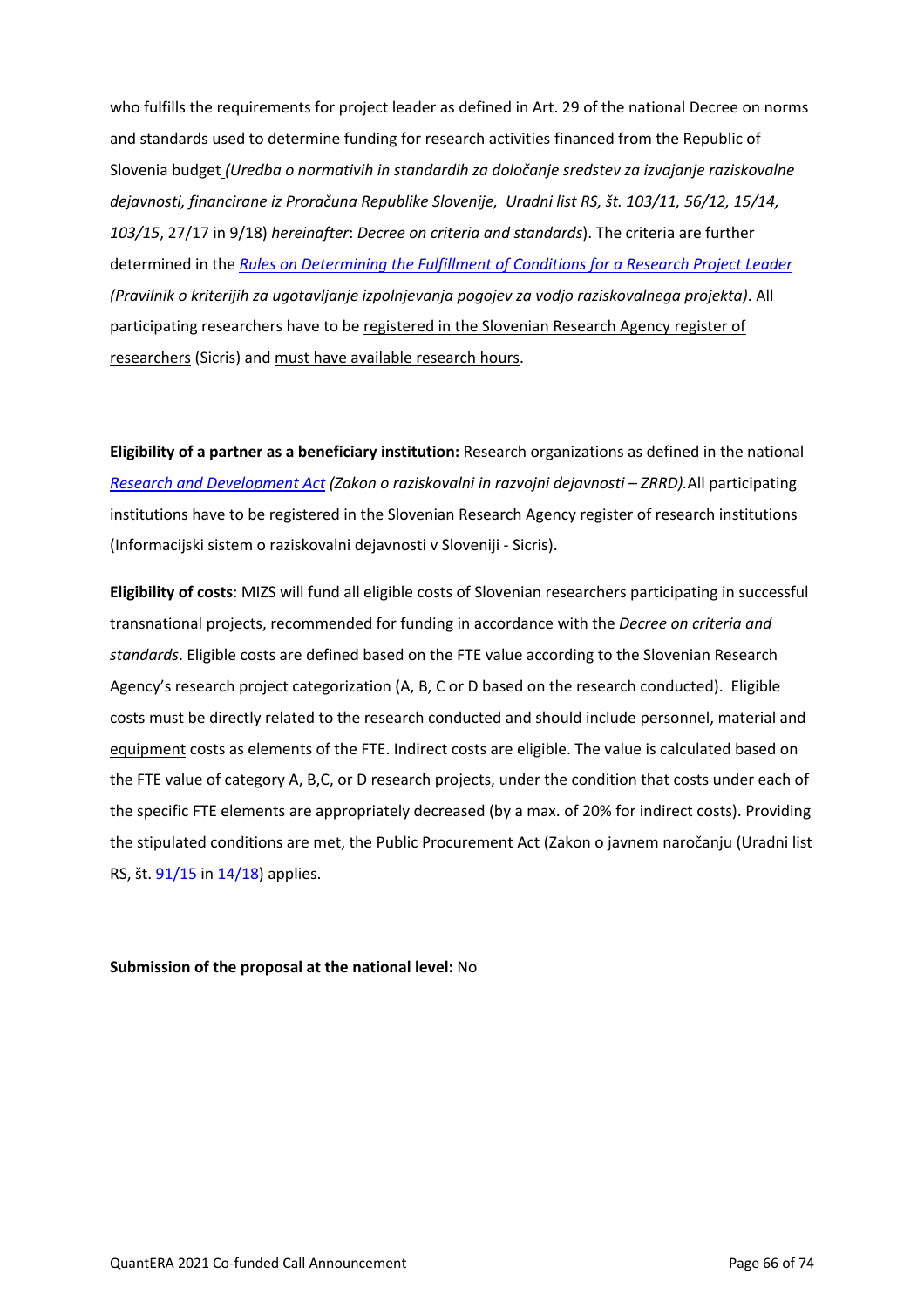| <b>Spain</b>                         | AEI- Agencia Estatal de Investigación |                      |
|--------------------------------------|---------------------------------------|----------------------|
| <b>Contact point</b>                 |                                       |                      |
| Administrative and technical issues: | Scientific issues:                    | Representative:      |
| Watse Castelein                      | Dr. Amador Caballero                  | Beatriz Gómez Miguel |
| +34 9160 38876 - era-ict@aei.gob.es  |                                       |                      |

## **Funding criteria and regulations**

## *Instrument for funding the Spanish groups*

Currently, the instrument for funding the Spanish groups is the Spanish call on RDI projects "International Joint programming (PCI)", applicants are encouraged to consult the PCI 2020-2 since the requirements will be similar.

## *Funding Programme:*

The framework for this funding action is the "Plan Estatal de Investigación Científica, Técnica e Innovación 2021-2023". On a national level, the Call will be managed by the "*Subdivisión de Programas Científico-Técnicos Transversales, Fortalecimiento y Excelencia*" of the AEI.

## *Data Protection:*

By submitting a grant application to the AEI, the applicants consent to communication of the data contained in the application to other public administrations, with the aim of further processing of the data for historical, statistical or scientific purposes, within the framework of the Organic Law 3/2018, of December 5, on Personal Data Protection and Guarantee of Digital Rights.

## **Funding commitment**

Maximum funding for QuantERA call 2021: 1.000.000 €.

# **Eligibility of a partner as a beneficiary institution**

The eligible entities for the AEI funding are:

Non-profit research organizations (such as universities, public research institutions, technological centres and other private non-profit institutions performing RDI activities in Spain), as per PCI call (or equivalent).

## **Funding regulations**

Spanish Principal Investigators (PIs) must be eligible as per PCI call, must hold a Ph-D and have experience as investigators in projects funded by the Plan Estatal I+D+i 2013-2016, the Plan Estatal I+D+i 2017-2020, ERC Grants, European Framework Programmes or other relevant international programmes. Spanish PIs must have a contractual relation with the beneficiary covering the expected total length of the project.

Incompatibilities (these must be taken into account when participating in different ERA-Nets or other international initiatives):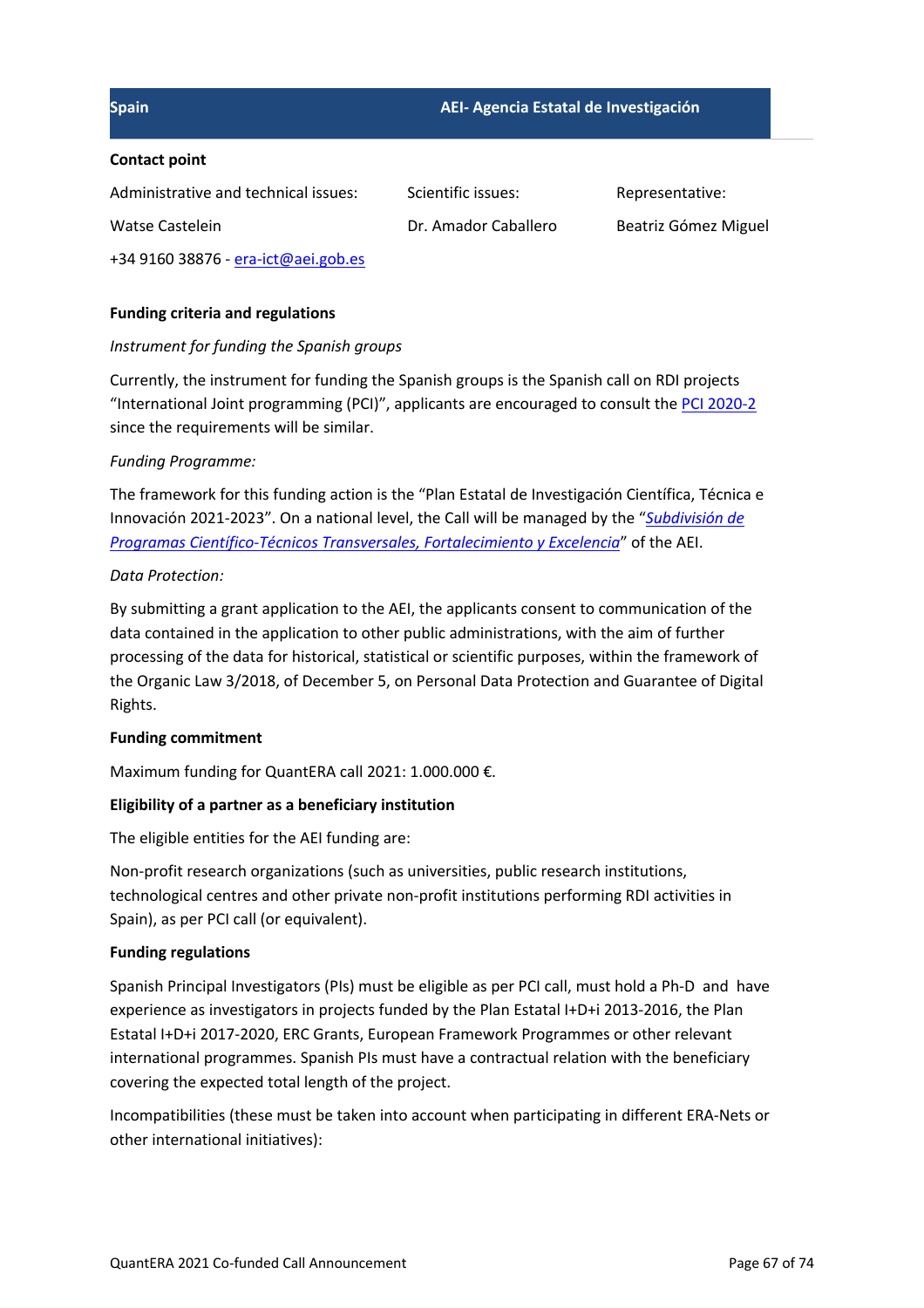- Principal Investigators will not be eligible for funding if they apply in more than one proposal of this transnational joint call, in more than one proposal in the same PCI call (or equivalent) and in PCI calls of consecutive years.
- Principal Investigators must remain unchanged between the proposal of this transnational joint call and the national PCI call (or equivalent).

Only research and innovation activities will be eligible. Mere diffusion, communication or other activities will not be eligible.

The AEI will avoid double funding and will not grant projects or parts of projects already funded through other national or EU calls.

## *Eligible costs*

- Personnel costs for **temporary employment contracts (PI contract excluded. Statutory personnel is not eligible for funding.**
- Direct costs such as current costs, small scientific equipment, disposable materials, travelling expenses, coordination costs, and other costs that can be justified as necessary to carry out the proposed activities.
- Overheads (maximum 15%).
- Subcontracting special tasks to EU and non-EU countries (i.e. IT services, etc) is allowed within the limits legally established.

## **Funding rates**

The following funding limits are considered eligibility criteria. Proposals not respecting these limits could be declared non eligible.

IMPORTANT: a maximum of two Spanish Partners requesting funding to the AEI in the same Proposal are allowed.

Maximum direct costs per proposal (indirect costs can be added to these amounts):

- If a Spanish Partner is NOT the Main Applicant (Coordinator) of the transnational project and:
	- o there is only one Spanish applicant in the proposal: € 175.000
	- o there are two Spanish applicants in the proposal: € 225.000 altogether
- If a Spanish Partner IS the Main Applicant (Coordinator) of the transnational project:
- o there is only one Spanish Partner in the proposal: € 250.000
- o there are two Spanish Partners in the proposal: € 300.000 altogether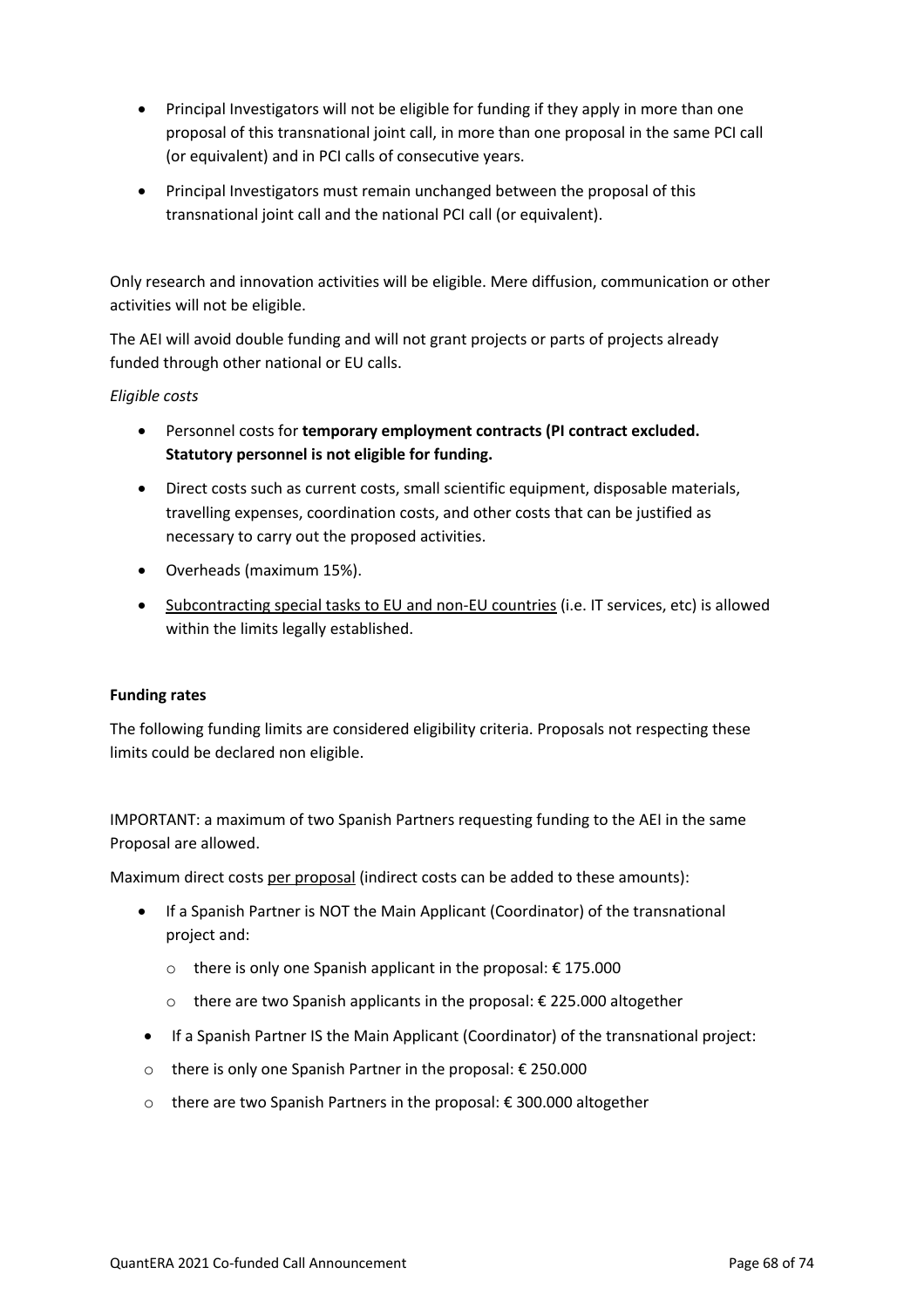These amounts refer to 3 years projects. In case of shorter projects, the amount will be adjusted accordingly

Centres formed by different Spanish legal entities will be considered as a unique entity, and thus the maximum funding should not exceed the limits per proposal established above (for example mixed centres).

The final funding will take into account the transnational evaluation of the collaborative proposal, the scientific quality of the Spanish group, the added value of the international collaboration, the participation of the industrial sector, and the financial resources available*.*

# **Additional requirements**

Any publication or dissemination activity resulting from the granted projects must acknowledge funding by the Agencia Estatal de Investigación: "Project (reference nº XX) funded by the Agencia Estatal de Investigación through the PCI XX call (or its equivalent)".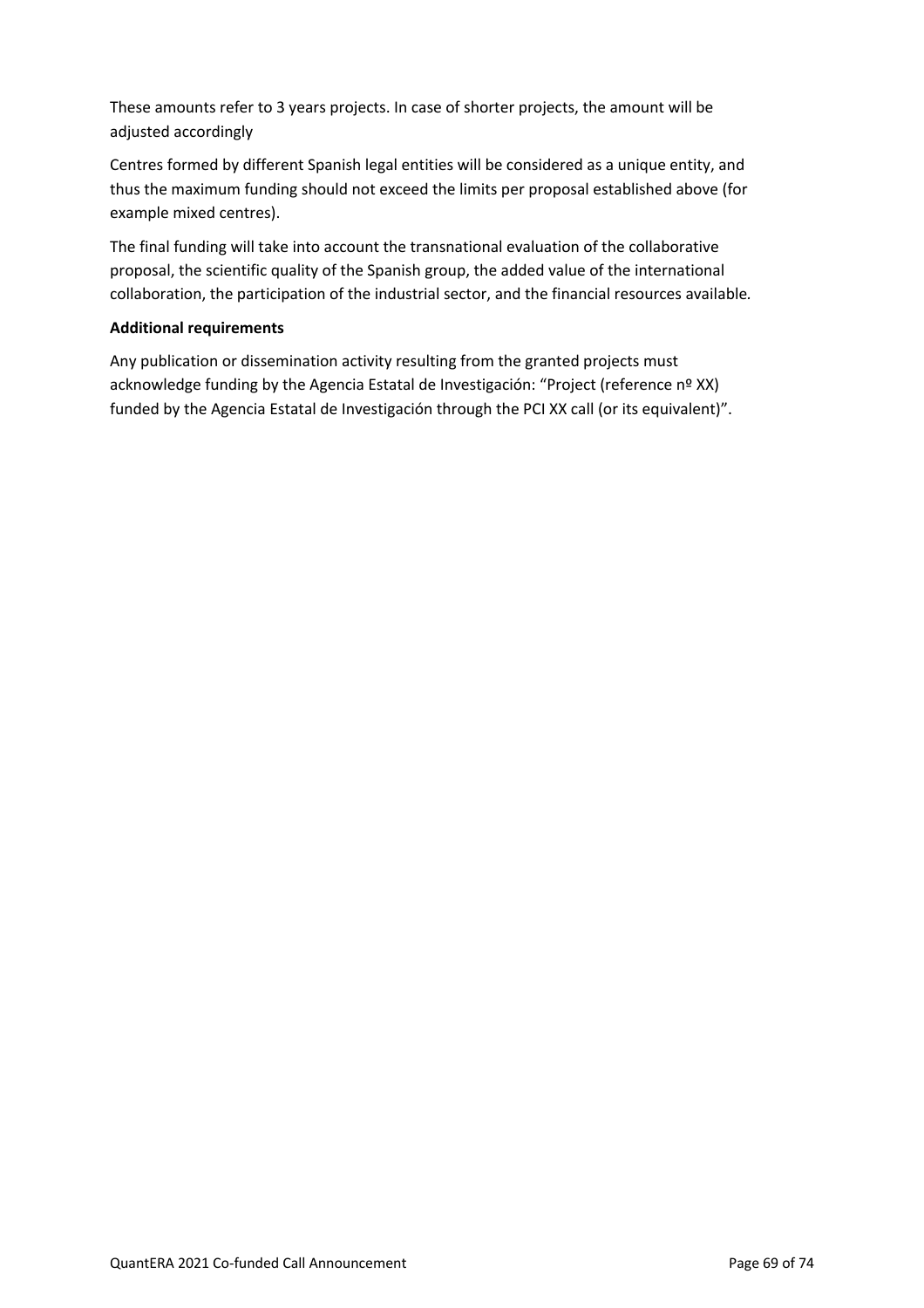Tomas Andersson,

+46 8 546 441 73,

# tomas.andersson@vr.se

| <b>Funding</b><br>commitment                                             | VR has committed in total 6 750 000 SEK for the subcall Quantum phenomena<br>and resources.                                                                                                                                                                                                                                                                                                                                                                                                                                                                                                                                                                                                                                                                                                                                                                                                                                                              |
|--------------------------------------------------------------------------|----------------------------------------------------------------------------------------------------------------------------------------------------------------------------------------------------------------------------------------------------------------------------------------------------------------------------------------------------------------------------------------------------------------------------------------------------------------------------------------------------------------------------------------------------------------------------------------------------------------------------------------------------------------------------------------------------------------------------------------------------------------------------------------------------------------------------------------------------------------------------------------------------------------------------------------------------------|
| <b>Anticipated</b><br>number of<br>fundable<br>research<br>groups        | $2 - 4$                                                                                                                                                                                                                                                                                                                                                                                                                                                                                                                                                                                                                                                                                                                                                                                                                                                                                                                                                  |
| <b>Eligibility of</b><br>project<br>duration                             | 3 years                                                                                                                                                                                                                                                                                                                                                                                                                                                                                                                                                                                                                                                                                                                                                                                                                                                                                                                                                  |
| <b>Maximum</b><br>funding per<br>awarded<br>project                      | Indicative SEK 0.4-1.5 million per year for three years for the Swedish partner                                                                                                                                                                                                                                                                                                                                                                                                                                                                                                                                                                                                                                                                                                                                                                                                                                                                          |
| <b>Eligibility of a</b><br>partner as a<br>beneficiary<br>institution    | 1. SRC funds Swedish partners within the sub-call Quantum phenomena and<br>resources.<br>2. SRC funds basic research of the highest scientific quality, and promotes<br>research collaboration and the exchange of experience.<br>3. Only legal persons are eligible as partners, natural persons are not allowed.<br>4. The investigators need to hold a PhD at the time of application.<br>5. The grants distributed by the SRC must be administrated by a Swedish<br>university, higher education institution (HEI) or other public organisation that<br>fulfils the Swedish Research Councils criteria for an administrating organisation:<br>https://vr.se/english/calls-and-decisions/apply-for-a-grant/who-can-apply.html<br>6. A researcher may only apply for funds from the SRC in one application in the<br>QuantERA JTC 2021. A researcher who already has an ongoing project from SRC in<br>the QuantERA JTC 2019 is not eligible to apply. |
| <b>Eligibility of</b><br>costs, types<br>and their caps                  | The project grant may be used to fund all types of project-related costs, such as<br>salaries (including your own salary, however no more than corresponding to the<br>person's activity level in the project), running costs (such as consumables, travel<br>including stays at research facilities, publication costs and minor equipment),<br>premises and depreciation costs. Grants may not be used for scholarships. If a<br>doctoral student participates, project funds may not be paid out as salary during<br>teaching or other departmental duties The minimum amount for which you may<br>apply is SEK 400 000 per year, including indirect costs.                                                                                                                                                                                                                                                                                           |
| <b>Submission of</b><br>the full<br>proposal at<br>the national<br>level | Yes, both at the pre-proposal stage and the full proposal stage. See below under<br>other information.                                                                                                                                                                                                                                                                                                                                                                                                                                                                                                                                                                                                                                                                                                                                                                                                                                                   |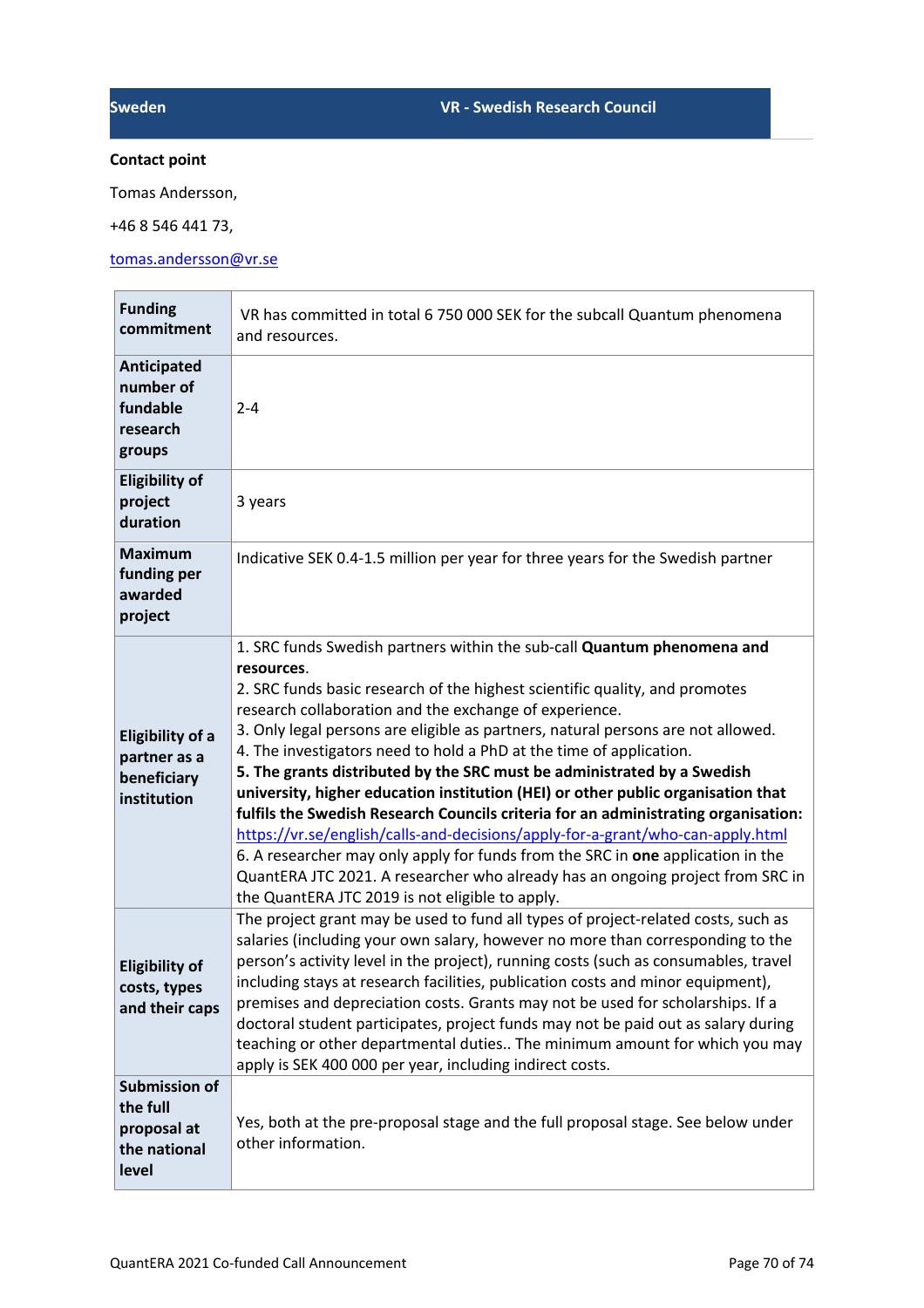| <b>Submission of</b><br>financial and<br>scientific<br>reports at the<br>national level | Yes, according to the terms and conditions of the grant agreement.                                                                                                                                                                                                                                                                                                                                                                                                                                                                                                                                                                                                                                                                                                     |
|-----------------------------------------------------------------------------------------|------------------------------------------------------------------------------------------------------------------------------------------------------------------------------------------------------------------------------------------------------------------------------------------------------------------------------------------------------------------------------------------------------------------------------------------------------------------------------------------------------------------------------------------------------------------------------------------------------------------------------------------------------------------------------------------------------------------------------------------------------------------------|
| <b>Information</b><br>available at                                                      | See national call texts in Swedish and English for all national requirements.                                                                                                                                                                                                                                                                                                                                                                                                                                                                                                                                                                                                                                                                                          |
| <b>OTHER</b>                                                                            | Swedish applicants are encouraged to communicate with the national contact<br>person regarding their intention to participate in the call, before submission of<br>the consortium application.<br>All Swedish project leaders participating in the call for support from the Swedish<br>Research Council shall also submit a parallel application using the Swedish<br>Research Council's application system Prisma. The application form in Prisma can<br>be reached from the call text at the Council's website.<br>Parallel application is a mandatory eligibility criterion. Failure to submit the<br>parallel application to the Swedish Research Council before the deadline of the<br>Prisma call will result in the Swedish partner being declared ineligible. |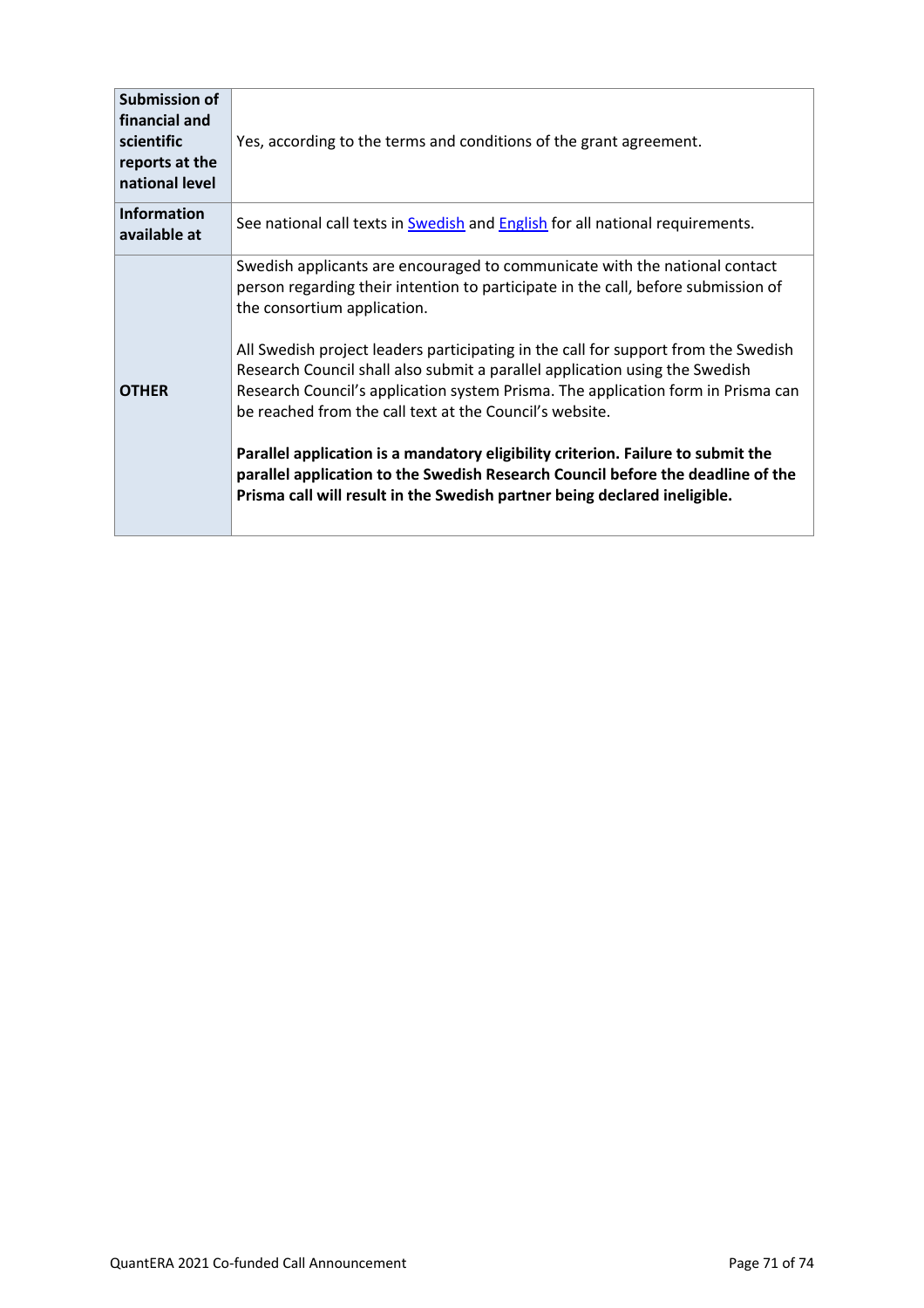Dr. Ahmad Zein Assi

Scientific Officer

+41 31 308 21 83 - quantera@snf.ch

## **Funding criteria and regulations**

Projects must comply with SNSF Project Funding (division II) regulations and practices.

In particular, all Swiss applicants and co-applicants must be eligible for the Project Funding scheme, see also the Regulations on project funding. Swiss applicants who have not previously obtained a Project grant in division II are encouraged to contact the national contact point.

Partners of an international project consortium located in a country of the QuantERA transnational consortium cannot be declared as project partners in the sense of article 11.2 of the SNSF Funding Regulations. They should be declared as consortium partner instead and apply for their funding at their respective research funding organisation.

Article 17, cl. a, of the SNSF Funding Regulations only applies in the sense that proposals with overlapping funding periods are only approved if the research projects pursue different goals in the context of this European programme than any ongoing projects by the same applicant.

Article 7.3 of the Regulations on project funding applies. Swiss applicants may participate in at most one QuantERA proposal.

Researchers based in Switzerland who are beneficiaries of a project funded through the Quantum Flagship are not eligible for this QuantERA call. Any funds available via collaborations, in particular within a project of the Quantum Flagship, have to be declared as "further requested and available funds".

Grants will be managed according to standard SNSF rules; reporting requirements duplicating those of QuantERA will not be enforced.

## *Forms to be submitted*

Applicants must provide basic administrative data by submitting administrative applications via the online submission system mySNF for the same deadlines as the consortium applications. Please select the "Programmes/ERA-NET: Pre-proposal" funding instrument when creating the administrative application for the pre-proposal and "Programmes/ERA-NET" if you are invited to submit a proposal for the second stage. The pre-proposal can be used as a template when the full proposal is created in mySNF.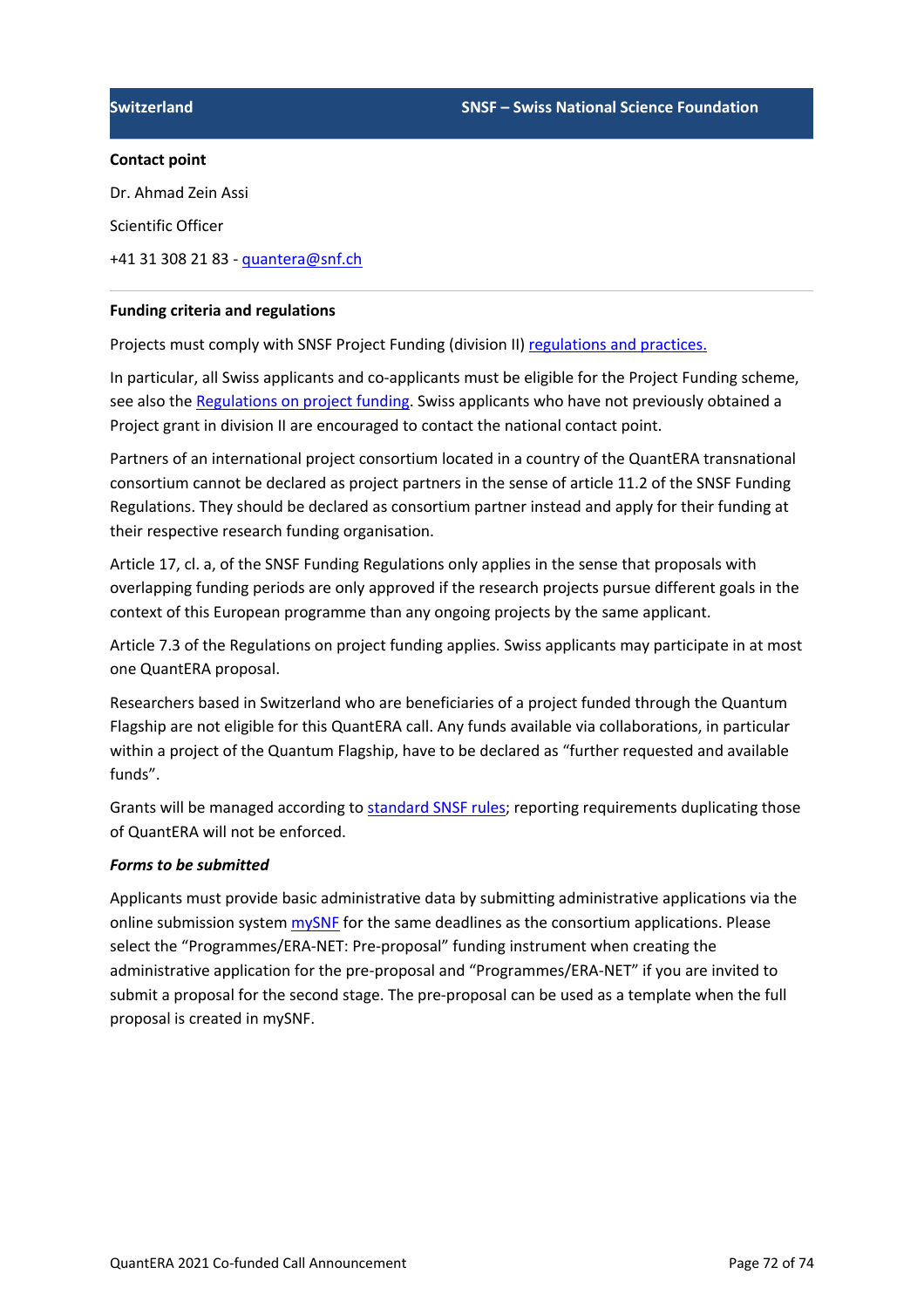#### **Contact point**

Serkan ÜÇER

Scientific Expert

0090 312 298 9257 - serkan.ucer@tubitak.gov.tr

# **Funding criteria and regulations**

*Funding commitment*

500000€

#### *Funding regulations*

https://www.tubitak.gov.tr/sites/default/files/3125/1071\_arge\_ve\_yenilik\_projeleri\_surec\_dokumani.pdf

*Eligibility of a partner as a beneficiary institution*

No.

*Submission of the proposal at the national level*

Yes.

### *Additional requirements*

Successful projects will be funded under program ARDEB 1071.